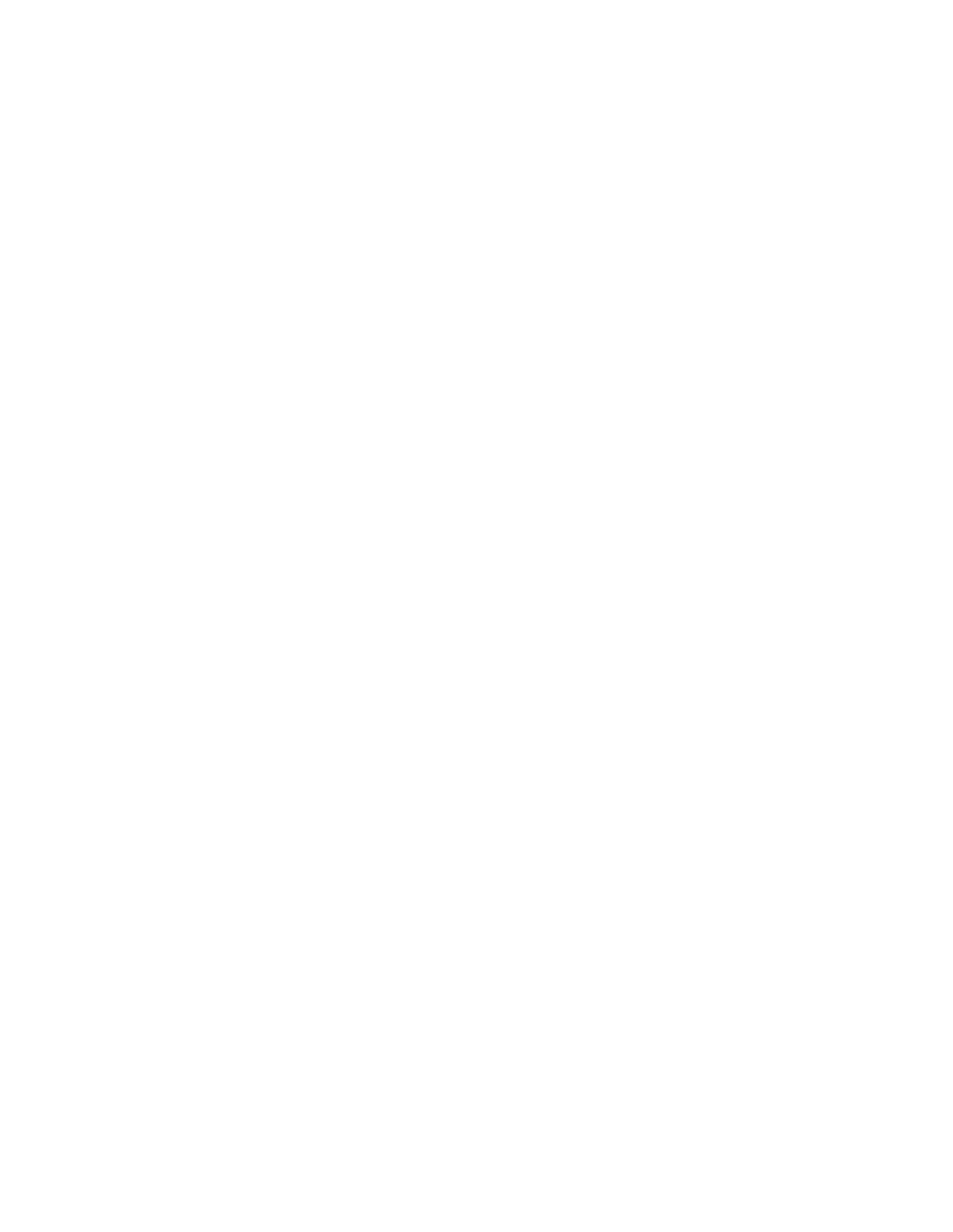General Decision Number: WI170010 07/28/2017 WI10

Superseded General Decision Number: WI20160010

State: Wisconsin

Construction Type: Highway

Counties: Wisconsin Statewide.

HIGHWAY, AIRPORT RUNWAY & TAXIWAY CONSTRUCTION PROJECTS (does not include bridges over navigable waters; tunnels; buildings in highway rest areas; and railroad construction)

Note: Under Executive Order (EO) 13658, an hourly minimum wage of \$10.20 for calendar year 2017 applies to all contracts subject to the Davis-Bacon Act for which the contract is awarded (and any solicitation was issued) on or after January 1, 2015. If this contract is covered by the EO, the contractor must pay all workers in any classification listed on this wage determination at least \$10.20 (or the applicable wage rate listed on this wage determination, if it is higher) for all hours spent performing on the contract in calendar year 2017. The EO minimum wage rate will be adjusted annually. Additional information on contractor requirements and worker protections under the EO is available at www.dol.gov/whd/govcontracts.

| Modification Number | Publication Date |  |
|---------------------|------------------|--|
|                     | 01/06/2017       |  |
|                     | 02/03/2017       |  |
| 2                   | 02/10/2017       |  |
| 3                   | 02/24/2017       |  |
| 4                   | 03/17/2017       |  |
| 5                   | 03/31/2017       |  |
| 6                   | 04/21/2017       |  |
|                     | 04/28/2017       |  |
| 8                   | 06/02/2017       |  |
| 9                   | 06/23/2017       |  |
| 10                  | 07/14/2017       |  |
| 11                  | 07/21/2017       |  |
| 12                  | 07/28/2017       |  |
|                     |                  |  |

BRWI0001-002 06/01/2016

CRAWFORD, JACKSON, JUNEAU, LA CROSSE, MONROE, TREMPEALEAU, AND VERNON COUNTIES

|                         | Rates | Fringes |  |
|-------------------------|-------|---------|--|
| BRICKLAYER\$ 31.84      |       | 20.95   |  |
| BRWI0002-002 06/01/2016 |       |         |  |

ASHLAND, BAYFIELD, DOUGLAS, AND IRON COUNTIES

| Rates | Fringes |
|-------|---------|
|-------|---------|

|                         | $BRICKLAYER$ \$ 37.04 | 19.70 |
|-------------------------|-----------------------|-------|
| BRWI0002-005 06/01/2016 |                       |       |

ADAMS, ASHLAND, BARRON, BROWN, BURNETT, CALUMET, CHIPPEWA, CLARK, COLUMBIA, DODGE, DOOR, DUNN, FLORENCE, FOND DU LAC, FOREST, GREEN LAKE, IRON, JEFFERSON, KEWAUNEE, LANGLADE, LINCOLN, MANITOWOC, MARATHON, MARINETTE, MARQUETTE, MENOMINEE, OCONTO, ONEIDA, OUTAGAMIE, POLK, PORTAGE, RUSK, ST CROIX, SAUK, SHAWANO, SHEBOYGAN, TAYLOR, VILAS, WALWORTH, WAUPACA, WAUSHARA, WINNEBAGO, AND WOOD COUNTIES

|                                        | Rates | Fringes |  |
|----------------------------------------|-------|---------|--|
| CEMENT MASON/CONCRETE FINISHER\$ 35.07 |       | 20.51   |  |
| BRWI0003-002 06/01/2016                |       |         |  |

BROWN, DOOR, FLORENCE, KEWAUNEE, MARINETTE, AND OCONTO COUNTIES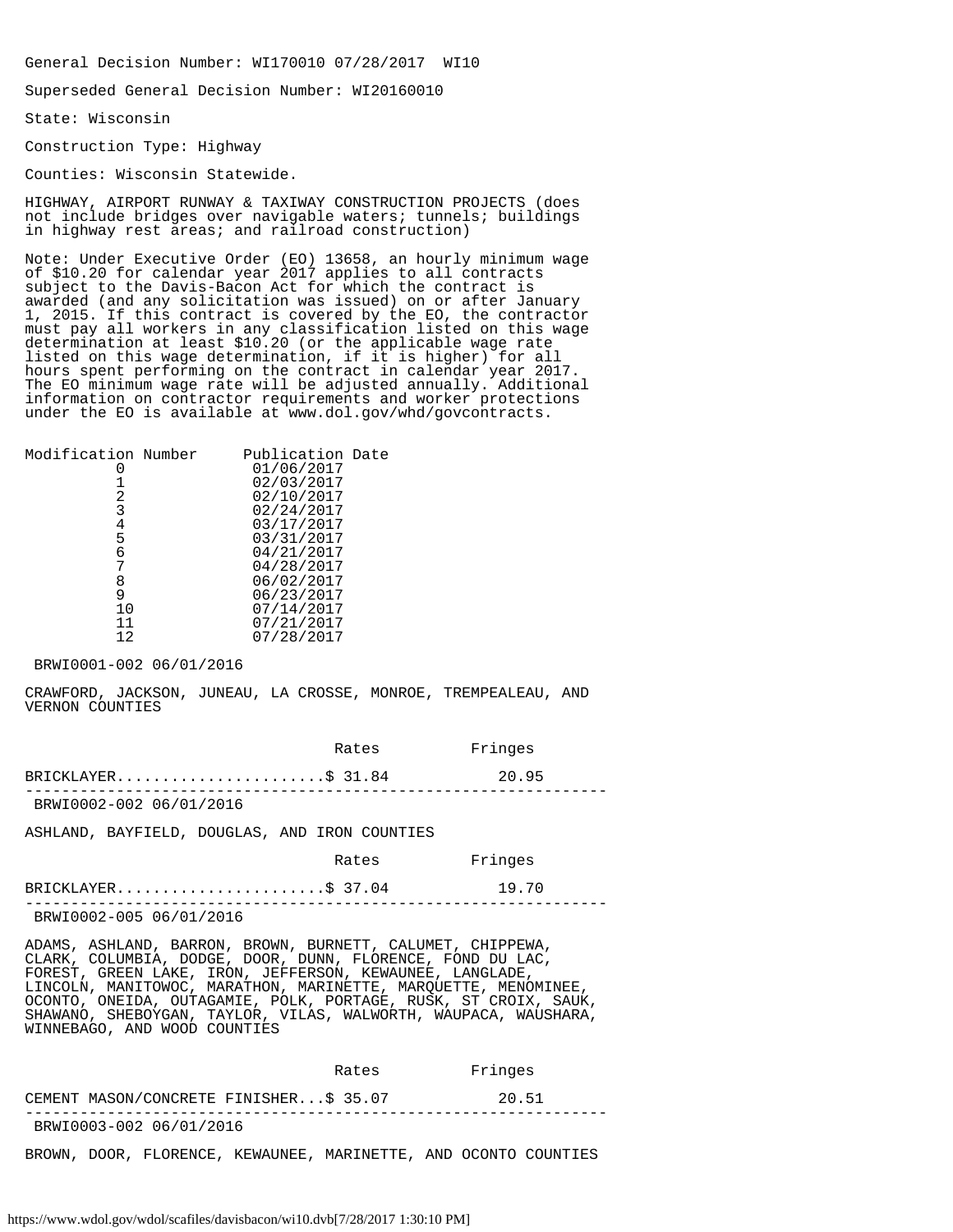|                                                                                                                                                                                          | Rates                     | Fringes |
|------------------------------------------------------------------------------------------------------------------------------------------------------------------------------------------|---------------------------|---------|
| BRICKLAYER\$ 32.22                                                                                                                                                                       |                           | 20.57   |
| BRWI0004-002 06/01/2016                                                                                                                                                                  |                           |         |
| KENOSHA, RACINE, AND WALWORTH COUNTIES                                                                                                                                                   |                           |         |
|                                                                                                                                                                                          | Rates                     | Fringes |
| BRICKLAYER\$ 36.59                                                                                                                                                                       |                           | 21.49   |
| BRWI0006-002 06/01/2016                                                                                                                                                                  |                           |         |
| ADAMS, CLARK, FOREST, LANGLADE, LINCOLN, MARATHON, MENOMINEE,<br>ONEIDA, PORTAGE, PRICE, TAYLOR, VILAS AND WOOD COUNTIES                                                                 |                           |         |
|                                                                                                                                                                                          | Rates                     | Fringes |
| $BRICKLAYER$ \$ 33.04                                                                                                                                                                    |                           | 19.75   |
| BRWI0007-002 06/01/2016                                                                                                                                                                  |                           |         |
| GREEN, LAFAYETTE, AND ROCK COUNTIES                                                                                                                                                      |                           |         |
|                                                                                                                                                                                          | Rates Fringes             |         |
| $BRICKLAYER$ \$ 33.53                                                                                                                                                                    |                           | 20.95   |
| BRWI0008-002 06/01/2016                                                                                                                                                                  |                           |         |
| MILWAUKEE, OZAUKEE, WASHINGTON, AND WAUKESHA COUNTIES                                                                                                                                    |                           |         |
|                                                                                                                                                                                          | Rates Fringes             |         |
| $BRICKLAYER$ \$ 36.98<br>. _ _ _ _ _ _ _ _ _ _ _ _ _ _                                                                                                                                   |                           | 20.62   |
| BRWI0011-002 06/01/2016                                                                                                                                                                  |                           |         |
| CALUMET, FOND DU LAC, MANITOWOC, AND SHEBOYGAN COUNTIES                                                                                                                                  |                           |         |
|                                                                                                                                                                                          | Rates Fringes             |         |
| $BRICKLAYER$ \$ 32.22<br>. <u>.</u> .                                                                                                                                                    |                           | 20.57   |
| BRWI0019-002 06/01/2016                                                                                                                                                                  |                           |         |
| BARRON, BUFFALO, BURNETT, CHIPPEWA, DUNN, EAU CLAIRE, PEPIN,<br>PIERCE, POLK, RUSK, ST. CROIX, SAWYER AND WASHBURN COUNTIES                                                              |                           |         |
|                                                                                                                                                                                          | Rates                     | Fringes |
| $BRICKLAYER$ \$ 31.98<br>__________________________                                                                                                                                      | . _ _ _ _ _ _ _ _ _ _ _ _ | 20.81   |
| BRWI0034-002 06/01/2015                                                                                                                                                                  |                           |         |
| COLUMBIA AND SAUK COUNTIES                                                                                                                                                               |                           |         |
|                                                                                                                                                                                          | Rates Fringes             |         |
| $BRICKLAYER$ \$ 32.86<br>-----------------------                                                                                                                                         | ______________            | 17.22   |
| CARP0087-001 05/01/2016                                                                                                                                                                  |                           |         |
| BURNETT (W. of Hwy 48), PIERCE (W. of Hwy 29), POLK (W. of Hwys<br>35, 48 & 65), AND ST. CROIX (W. of Hwy 65) COUNTIES                                                                   |                           |         |
|                                                                                                                                                                                          | Rates Fringes             |         |
| Carpenter & Piledrivermen\$ 36.85<br>------------------                                                                                                                                  |                           | 18.39   |
| CARP0252-002 06/01/2016                                                                                                                                                                  |                           |         |
| ADAMS, BARRON, BAYFIELD (Eastern 2/3), BROWN, BUFFALO,<br>BURNETT (E. of Hwy 48), CALUMET, CHIPPEWA, CLARK, COLUMBIA,<br>CRAWFORD, DANE, DODGE, DOOR, DUNN, EAU CLAIRE, FLORENCE (except |                           |         |

area bordering Michigan State Line), FOND DU LAC, FOREST, GRANT, GREEN, GREEN LAKE, IOWA, IRON, JACKSON, JEFFERSON,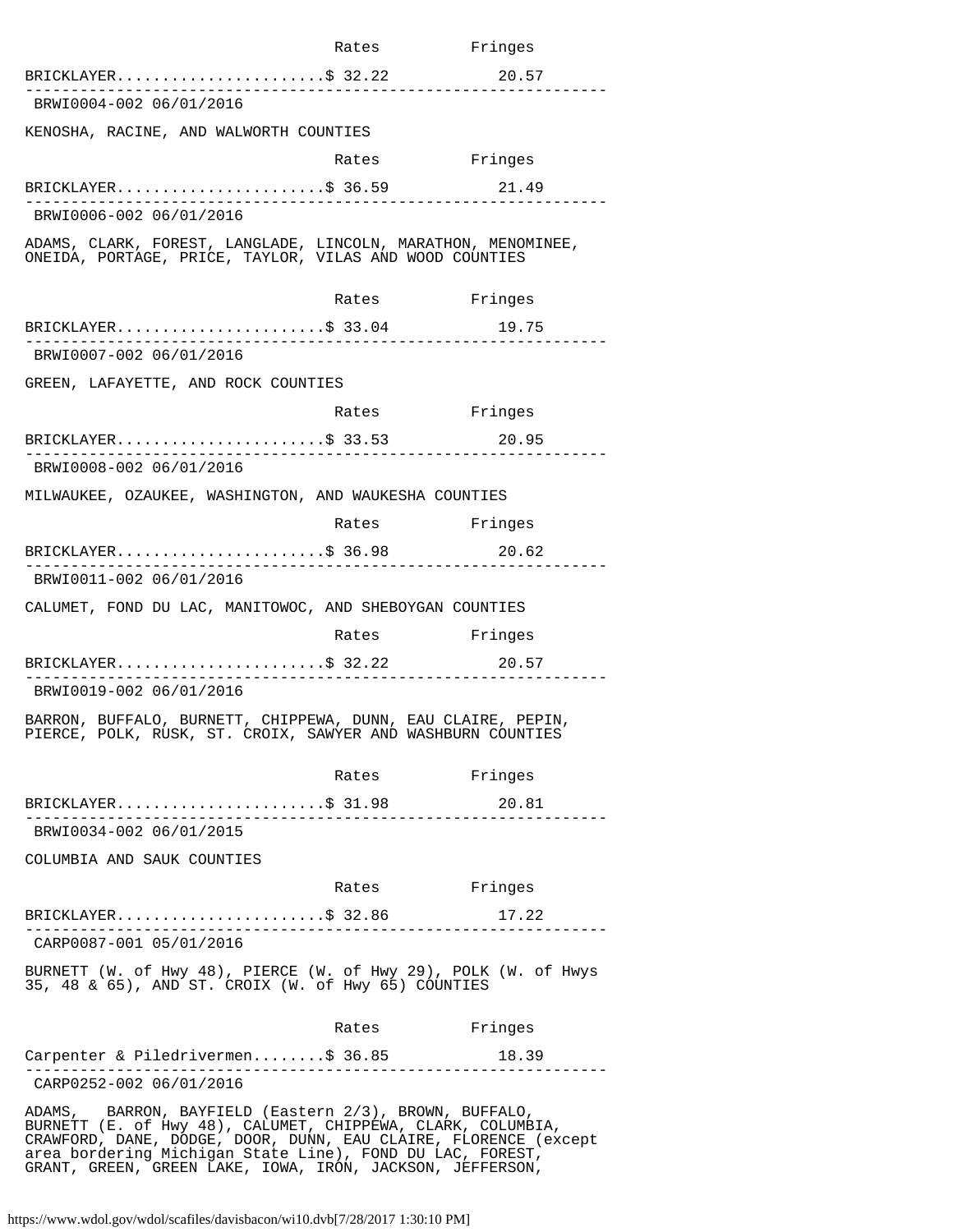JUNEAU, KEWAUNEE, LA CROSSE, LAFAYETTE, LANGLADE, LINCOLN, MANITOWOC, MARATHON, MARINETTE (except N.E. corner), MARQUETTE, MENOMINEE, MONROE, OCONTO, ONEIDA, OUTAGAMIE, PEPIN, PIERCE (E. of Hwys 29 & 65), POLK (E. of Hwys 35, 48 & 65), PORTAGE, PRICE, RICHLAND, ROCK, RUSK, SAUK, SAWYER, SHAWANO, SHEBOYGAN, ST CROIX (E. of Hwy 65), TAYLOR, TREMPEALEAU, VERNON, VILAS, WALWORTH, WASHBURN, WAUPACA, WAUSHARA, WINNEBAGO, AND WOOD COUNTIES

|                    | Rates | Fringes |  |
|--------------------|-------|---------|--|
| CARPENTER          |       |         |  |
| CARPENTER\$ 33.56  |       | 18.00   |  |
| MILLWRIGHT\$ 35.08 |       | 18.35   |  |
| PILEDRIVER\$ 34.12 |       | 18.00   |  |
|                    |       |         |  |

CARP0252-010 06/01/2016

## ASHLAND COUNTY

|                     | Rates | Fringes |  |
|---------------------|-------|---------|--|
| Carpenters          |       |         |  |
| Carpenter\$ 33.56   |       | 18.00   |  |
| Millwright\$ 35.08  |       | 18.35   |  |
| Pile Driver\$ 34.12 |       | 18.00   |  |
|                     |       |         |  |

CARP0264-003 06/01/2016

KENOSHA, MILWAUKEE, OZAUKEE, RACINE, WAUKESHA, AND WASHINGTON COUNTIES

|                                                                                                                                                                                                                                                                                                                                        | Rates         | Fringes        |
|----------------------------------------------------------------------------------------------------------------------------------------------------------------------------------------------------------------------------------------------------------------------------------------------------------------------------------------|---------------|----------------|
| $CARPENTER.$ \$ 35.78                                                                                                                                                                                                                                                                                                                  |               | 22.11          |
| CARP0361-004 05/01/2016                                                                                                                                                                                                                                                                                                                |               |                |
| BAYFIELD (West of Hwy 63) AND DOUGLAS COUNTIES                                                                                                                                                                                                                                                                                         |               |                |
|                                                                                                                                                                                                                                                                                                                                        | Rates Fringes |                |
| CARPENTER\$ 34.57                                                                                                                                                                                                                                                                                                                      |               | 18.16          |
| CARP2337-001 06/01/2016                                                                                                                                                                                                                                                                                                                |               |                |
| ZONE A: MILWAUKEE, OZAUKEE, WAUKESHA AND WASHINGTON                                                                                                                                                                                                                                                                                    |               |                |
| ZONE B: KENOSHA & RACINE                                                                                                                                                                                                                                                                                                               |               |                |
|                                                                                                                                                                                                                                                                                                                                        | Rates         | Fringes        |
| PILEDRIVERMAN<br>Zone A\$ 31.03<br>Zone A\$ 31.03<br>Zone B\$ 31.03                                                                                                                                                                                                                                                                    |               | 22.69<br>22.69 |
| ELEC0014-002 05/30/2016                                                                                                                                                                                                                                                                                                                |               |                |
| ASHLAND, BARRON, BAYFIELD, BUFFALO, BURNETT, CHIPPEWA, CLARK<br>(except Maryville, Colby, Unity, Sherman, Fremont, Lynn &<br>Sherwood), CRAWFORD, DUNN, EAU CLAIRE, GRANT, IRON, JACKSON, LA<br>CROSSE, MONROE, PEPIN, PIERCE, POLK, PRICE, RICHLAND, RUSK, ST<br>CROIX, SAWYER, TAYLOR, TREMPEALEAU, VERNON, AND WASHBURN<br>COUNTIES |               |                |
|                                                                                                                                                                                                                                                                                                                                        | Rates         | Fringes        |
| $Electrical as:$ \$ 32.00                                                                                                                                                                                                                                                                                                              |               | 19.28          |
| ELEC0014-007 05/30/2016                                                                                                                                                                                                                                                                                                                |               |                |
| REMAINING COUNTIES                                                                                                                                                                                                                                                                                                                     |               |                |
|                                                                                                                                                                                                                                                                                                                                        | Rates         | Fringes        |
| Teledata System Installer<br>Installer/Technician\$ 24.35                                                                                                                                                                                                                                                                              |               | 13.15          |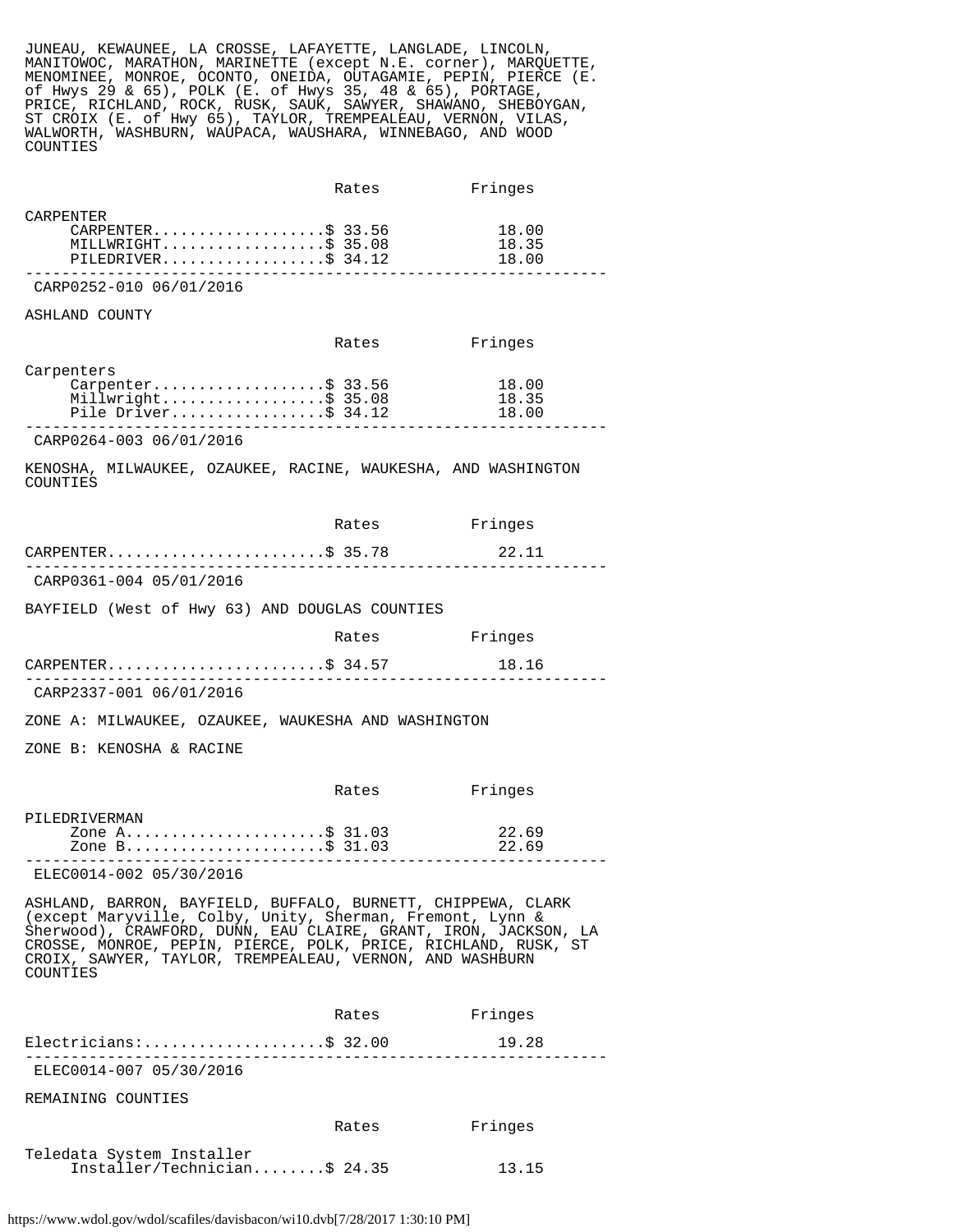Low voltage construction, installation, maintenance and removal of teledata facilities (voice, data, and video) including outside plant, telephone and data inside wire, interconnect, terminal equipment, central offices, PABX, fiber optic cable and equipment, micro waves, V-SAT, bypass, CATV, WAN (wide area networks), LAN (local area networks), and ISDN (integrated systems digital network).

## \* ELEC0127-002 06/01/2017

KENOSHA COUNTY

|                          | Rates | Fringes   |
|--------------------------|-------|-----------|
| $Electricians:$ \$ 38.50 |       | 30%+10.57 |
| ELEC0158-002 05/30/2016  |       |           |

----------------------------------------------------------------

BROWN, DOOR, KEWAUNEE, MANITOWOC (except Schleswig), MARINETTE(Wausuakee and area South thereof), OCONTO, MENOMINEE (East of a ine 6 miles West of the West boundary of Oconto County), SHAWANO (Except Area North of Townships of Aniwa and Hutchins) COUNTIES

|                         | Rates | Fringes |
|-------------------------|-------|---------|
|                         |       |         |
| ELEC0159-003 05/30/2016 |       |         |

COLUMBIA, DANE, DODGE (Area West of Hwy 26, except Chester and Emmet Townships), GREEN, LAKE (except Townships of Berlin, Seneca, and St. Marie), IOWA, MARQUETTE (except Townships of Neshkoka, Crystal Lake, Newton, and Springfield), and SAUK COUNTIES

|                         | Rates | Fringes |  |
|-------------------------|-------|---------|--|
| $Electricians:$ 36.50   |       | - 20.39 |  |
| ELEC0219-004 06/01/2016 |       |         |  |

FLORENCE COUNTY (Townships of Aurora, Commonwealth, Fern, Florence and Homestead) AND MARINETTE COUNTY (Township of Niagara)

|                                                   | Rates | Fringes |  |
|---------------------------------------------------|-------|---------|--|
| Electricians:<br>Electrical contracts over        |       |         |  |
| $$180,000$ \$ 32.38<br>Electrical contracts under |       | 18.63   |  |
| $$180,000$ \$ 30.18                               |       | 18.42   |  |
|                                                   |       |         |  |

ELEC0242-005 06/04/2017

DOUGLAS COUNTY

|                          | Rates | Fringes |  |
|--------------------------|-------|---------|--|
| $Electricians:$ \$ 35.90 |       | 25.64   |  |
| ELEC0388-002 05/30/2016  |       |         |  |

ADAMS, CLARK (Colby, Freemont, Lynn, Mayville, Sherman, Sherwood, Unity), FOREST, JUNEAU, LANGLADE, LINCOLN, MARATHON, MARINETTE (Beecher, Dunbar, Goodman & Pembine), MENOMINEE (Area West of a line 6 miles West of the West boundary of Oconto County), ONEIDA, PORTAGE, SHAWANO (Aniwa and Hutchins), VILAS AND WOOD COUNTIES

|                                         | Rates | Fringes |  |
|-----------------------------------------|-------|---------|--|
| Electricians:\$ 30.69     26.00% +10.05 |       |         |  |
|                                         |       |         |  |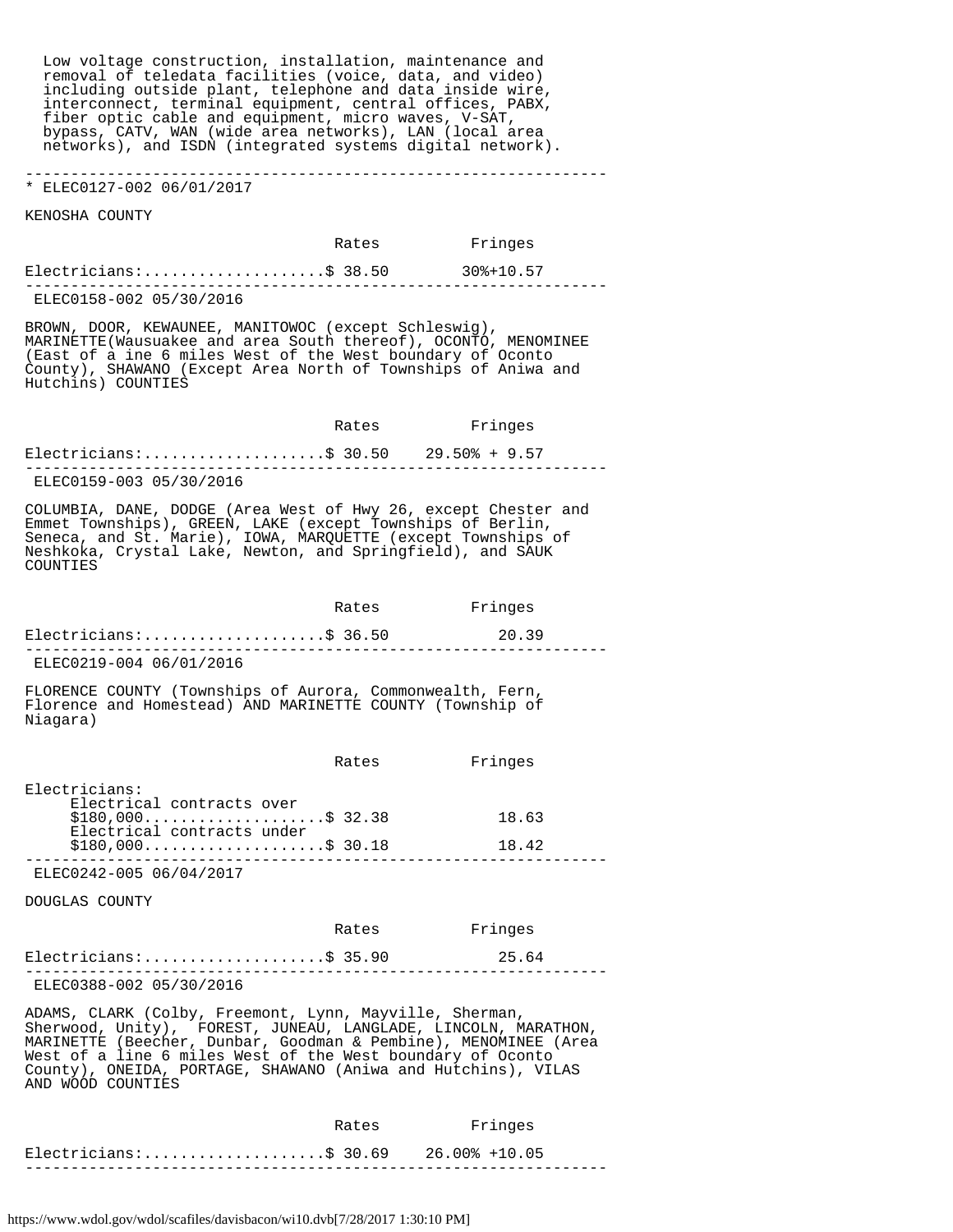#### ELEC0430-002 06/01/2017

#### RACINE COUNTY (Except Burlington Township)

|                                                                                                                                                         | Rates | Fringes |
|---------------------------------------------------------------------------------------------------------------------------------------------------------|-------|---------|
| Electricians:\$ 37.32                                                                                                                                   |       | 21.07   |
| ELEC0494-005 06/01/2017                                                                                                                                 |       |         |
| MILWAUKEE, OZAUKEE, WASHINGTON, AND WAUKESHA COUNTIES                                                                                                   |       |         |
|                                                                                                                                                         | Rates | Fringes |
| Electricians:\$ 37.51                                                                                                                                   |       | 24.42   |
| ELEC0494-006 06/01/2017                                                                                                                                 |       |         |
| CALUMET (Township of New Holstein), DODGE (East of Hwy 26<br>including Chester Township), FOND DU LAC, MANITOWOC<br>(Schleswig), and SHEBOYGAN COUNTIES |       |         |
|                                                                                                                                                         |       |         |

|                          | Rates | Fringes |  |
|--------------------------|-------|---------|--|
| $Electricians:$ \$ 32.06 |       | 21.88   |  |
| ELEC0494-013 06/01/2015  |       |         |  |

DODGE (East of Hwy 26 including Chester Twp, excluding Emmet Twp), FOND DU LAC (Except Waupuin), MILWAUKEE, OZAUKEE, MANITOWOC (Schleswig), WASHINGTON, AND WAUKESHA COUNTIES

|                        | Rates | Fringes |
|------------------------|-------|---------|
| Sound & Communications |       |         |
| Installer\$ $16.47$    |       | 14.84   |
| $Technician$ \$ 26.00  |       | 1770    |

 Installation, testing, maintenance, operation and servicing of all sound, intercom, telephone interconnect, closed circuit TV systems, radio systems, background music systems, language laboratories, electronic carillion, antenna distribution systems, clock and program systems and low-voltage systems such as visual nurse call, audio/visual nurse call systems, doctors entrance register systems. Includes all wire and cable carrying audio, visual, data, light and radio frequency signals. Includes the installation of conduit, wiremold, or raceways in existing structures that have been occupied for six months or more where required for the protection of the wire or cable, but does not mean a complete conduit or raceway system. work covered does not include the installation of conduit, wiremold or any raceways in any new construction, or the installation of power supply outlets by means of which external electric power is supplied to any of the foregoing equipment or products

---------------------------------------------------------------- ELEC0577-003 05/30/2016

CALUMET (except Township of New Holstein), GREEN LAKE (N. part including Townships of Berlin, St Marie, and Seneca), MARQUETTE (N. part including Townships of Crystal Lake, Neshkoro, Newton, and Springfield), OUTAGAMIE, WAUPACA, WAUSHARA, AND WINNEBAGO COUNTIES

|                          | Rates | Fringes |  |
|--------------------------|-------|---------|--|
| $Electricians:$ \$ 30.68 |       | 17.28   |  |
| ELEC0890-003 06/01/2016  |       |         |  |

DODGE (Emmet Township only), GREEN, JEFFERSON, LAFAYETTE, RACINE (Burlington Township), ROCK AND WALWORTH COUNTIES

Rates Fringes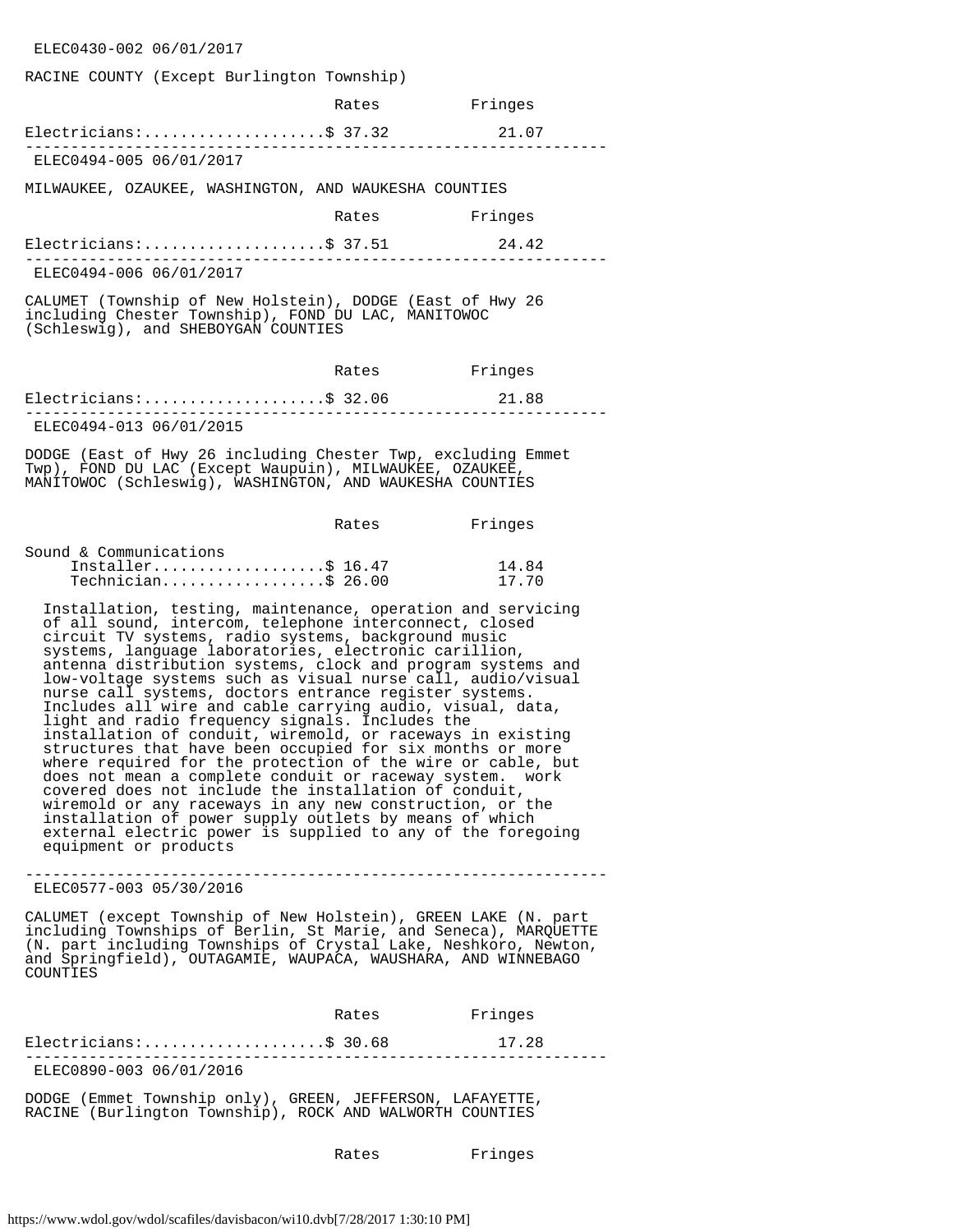| Electricians:\$ 32.45 26.10% + \$10.56                                                                                                                                                                                                                                                                                 |       |                                                                                    |
|------------------------------------------------------------------------------------------------------------------------------------------------------------------------------------------------------------------------------------------------------------------------------------------------------------------------|-------|------------------------------------------------------------------------------------|
| ELEC0953-001 07/01/2015                                                                                                                                                                                                                                                                                                |       |                                                                                    |
|                                                                                                                                                                                                                                                                                                                        | Rates | Fringes                                                                            |
| Line Construction:<br>(1) Lineman\$ 42.14<br>(2) Heavy Equipment<br>0perator\$ 40.03<br>(3) Equipment Operator\$ 33.71<br>(4) Heavy Groundman Driver\$ 26.78<br>(5) Light Groundman Driver\$ 24.86<br>$(6)$ Groundsman\$ 23.18                                                                                         |       | $32\% + 5.00$<br>$32\% + 5.00$<br>$32\% + 5.00$<br>14.11<br>13.45<br>$32\% + 5.00$ |
| ENGI0139-005 06/01/2016                                                                                                                                                                                                                                                                                                |       |                                                                                    |
|                                                                                                                                                                                                                                                                                                                        | Rates | Fringes                                                                            |
| Power Equipment Operator<br>Group $1, \ldots, \ldots, \ldots, \ldots, \$ 39.27<br>Group 2\$ 38.77<br>Group $3$ \$ 38.27<br>Group $4 \ldots \ldots \ldots \ldots \ldots \ldots$ \$ 38.01<br>Group $5 \ldots \ldots \ldots \ldots \ldots \ldots$ \$ 37.72<br>Group $6 \ldots \ldots \ldots \ldots \ldots \ldots \$ 31.82 |       | 21.80<br>21.80<br>21.80<br>21.80<br>21.80<br>21.80                                 |
| HAZARDOUS WASTE PREMIUMS:<br>EPA Level "A" protection - \$3.00 per hour<br>EPA Level "B" protection - \$2.00 per hour<br>EPA Level "C" protection - \$1.00 per hour                                                                                                                                                    |       |                                                                                    |
| POWER EOUIPMENT OPERATORS CLASSIFICATIONS                                                                                                                                                                                                                                                                              |       |                                                                                    |

 GROUP 1: Cranes, tower cranes, and derricks with or without attachments with a lifting capacity of over 100 tons; or cranes, tower cranes, and derricks with boom, leads and/or jib lengths measuring 176 feet or longer.

 GROUP 2: Cranes, tower cranes and derricks with or without attachments with a lifting capacity of 100 tons or less; or cranes, tower cranes, and derricks with boom, leads, and/or jibs lengths measuring 175 feet or under and Backhoes (excavators) weighing 130,000 lbs and over; caisson rigs; pile driver; dredge operator; dredge engineer; Boat Pilot.

 GROUP 3: Mechanic or welder - Heavy duty equipment; cranes with a lifting capacity of 25 tons or under; concrete breaker (manual or remote); vibratory/sonic concrete breaker; concrete laser screed; concrete slipform paver; concrete batch plant operator; concrete pvt. spreader heavy duty (rubber tired); concrete spreader & distributor; automatic subgrader (concrete); concrete grinder & planing machine; concrete slipform curb & gutter machine; slipform concrete placer; tube finisher; hydro blaster (10,000 psi & over); bridge paver; concrete conveyor system; concrete pump; Rotec type Conveyor; stabilizing mixer (self-propelled); shoulder widener; asphalt plant engineer; bituminious paver; bump cutter & grooving machine; milling machine; screed (bituminous paver); asphalt heater, planer & scarifier; Backhoes (excavators) weighing under 130,000 lbs; grader or motor patrol; tractor (scraper, dozer, pusher, loader); scraper - rubber tired (single or twin engine); endloader; hydraulic backhoe (tractor type); trenching machine; skid rigs; tractor, side boom (heavy); drilling or boring machine (mechanical heavy); roller over 5 tons; percussion or rotary drilling machine; air track; blaster; loading machine (conveyor); tugger; boatmen; winches & A-frames; post driver; material hoist.

 GROUP 4: Greaser, roller steel (5 tons or less); roller (pneumatic tired) - self propelled; tractor (mounted or towed compactors & light equipment); shouldering machine; self- propelled chip spreader; concrete spreader; finishing machine; mechanical float; curing machine; power subgrader; joint sawer (multiple blade) belting machine; burlap machine; texturing machine; tractor endloader (rubber tired) - light; jeep digger; forklift; mulcher; launch operator; fireman, environmental burner

GROUP 5: Air compressor; power pack; vibrator hammer and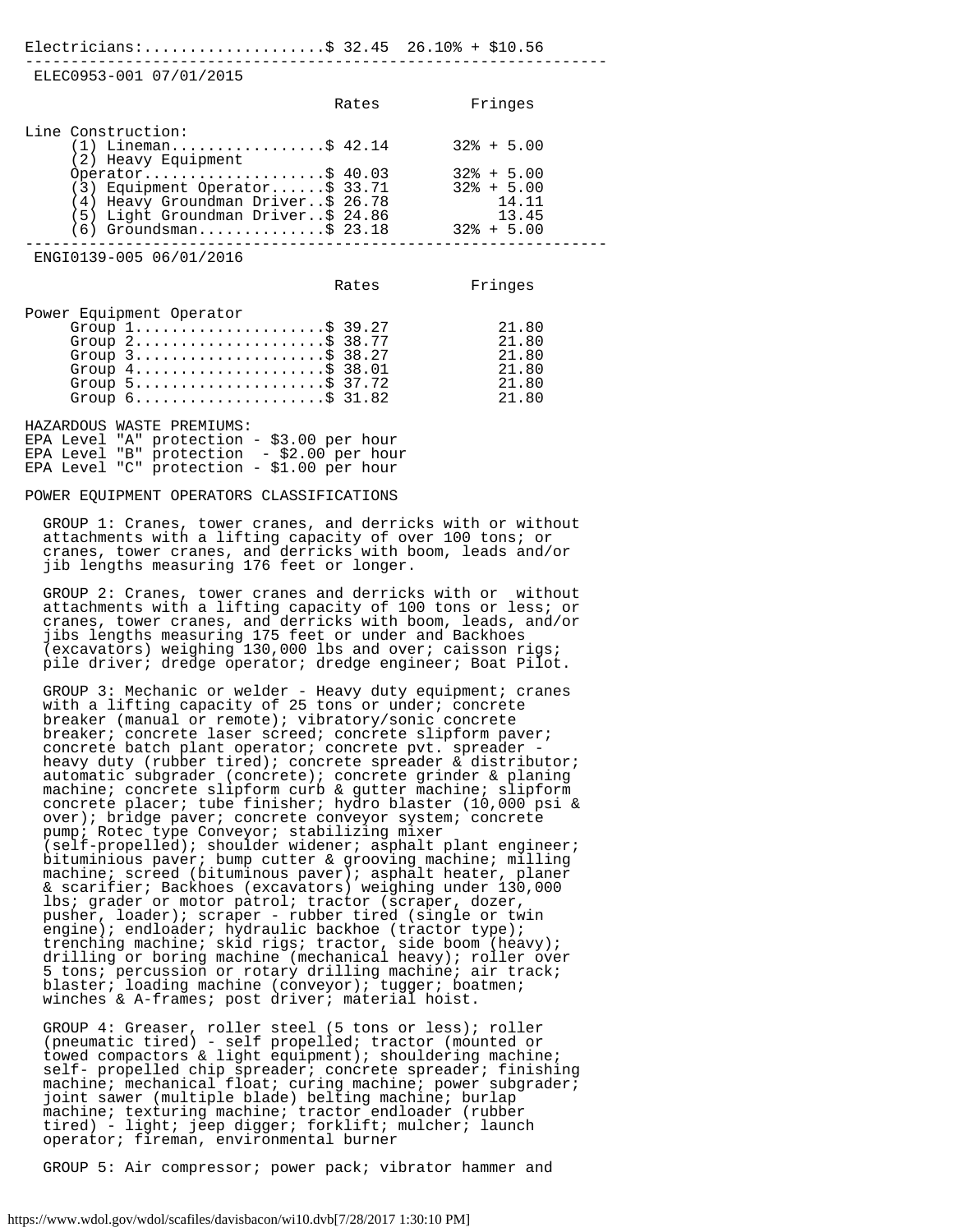| extractor; heavy equipment, leadman; tank car heaters;<br>stump chipper; curb machine operator; Concrete<br>proportioning plants; generators; mudjack operator; rock<br>breaker; crusher or screening plant; screed (milling<br>machine); automatic belt conveyor and surge bin; pug mill<br>operator; Oiler, pump (over 3 inches); Drilling Machine<br>Tender. |       |               |
|-----------------------------------------------------------------------------------------------------------------------------------------------------------------------------------------------------------------------------------------------------------------------------------------------------------------------------------------------------------------|-------|---------------|
| GROUP 6: Off-road material hauler with or without ejector.                                                                                                                                                                                                                                                                                                      |       |               |
| IRON0008-002 06/01/2016                                                                                                                                                                                                                                                                                                                                         |       |               |
| BROWN, CALUMET, DOOR, FOND DU LAC, KEWAUNEE, MANITOWOC,<br>MARINETTE, OCONTO, OUTAGAMI, SHAWANO, SHEBOYGAN, AND WINNEBAGO<br>COUNTIES:                                                                                                                                                                                                                          |       |               |
|                                                                                                                                                                                                                                                                                                                                                                 |       | Rates Fringes |
| $IRONWORKER.$ \$ 30.86                                                                                                                                                                                                                                                                                                                                          |       | 25.42         |
| Paid Holidays: New Year's Day, Memorial Day, July 4th, Labor<br>Day, Thanksgiving Day & Christmas Day.                                                                                                                                                                                                                                                          |       |               |
| IRON0008-003 06/01/2016                                                                                                                                                                                                                                                                                                                                         |       |               |
| KENOSHA, MILWAUKEE, OZAUKEE, RACINE, WALWORTH (N.E. 2/3),<br>WASHINGTON, AND WAUKESHA COUNTIES                                                                                                                                                                                                                                                                  |       |               |
|                                                                                                                                                                                                                                                                                                                                                                 | Rates | Fringes       |
| IRONWORKER\$ 33.15                                                                                                                                                                                                                                                                                                                                              |       | 25.42         |
| Paid Holidays: New Year's Day, Memorial Day, July 4th, Labor<br>Day, Thanksgiving Day & Christmas Day.                                                                                                                                                                                                                                                          |       |               |
| IRON0383-001 06/01/2015                                                                                                                                                                                                                                                                                                                                         |       |               |
| ADAMS, COLUMBIA, CRAWFORD, DANE, DODGE, FLORENCE, FOREST,<br>GRANT, GREENE, (Excluding S.E. tip), GREEN LAKE, IOWA,<br>JEFFERSON, JUNEAU, LA CROSSE, LAFAYETTE, LANGLADE, MARATHON,<br>MARQUETTE, MENOMINEE, MONROE, PORTAGE, RICHLAND, ROCK (Northern<br>area, vicinity of Edgerton and Milton), SAUK, VERNON, WAUPACA,<br>WAUSHARA, AND WOOD COUNTIES         |       |               |
|                                                                                                                                                                                                                                                                                                                                                                 | Rates | Fringes       |
| $IRONWORKER.$ \$ 32.85                                                                                                                                                                                                                                                                                                                                          |       | 21.84         |
| IRON0498-005 06/01/2016                                                                                                                                                                                                                                                                                                                                         |       |               |
| GREEN (S.E. 1/3), ROCK (South of Edgerton and Milton), and<br>WALWORTH (S.W. 1/3) COUNTIES:                                                                                                                                                                                                                                                                     |       |               |
|                                                                                                                                                                                                                                                                                                                                                                 | Rates | Fringes       |
| $IRONWORKER.$ \$ 36.29                                                                                                                                                                                                                                                                                                                                          |       | 30.77         |
| IRON0512-008 05/01/2015                                                                                                                                                                                                                                                                                                                                         |       |               |
| BARRON, BUFFALO, CHIPPEWA, CLARK, DUNN, EAU CLAIRE, JACKSON,<br>PEPIN, PIERCE, POLK, RUSK, ST CROIX, TAYLOR, AND TREMPEALEAU<br>COUNTIES                                                                                                                                                                                                                        |       |               |
|                                                                                                                                                                                                                                                                                                                                                                 | Rates | Fringes       |
| IRONWORKER\$ 35.50                                                                                                                                                                                                                                                                                                                                              |       | 23.45         |
| ------------------<br>IRON0512-021 05/01/2015                                                                                                                                                                                                                                                                                                                   |       |               |
| ASHLAND, BAYFIELD, BURNETT, DOUGLAS, IRON, LINCOLN, ONEIDA,<br>SAWYER, VILAS AND WASHBURN COUNTIES<br>PRICE,                                                                                                                                                                                                                                                    |       |               |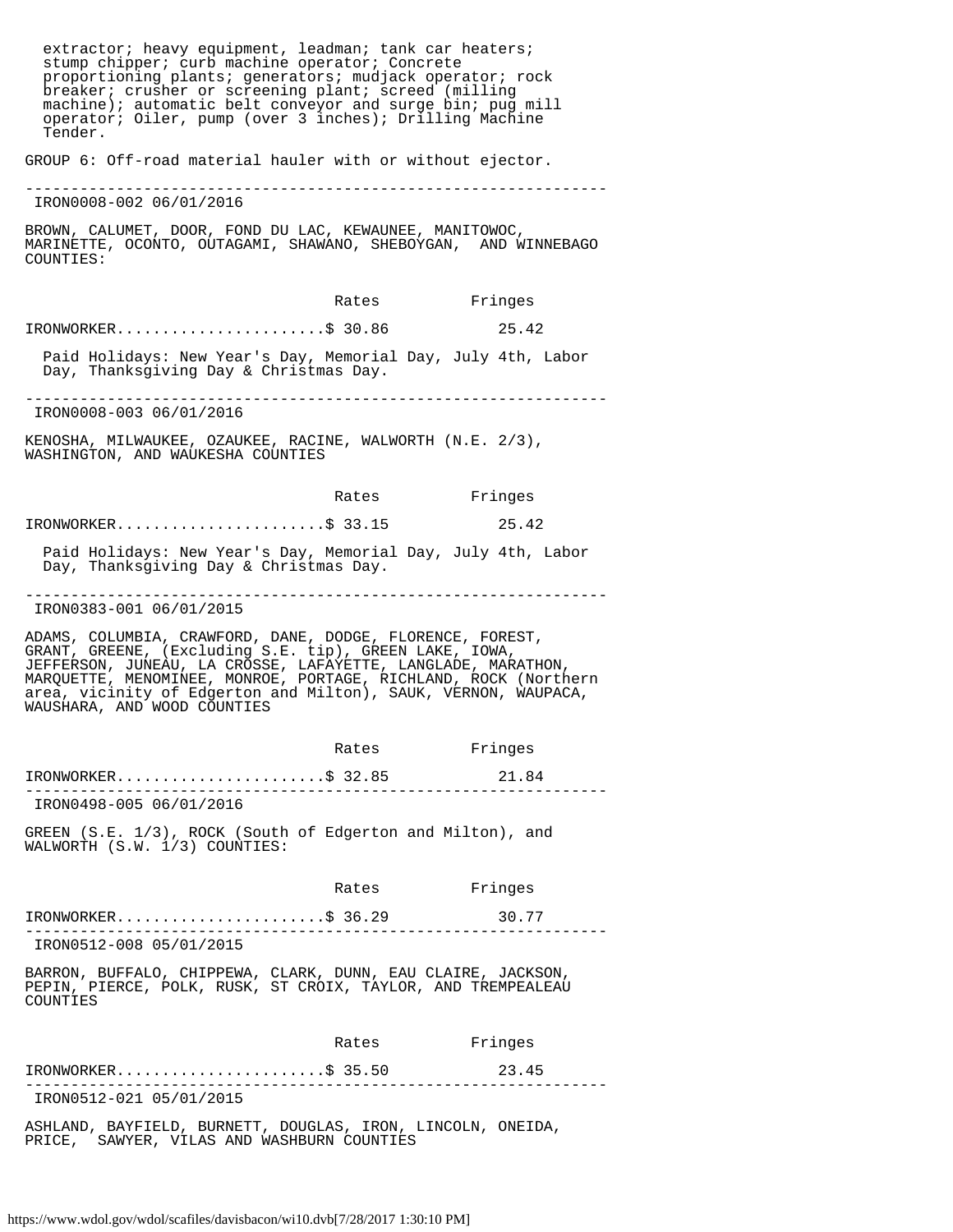| Fringes<br>--- - |
|------------------|
|                  |

## IRONWORKER..............................\$ 31.04 23.45

----------------------------------------------------------------

LABO0113-002 06/05/2017

MILWAUKEE AND WAUKESHA COUNTIES

|          |                                                                    | Rates | Fringes |
|----------|--------------------------------------------------------------------|-------|---------|
| T.ARORER |                                                                    |       |         |
|          | Group $1, \ldots, \ldots, \ldots, \ldots, \$ 26.80                 |       | 21.34   |
|          | Group $2, \ldots, \ldots, \ldots, \ldots, \dot{S}$ 26.95           |       | 21.34   |
|          | Group $3$                                                          |       | 21.34   |
|          | Group $4 \ldots \ldots \ldots \ldots \ldots \ldots \text{S}$ 27.30 |       | 21.34   |
|          | Group $5$                                                          |       | 21.34   |
|          | Group $6 \ldots \ldots \ldots \ldots \ldots \ldots \text{S}$ 23.29 |       | 21 34   |

#### LABORERS CLASSIFICATIONS

 GROUP 1: General Laborer; Tree Trimmer; Conduit Layer; Demolition and Wrecking Laborer; Guard Rail, Fence, and Bridge Builder; Landscaper; Multiplate Culvert Assembler; Stone Handler; Bituminous Worker (Shoveler, Loader, and Utility Man); Batch Truck Dumper or Cement Handler; Bituminous Worker (Dumper, Ironer, Smoother, and Tamper); Concrete Handler

 GROUP 2: Air Tool Operator; Joint Sawer and Filler (Pavement); Vibrator or Tamper Operator (Mechanical Hand Operated); Chain Saw Operator; Demolition Burning Torch Laborer

 GROUP 3: Bituminous Worker (Raker and Luteman); Formsetter (Curb, Sidewalk, and Pavement); Strike Off Man

GROUP 4: Line and Grade Specialist

GROUP 5: Blaster and Powderman

GROUP 6: Flagperson; traffic control person

----------------------------------------------------------------

LABO0113-003 06/05/2017

OZAUKEE AND WASHINGTON COUNTIES

|          |                                                                                                                                                                                                                                                                                                   | Rates | Fringes                                            |
|----------|---------------------------------------------------------------------------------------------------------------------------------------------------------------------------------------------------------------------------------------------------------------------------------------------------|-------|----------------------------------------------------|
| T.ARORER | Group $1, \ldots, \ldots, \ldots, \ldots, \$ 26.05<br>Group $2, \ldots, \ldots, \ldots, \ldots, \$$ 26.15<br>Group $3$ \$ 26.20<br>Group $4 \ldots \ldots \ldots \ldots \ldots \ldots \text{S}$ 26.40<br>Group $5$ \$ 26.25<br>Group $6 \ldots \ldots \ldots \ldots \ldots \ldots \text{S}$ 23.14 |       | 21.34<br>21.34<br>21.34<br>21.34<br>21.34<br>21 34 |
|          |                                                                                                                                                                                                                                                                                                   |       |                                                    |

LABORERS CLASSIFICATIONS

 GROUP 1: General Laborer; Tree Trimmer; Conduit Layer; Demolition and Wrecking Laborer; Guard Rail, Fence, and Bridge Builder; Landscaper; Multiplate Culvert Assembler; Stone Handler; Bituminous Worker (Shoveler, Loader, and Utility Man); Batch Truck Dumper or Cement Handler; Bituminous Worker (Dumper, Ironer, Smoother, and Tamper); Concrete Handler

 GROUP 2: Air Tool Operator; Joint Sawer and Filler (Pavement); Vibrator or Tamper Operator (Mechanical Hand Operated);

 GROUP 3: Bituminous Worker (Raker and Luteman); Formsetter (Curb, Sidewalk, and Pavement); Strike Off Man

GROUP 4: Line and Grade Specialist

GROUP 5: Blaster; powderman

GROUP 6: Flagperson and Traffic Control Person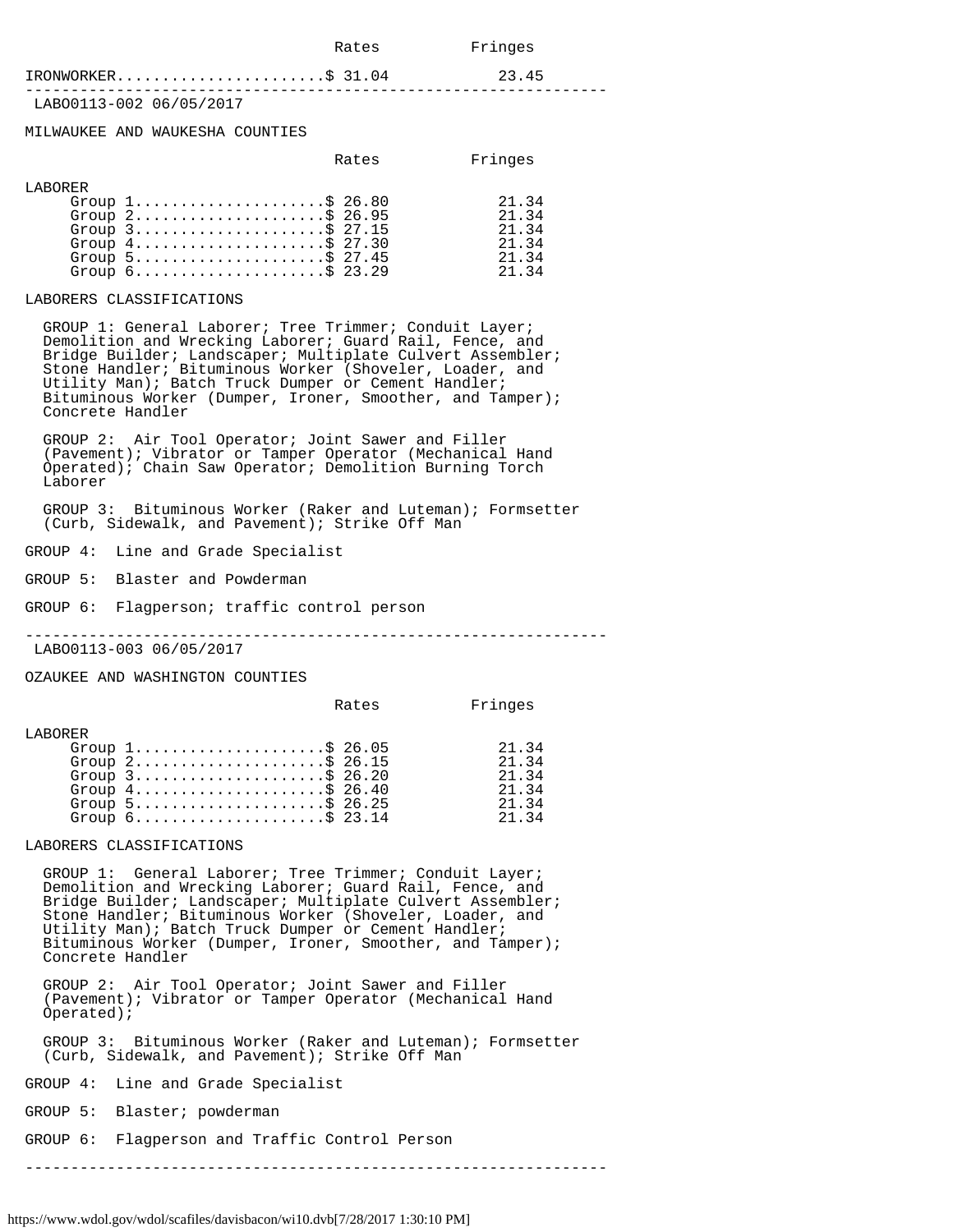#### KENOSHA AND RACINE COUNTIES

|          |                                                                    | Rates | Fringes |
|----------|--------------------------------------------------------------------|-------|---------|
| T.ARORER |                                                                    |       |         |
|          | Group $1, \ldots, \ldots, \ldots, \ldots, \dot{S}$ 25.86           |       | 21.34   |
|          | Group $2$ \$ 26.01                                                 |       | 21.34   |
|          | Group $3$ ; $$26.21$                                               |       | 21.34   |
|          | Group $4 \ldots \ldots \ldots \ldots \ldots \ldots \text{S}$ 26.18 |       | 21.34   |
|          | Group $5$                                                          |       | 21.34   |
|          |                                                                    |       | 21.34   |

LABORERS CLASSIFICATIONS:

 GROUP 1: General laborer; Tree Trimmer; Conduit Layer; Demolition and Wrecking Laborer; Guard Rail, Fence, and Bridge Builder; Landscaper; Multiplate Culvert Assembler; Stone Handler; Bituminous Worker (Shoveler, Loader, and Utility Man); Batch Truck Dumper or Cement Handler; Bituminous worker (Dumper, Ironer, Smoother, and Tamper); Concrete Handler

 GROUP 2: Air Tool Operator; Joint Sawer and Filler (Pavement); Vibrator or Tamper Operator (Mechanical Hand Operated); Chain Saw Operator; Demolition Burning Torch Laborer

 GROUP 3: Bituminous Worker (Raker and Luteman); Formsetter (Curb, Sidewalk, and Pavement); Strike Off Man

GROUP 4: Line and Grade Specialist

GROUP 5: Blaster and Powderman

GROUP 6: Flagman; traffic control person

----------------------------------------------------------------

LABO0140-002 06/05/2017

ADAMS, ASHLAND, BARRON, BAYFIELD, BROWN, BUFFALO, BURNETT, CALUMET, CHIPPEWA, CLARK, COLUMBIA, CRAWFORD, DODGE, DOOR, DOUGLAS, DUNN, EAU CLAIRE, FLORENCE, FOND DU LAC, FOREST, GRANT, GREEN, GREEN LAKE, IRON, JACKSON, JUNEAU, IOWA, JEFFERSON, KEWAUNEE, LA CROSSE, LAFAYETTE, LANGLADE, LINCOLN, MANITOWOC, MARATHON, MARINETTE, MARQUETTE, MENOMINEE, MONROE, OCONTO, ONEIDA, OUTAGAMIE, PEPIN, PIERCE, POLK, PORTAGE, PRICE, RICHLAND, ROCK, RUSK, SAUK, SAWYER, SHAWANO, SHEBOYGAN, ST. CROIX, TAYLOR, TREMPEALEAU, VERNON, VILLAS, WALWORTH, WASHBURN, WAUPACA, WAUSHARA, WINNEBAGO, AND WOOD COUNTIES

Rates Fringes

| T.ARORER |                                                                    |               |
|----------|--------------------------------------------------------------------|---------------|
|          | Group $1, \ldots, \ldots, \ldots, \ldots, \$ 30.71                 | 21.34         |
|          | Group $2, \ldots, \ldots, \ldots, \ldots, \dot{S}$ 30.81           | $21 \t34$     |
|          | Group $3$ \$ 30.86                                                 | $21 \quad 34$ |
|          | Group $4 \ldots \ldots \ldots \ldots \ldots \ldots \text{S}$ 31.06 | 21.34         |
|          | Group $5$                                                          | $21 \t34$     |
|          | Group $6 \ldots \ldots \ldots \ldots \ldots \ldots \text{S}$ 27.34 | 21 34         |

LABORER CLASSIFICATIONS

 GROUP 1: General Laborer; Tree Trimmer; Conduit Layer; Demolition and Wrecking Laborer; Guard Rail, Fence, and Bridge Builder; Landscaper; Multiplate Culvert Assembler; Stone Handler; Bitminous Worker (Shoveler, Loader, and Utility Man); Batch Truck Dumper or Cement Handler; Bituminous Worker (Dumper, Ironer, Smoother and Tamper); Concrete Handler

 GROUP 2: Air Tool Operator; Joint Sawer and Filler (Pavement); Vibrator or Tamper Operator (Mechanical Hand Operated); Chain Saw Operator, Demolition Burning Torch Laborer

 GROUP 3: Bituminous Worker (Raker and Luteman); Formsetter (Curb, Sidewalk and Pavement); Strike Off Man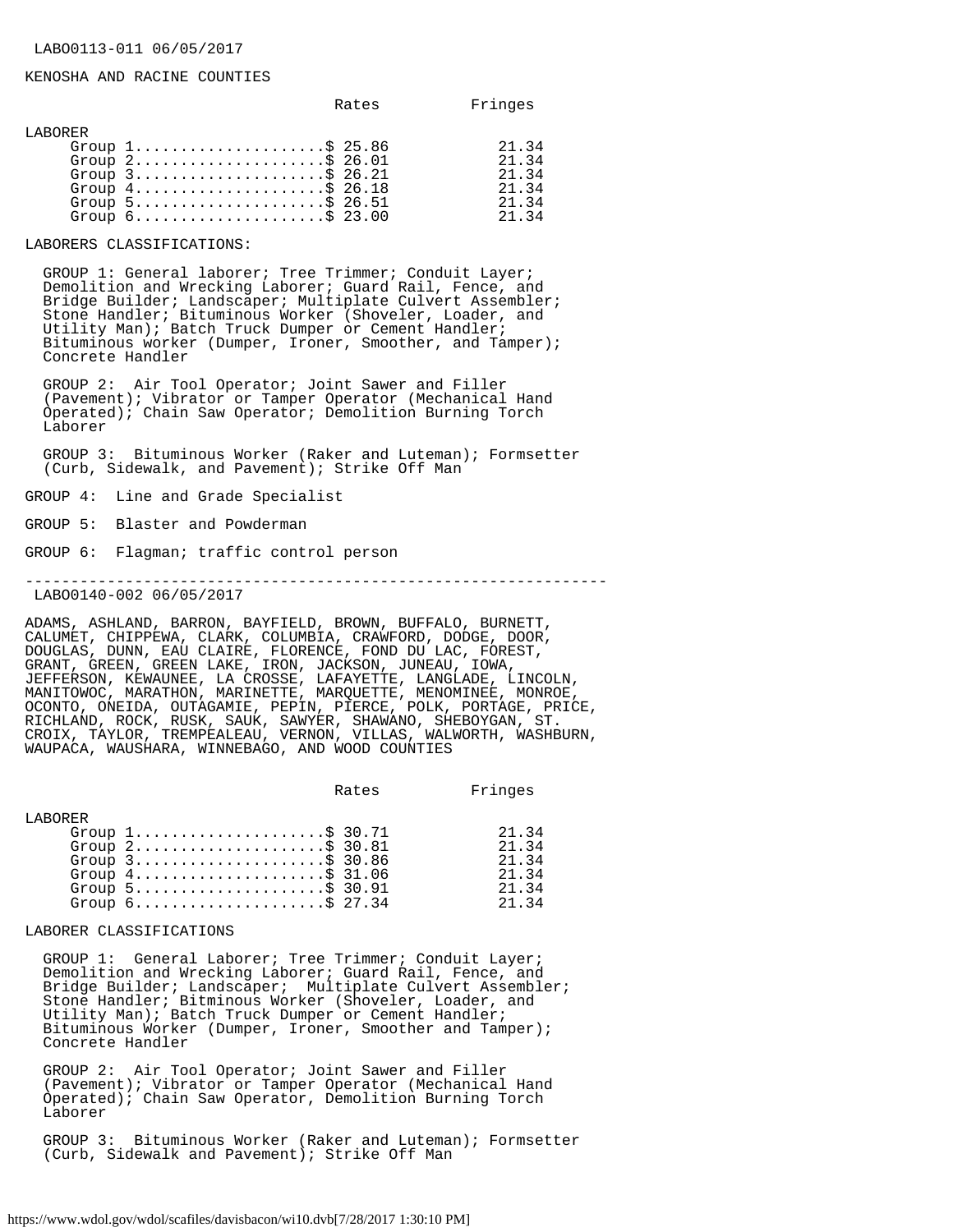GROUP 4: Line and Grade Secialist

GROUP 5: Blaster; powderman

GROUP 6: Flagperson; Traffic Control

----------------------------------------------------------------

LABO0464-003 06/05/2017

DANE COUNTY

|         |                                                                                                                                                                                                                                                  | Rates | Fringes                                            |
|---------|--------------------------------------------------------------------------------------------------------------------------------------------------------------------------------------------------------------------------------------------------|-------|----------------------------------------------------|
| LABORER | Group $1, \ldots, \ldots, \ldots, \ldots, \$ 30.99<br>Group $2$<br>Group $3$ \$ 31.14<br>Group $4 \ldots \ldots \ldots \ldots \ldots \ldots \text{ } \$31.34$<br>Group $5$<br>Group $6 \ldots \ldots \ldots \ldots \ldots \ldots \text{S}$ 27.34 |       | 21.34<br>21.34<br>21.34<br>21.34<br>21.34<br>21.34 |
|         |                                                                                                                                                                                                                                                  |       |                                                    |

LABORERS CLASSIFICATIONS:

 GROUP 1: General Laborer; Tree Trimmer; Conduit Layer; Demolition and Wrecking Laborer; Guard Rail, Fence, and Bridge Builder; Landscaper; Multiplate Culvert Assembler; Stone Handler; Bituminous Worker (Shoveler, Loader, and Utility Man); Batch Truck Dumper or Cement Handler; Bituminious Worker (Dumper, Ironer, Smoother, and Tamper); Concrete Handler

 GROUP 2: Air Tool Operator; Joint Sawer and Filler (Pavement); Vibrator or Tamper Operator (Mechanical Hand Operated); Chain Saw Operator; Demolition Burning Torch Laborer

 GROUP 3: Bituminous Worker (Raker and Luteman); Formsetter (Curb, Sidewalk, and Pavement); Strike Off Man

GROUP 4: Line and Grade Specialist

GROUP 5: Blaster; Powderman

GROUP 6: Flagperson and Traffic Control Person

----------------------------------------------------------------

PAIN0106-008 05/02/2016

ASHLAND, BAYFIELD, BURNETT, AND DOUGLAS COUNTIES

|           |                                 | Rates | Fringes |
|-----------|---------------------------------|-------|---------|
| Painters: |                                 |       |         |
| New:      |                                 |       |         |
|           | Brush, Roller\$ 29.86           |       | 16.35   |
|           | Spray, Sandblast, Steel\$ 30.46 |       | 16.35   |
| Repaint:  |                                 |       |         |
|           | Brush, $Roller$ \$ 28.36        |       | 16.35   |
|           | Spray, Sandblast, Steel\$ 28.96 |       | 16.35   |
|           |                                 |       |         |

PAIN0108-002 06/01/2016

RACINE COUNTY

| .                                                                                                          |       |                |
|------------------------------------------------------------------------------------------------------------|-------|----------------|
| PAINTER\$ 24.11                                                                                            |       | 12.15          |
|                                                                                                            | Rates | Fringes        |
| BARRON, CHIPPEWA, DUNN, EAU CLAIRE, PEPIN, PIERCE, POLK, RUSK,<br>SAWYER, ST. CROIX, AND WASHBURN COUNTIES |       |                |
| PAIN0259-002 05/01/2008                                                                                    |       |                |
| Painters:<br>Brush, Roller\$ 32.74<br>Spray & Sandblast\$ 33.74                                            |       | 18.70<br>18.70 |
|                                                                                                            | Rates | Fringes        |

PAIN0259-004 05/01/2015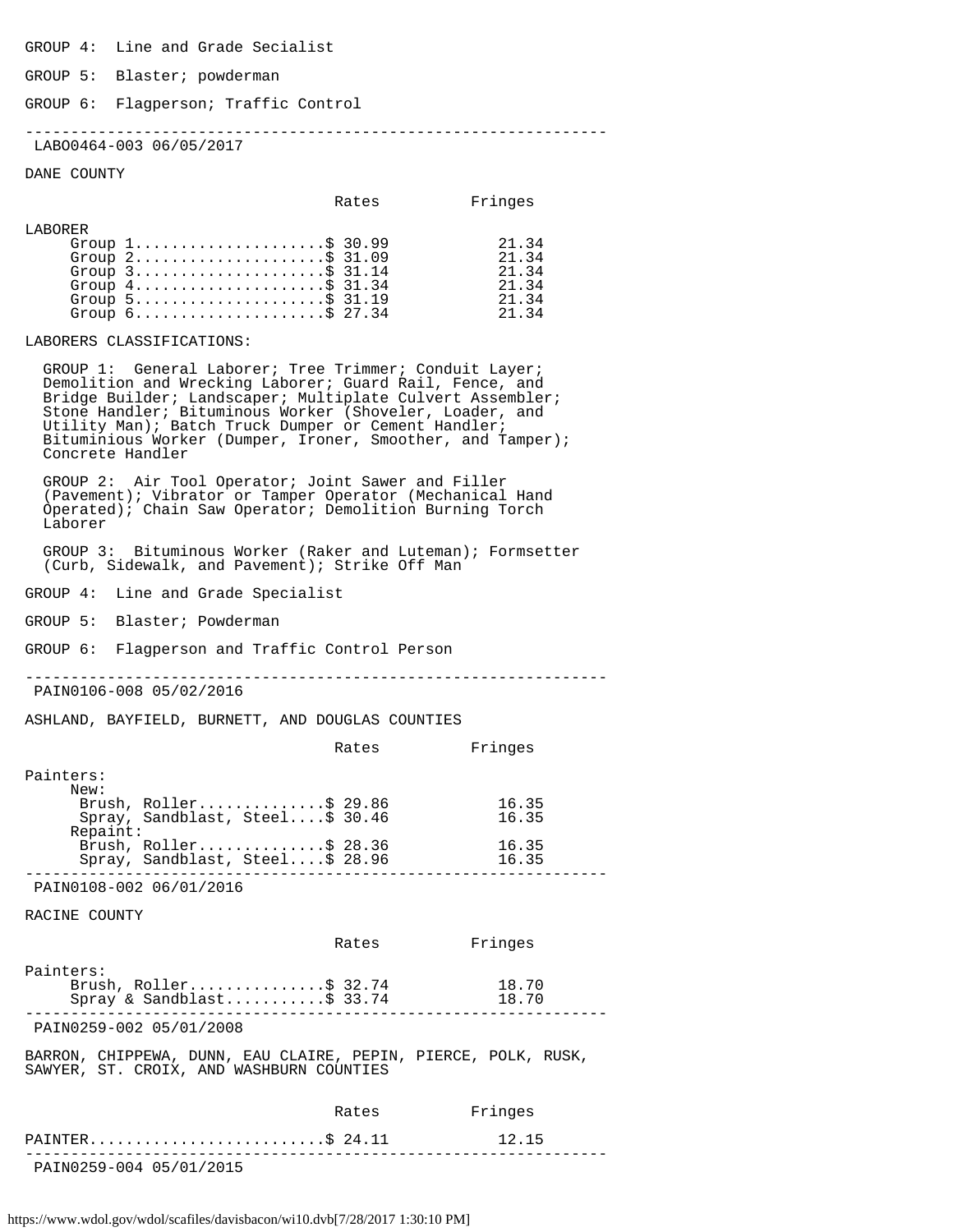BUFFALO, CRAWFORD, JACKSON, LA CROSSE, MONROE, TREMPEALEAU, AND VERNON COUNTIES

|                                                                                                                                                                                                                                                                                                                 | Rates | Fringes                                            |
|-----------------------------------------------------------------------------------------------------------------------------------------------------------------------------------------------------------------------------------------------------------------------------------------------------------------|-------|----------------------------------------------------|
| PAINTER\$ 22.03                                                                                                                                                                                                                                                                                                 |       | 12.45                                              |
| PAIN0781-002 06/01/2016                                                                                                                                                                                                                                                                                         |       |                                                    |
| JEFFERSON, MILWAUKEE, OZAUKEE, WASHINGTON, AND WAUKESHA COUNTIES                                                                                                                                                                                                                                                |       |                                                    |
|                                                                                                                                                                                                                                                                                                                 | Rates | Fringes                                            |
| Painters:<br>Bridge\$ 30.42<br>Brush\$ 30.07<br>Spray & Sandblast\$ 30.82                                                                                                                                                                                                                                       |       | 22.19<br>22.19<br>22.19                            |
| PAIN0802-002 06/01/2016                                                                                                                                                                                                                                                                                         |       |                                                    |
| COLUMBIA, DANE, DODGE, GRANT, GREEN, IOWA, LAFAYETTE, RICHLAND,<br>ROCK, AND SAUK COUNTIES                                                                                                                                                                                                                      |       |                                                    |
|                                                                                                                                                                                                                                                                                                                 | Rates | Fringes                                            |
| PAINTER<br>Brush\$ 27.50                                                                                                                                                                                                                                                                                        |       | 17.72                                              |
| PREMIUM PAY:<br>Structural Steel, Spray, Bridges = \$1.00 additional per<br>hour.                                                                                                                                                                                                                               |       |                                                    |
| PAIN0802-003 06/01/2016                                                                                                                                                                                                                                                                                         |       |                                                    |
| ADAMS, BROWN, CALUMET, CLARK, DOOR, FOND DU LAC, FOREST, GREEN<br>LAKE, IRON, JUNEAU, KEWAUNEE, LANGLADE, LINCOLN, MANITOWOC,<br>MARATHON, MARINETTE, MARQUETTE, MENOMINEE, OCONTO, ONEIDA,<br>OUTAGAMIE, PORTAGE, PRICE, SHAWANO, SHEBOYGAN, TAYLOR, VILAS,<br>WAUSHARA, WAUPACA, WINNEBAGO, AND WOOD COUNTIES |       |                                                    |
|                                                                                                                                                                                                                                                                                                                 | Rates | Fringes                                            |
| PAINTER\$ 24.39                                                                                                                                                                                                                                                                                                 |       | 11.72                                              |
| PAIN0934-001 06/01/2016                                                                                                                                                                                                                                                                                         |       |                                                    |
| KENOSHA AND WALWORTH COUNTIES                                                                                                                                                                                                                                                                                   |       |                                                    |
|                                                                                                                                                                                                                                                                                                                 | Rates | Fringes                                            |
| Painters:<br>Brush\$ 32.74<br>$Spray$ \$ 33.74<br>Structural Steel \$ 32.89                                                                                                                                                                                                                                     |       | 18.70<br>18.70<br>18.70                            |
| PAIN1011-002 06/01/2016                                                                                                                                                                                                                                                                                         |       |                                                    |
| FLORENCE COUNTY                                                                                                                                                                                                                                                                                                 |       |                                                    |
|                                                                                                                                                                                                                                                                                                                 | Rates | Fringes                                            |
| Painters:\$ 24.56<br>_____________________________                                                                                                                                                                                                                                                              |       | 11.93                                              |
| PLAS0599-010 06/01/2017                                                                                                                                                                                                                                                                                         |       |                                                    |
|                                                                                                                                                                                                                                                                                                                 | Rates | Fringes                                            |
| CEMENT MASON/CONCRETE FINISHER<br>Area 1\$ 39.46<br>Area 2 (BAC)\$ 35.07<br>Area 3\$ 35.61<br>Area 4\$ 34.70<br>Area 5\$ 36.27<br>Area 6\$ 32.02                                                                                                                                                                |       | 17.17<br>19.75<br>19.40<br>20.51<br>18.73<br>22.99 |
| AREA DESCRIPTIONS                                                                                                                                                                                                                                                                                               |       |                                                    |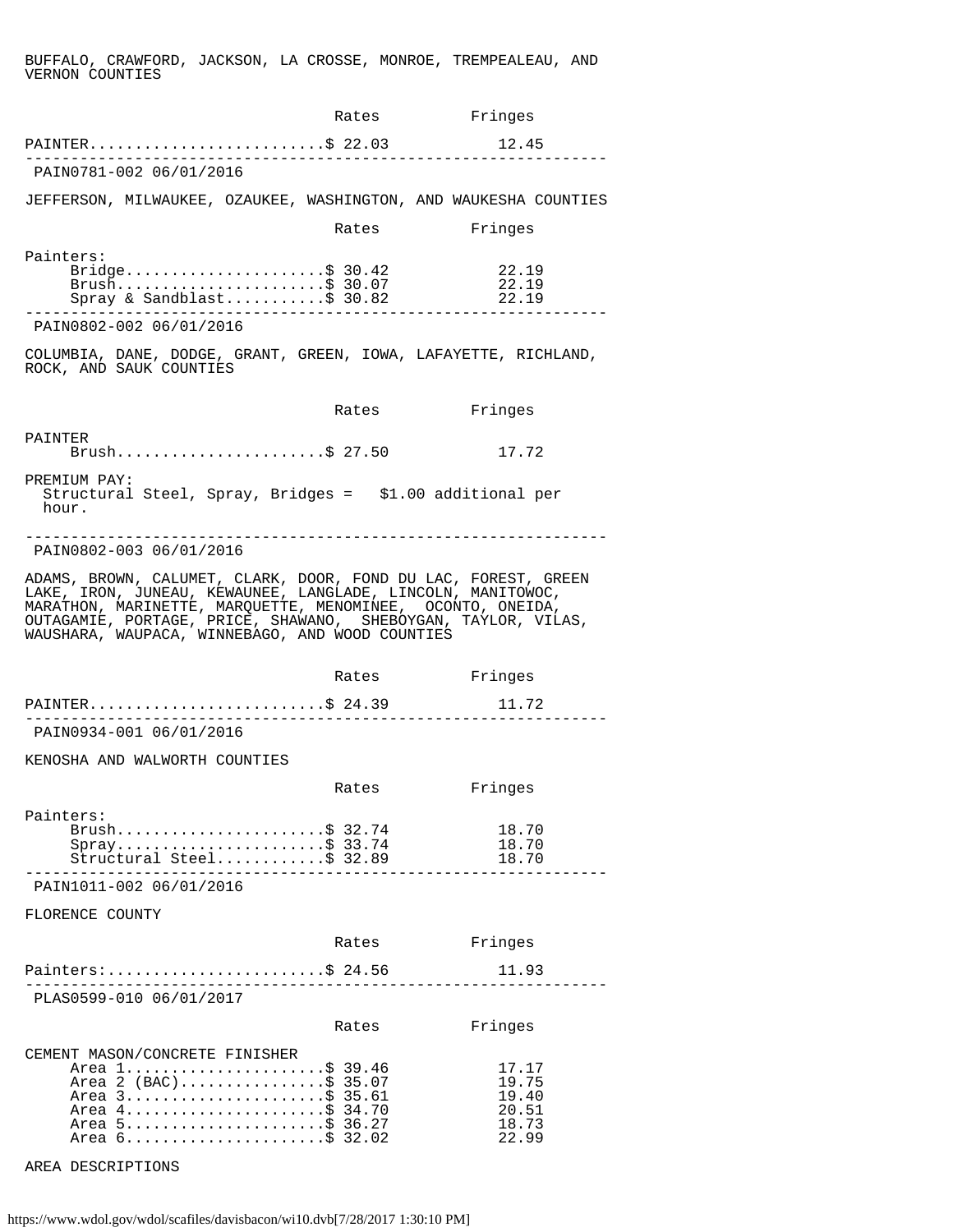AREA 1: BAYFIELD, DOUGLAS, PRICE, SAWYER, AND WASHBURN COUNTIES

 AREA 2: ADAMS, ASHLAND, BARRON, BROWN, BURNETT, CALUMET, CHIPPEWA, CLARK, COLUMBIA, DODGE, DOOR, DUNN, FLORENCE, FOND DU LAC, FOREST, GREEN LAKE, IRON, JEFFERSON, KEWAUNEE, LANGLADE, LINCOLN, MANITOWOC, MARATHON, MARINETTE, MARQUETTE, MENOMINEE, OCONTO, ONEIDA, OUTAGAMIE, POLK, PORTAGE, RUSK, ST CROIX, SAUK, SHAWANO, SHEBOYGAN, TAYLOR, VILAS, WALWORTH, WAUPACA, WAUSHARA, WINNEBAGO, AND WOOD COUNTIES

 AREA 3: BUFFALO, CRAWFORD, EAU CLAIRE, JACKSON, JUNEAU, LA CROSSE MONROE, PEPIN, PIERCE, RICHLAND, TREMPEALEAU, AND VERNON COUNTIES

AREA 4: MILWAUKEE, OZAUKEE, WASHINGTON, AND WAUKESHA COUNTIES

 AREA 5: DANE, GRANT, GREEN, IOWA, LAFAYETTE, AND ROCK COUNTIES

AREA 6: KENOSHA AND RACINE COUNTIES

----------------------------------------------------------------

TEAM0039-001 06/01/2017

|                                                                                                                 | Rates | Fringes |
|-----------------------------------------------------------------------------------------------------------------|-------|---------|
| TRUCK DRIVER<br>$1 \& 2 \text{ Axles} \dots \dots \dots \dots \dots \text{S} 27.40$<br>3 or more Axles; Euclids |       | 20.48   |
| Dumptor & Articulated,<br>Truck Mechanic\$ 27.55                                                                |       | 20.48   |
| WELL DRILLER\$ 16.52                                                                                            |       | 3.70    |

WELDERS - Receive rate prescribed for craft performing operation to which welding is incidental.

================================================================

----------------------------------------------------------------

Note: Executive Order (EO) 13706, Establishing Paid Sick Leave for Federal Contractors applies to all contracts subject to the Davis-Bacon Act for which the contract is awarded (and any solicitation was issued) on or after January 1, 2017. If this contract is covered by the EO, the contractor must provide employees with 1 hour of paid sick leave for every 30 hours they work, up to 56 hours of paid sick leave each year. Employees must be permitted to use paid sick leave for their own illness, injury or other health-related needs, including preventive care; to assist a family member (or person who is like family to the employee) who is ill, injured, or has other health-related needs, including preventive care; or for reasons resulting from, or to assist a family member (or person who is like family to the employee) who is a victim of, domestic violence, sexual assault, or stalking. Additional information on contractor requirements and worker protections under the EO is available at www.dol.gov/whd/govcontracts.

Unlisted classifications needed for work not included within the scope of the classifications listed may be added after award only as provided in the labor standards contract clauses (29CFR 5.5 (a) (1) (ii)).

----------------------------------------------------------------

The body of each wage determination lists the classification and wage rates that have been found to be prevailing for the cited type(s) of construction in the area covered by the wage determination. The classifications are listed in alphabetical order of "identifiers" that indicate whether the particular rate is a union rate (current union negotiated rate for local), a survey rate (weighted average rate) or a union average rate (weighted union average rate).

Union Rate Identifiers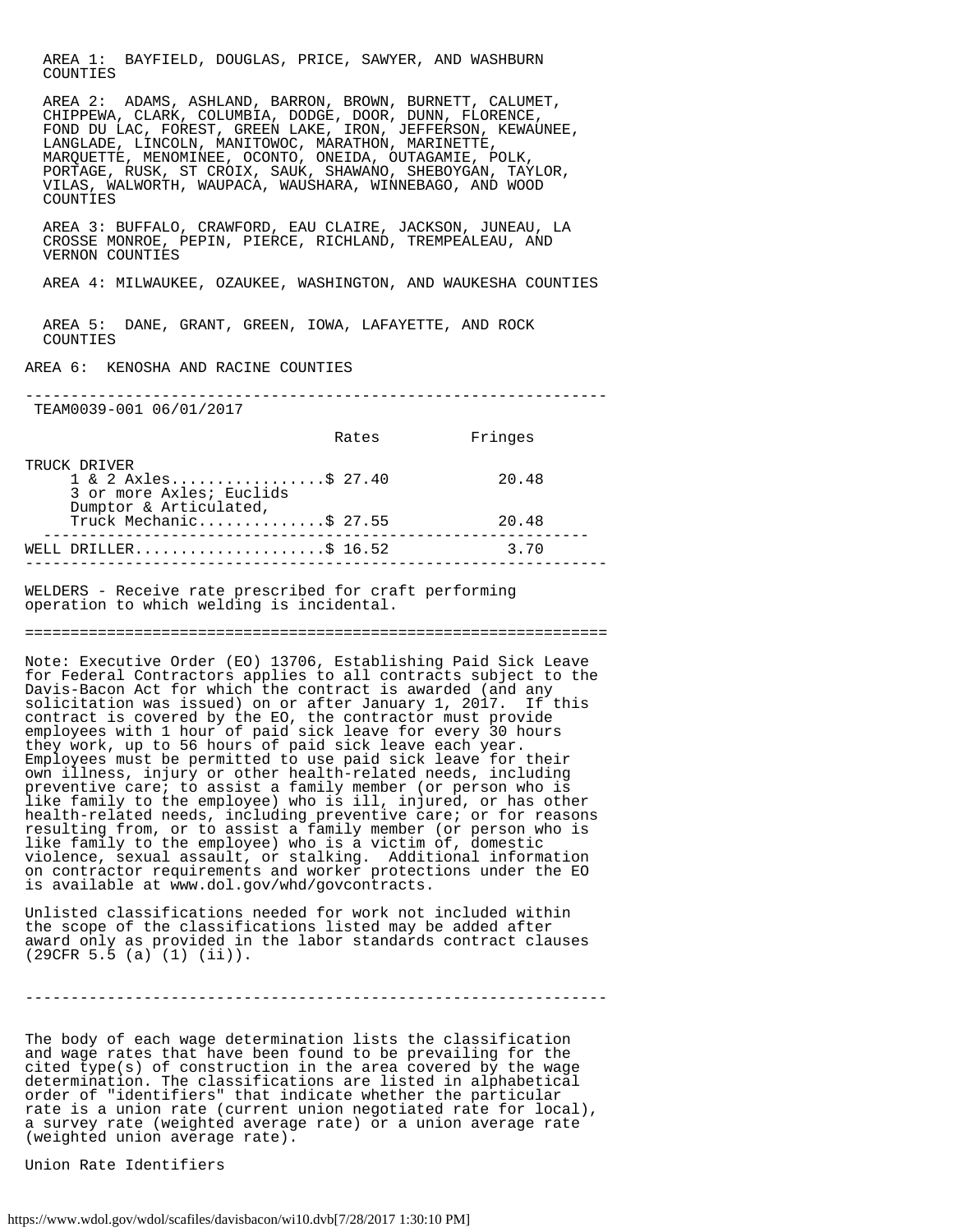A four letter classification abbreviation identifier enclosed in dotted lines beginning with characters other than "SU" or "UAVG" denotes that the union classification and rate were prevailing for that classification in the survey. Example: PLUM0198-005 07/01/2014. PLUM is an abbreviation identifier of the union which prevailed in the survey for this classification, which in this example would be Plumbers. 0198 indicates the local union number or district council number where applicable, i.e., Plumbers Local 0198. The next number, 005 in the example, is an internal number used in processing the wage determination. 07/01/2014 is the effective date of the most current negotiated rate, which in this example is July 1, 2014.

Union prevailing wage rates are updated to reflect all rate changes in the collective bargaining agreement (CBA) governing this classification and rate.

#### Survey Rate Identifiers

Classifications listed under the "SU" identifier indicate that no one rate prevailed for this classification in the survey and the published rate is derived by computing a weighted average rate based on all the rates reported in the survey for that classification. As this weighted average rate includes all rates reported in the survey, it may include both union and non-union rates. Example: SULA2012-007 5/13/2014. SU indicates the rates are survey rates based on a weighted average calculation of rates and are not majority rates. LA indicates the State of Louisiana. 2012 is the year of survey on which these classifications and rates are based. The next number, 007 in the example, is an internal number used in producing the wage determination. 5/13/2014 indicates the survey completion date for the classifications and rates under that identifier.

Survey wage rates are not updated and remain in effect until a new survey is conducted.

#### Union Average Rate Identifiers

Classification(s) listed under the UAVG identifier indicate that no single majority rate prevailed for those classifications; however, 100% of the data reported for the classifications was union data. EXAMPLE: UAVG-OH-0010 08/29/2014. UAVG indicates that the rate is a weighted union average rate. OH indicates the state. The next number, 0010 in the example, is an internal number used in producing the wage determination. 08/29/2014 indicates the survey completion date for the classifications and rates under that identifier.

A UAVG rate will be updated once a year, usually in January of each year, to reflect a weighted average of the current negotiated/CBA rate of the union locals from which the rate is based.

#### ----------------------------------------------------------------

#### WAGE DETERMINATION APPEALS PROCESS

1.) Has there been an initial decision in the matter? This can be:

- an existing published wage determination
- a survey underlying a wage determination
- a Wage and Hour Division letter setting forth a position on a wage determination matter
- a conformance (additional classification and rate) ruling

On survey related matters, initial contact, including requests for summaries of surveys, should be with the Wage and Hour Regional Office for the area in which the survey was conducted because those Regional Offices have responsibility for the Davis-Bacon survey program. If the response from this initial contact is not satisfactory, then the process described in 2.) and 3.) should be followed.

With regard to any other matter not yet ripe for the formal process described here, initial contact should be with the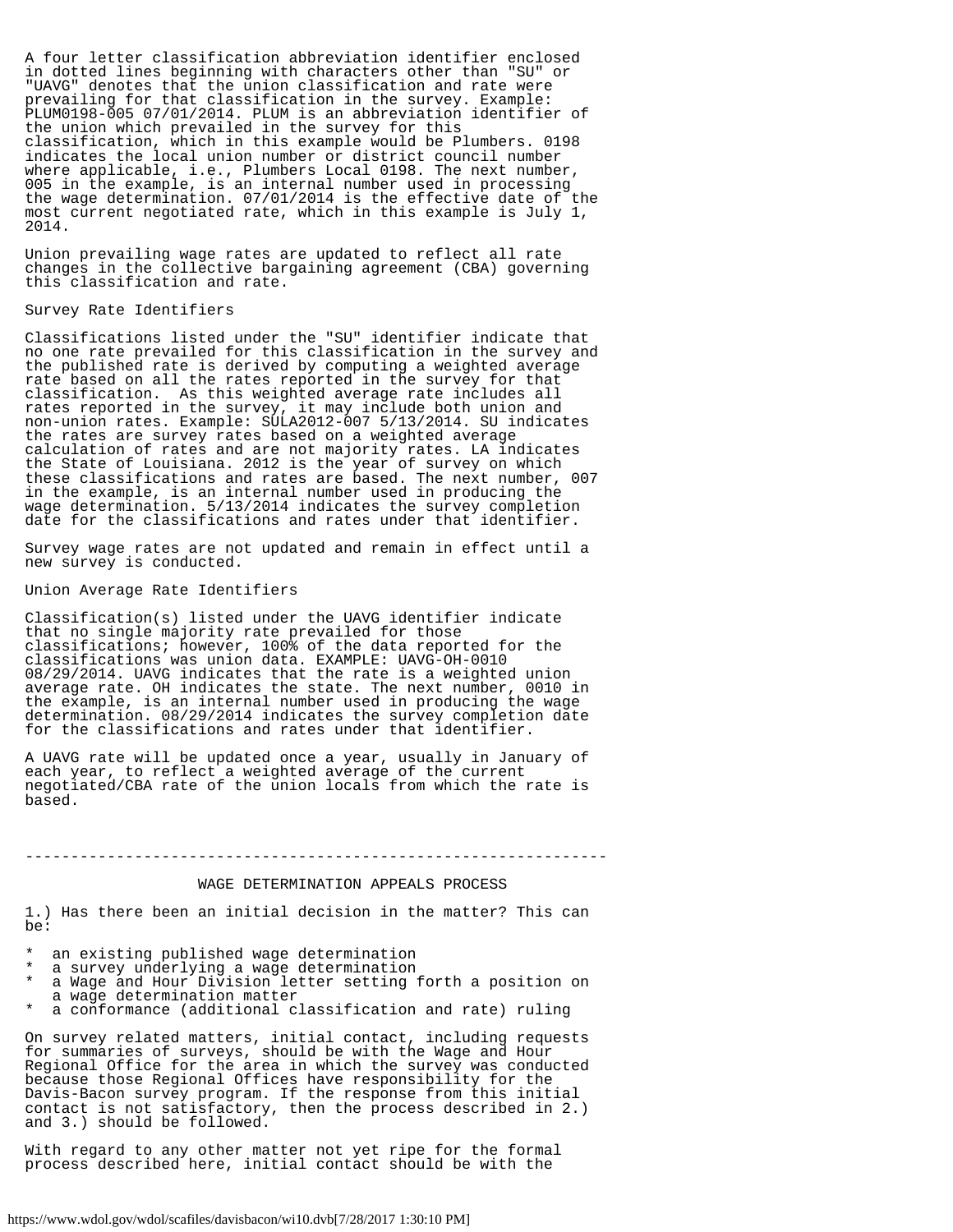Branch of Construction Wage Determinations. Write to:

 Branch of Construction Wage Determinations Wage and Hour Division U.S. Department of Labor 200 Constitution Avenue, N.W. Washington, DC 20210

2.) If the answer to the question in 1.) is yes, then an interested party (those affected by the action) can request review and reconsideration from the Wage and Hour Administrator (See 29 CFR Part 1.8 and 29 CFR Part 7). Write to:

Wage and Hour Administrator U.S. Department of Labor 200 Constitution Avenue, N.W. Washington, DC 20210

The request should be accompanied by a full statement of the interested party's position and by any information (wage payment data, project description, area practice material, etc.) that the requestor considers relevant to the issue.

3.) If the decision of the Administrator is not favorable, an interested party may appeal directly to the Administrative Review Board (formerly the Wage Appeals Board). Write to:

> Administrative Review Board U.S. Department of Labor 200 Constitution Avenue, N.W. Washington, DC 20210

4.) All decisions by the Administrative Review Board are final.

================================================================

END OF GENERAL DECISION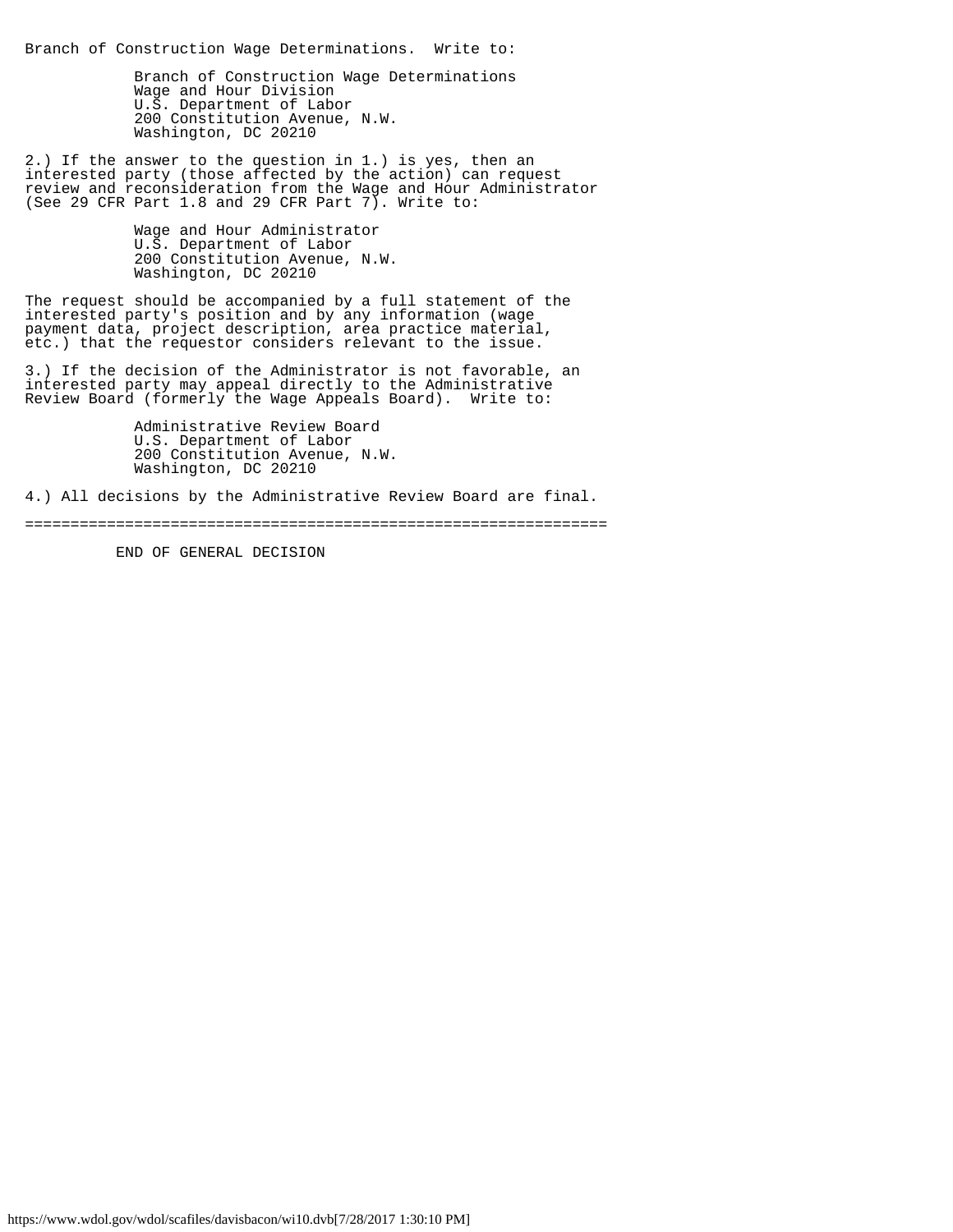General Decision Number: WI170008 07/28/2017 WI8

Superseded General Decision Number: WI20160008

State: Wisconsin

Construction Types: Heavy (Sewer and Water Line and Tunnel)

Counties: Wisconsin Statewide.

TUNNEL, SEWER & WATER LINE CONSTRUCTION PROJECTS

Note: Under Executive Order (EO) 13658, an hourly minimum wage of \$10.20 for calendar year 2017 applies to all contracts subject to the Davis-Bacon Act for which the contract is awarded (and any solicitation was issued) on or after January 1, 2015. If this contract is covered by the EO, the contractor must pay all workers in any classification listed on this wage determination at least \$10.20 (or the applicable wage rate listed on this wage determination, if it is higher) for all hours spent performing on the contract in calendar year 2017. The EO minimum wage rate will be adjusted annually. Additional information on contractor requirements and worker protections under the EO is available at www.dol.gov/whd/govcontracts.

| Modification Number | Publication Date |
|---------------------|------------------|
|                     | 01/06/2017       |
|                     | 02/03/2017       |
| 2                   | 02/10/2017       |
| 3                   | 02/24/2017       |
| 4                   | 03/17/2017       |
| 5                   | 03/31/2017       |
| 6                   | 04/14/2017       |
|                     | 04/21/2017       |
| 8                   | 04/28/2017       |
| 9                   | 06/02/2017       |
| 10                  | 06/23/2017       |
| 11                  | 07/14/2017       |
| 12                  | 07/21/2017       |
| 13                  | 07/28/2017       |
|                     |                  |

BRWI0001-002 06/01/2016

CRAWFORD, JACKSON, JUNEAU, LA CROSSE, MONROE, TREMPEALEAU, AND VERNON COUNTIES

|                         | Rates | Fringes |  |
|-------------------------|-------|---------|--|
| $BRICKLAYER$ \$ 31.84   |       | 20.95   |  |
| BRWI0002-002 06/01/2016 |       |         |  |

ASHLAND, BAYFIELD, DOUGLAS, AND IRON COUNTIES

| Rates | Fringes |
|-------|---------|
|-------|---------|

|                         | $BRICKLAYER$ \$ 37.04 | 19.70 |
|-------------------------|-----------------------|-------|
| BRWI0002-005 06/01/2016 |                       |       |

ADAMS, ASHLAND, BARRON, BROWN, BURNETT, CALUMET, CHIPPEWA, CLARK, COLUMBIA, DODGE, DOOR, DUNN, FLORENCE, FOND DU LAC, FOREST, GREEN LAKE, IRON, JEFFERSON, KEWAUNEE, LANGLADE, LINCOLN, MANITOWOC, MARATHON, MARINETTE, MARQUETTE, MENOMINEE, OCONTO, ONEIDA, OUTAGAMIE, POLK, PORTAGE, RUSK, ST CROIX, SAUK, SHAWANO, SHEBOYGAN, TAYLOR, VILAS, WALWORTH, WAUPACA, WAUSHARA, WINNEBAGO, AND WOOD COUNTIES

|                                       | Rates | Fringes |
|---------------------------------------|-------|---------|
| CEMENT MASON/CONCRETE FINISHERS 35.07 |       | 20.51   |
| BRWI0003-002 06/01/2016               |       |         |

BROWN, DOOR, FLORENCE, KEWAUNEE, MARINETTE, AND OCONTO COUNTIES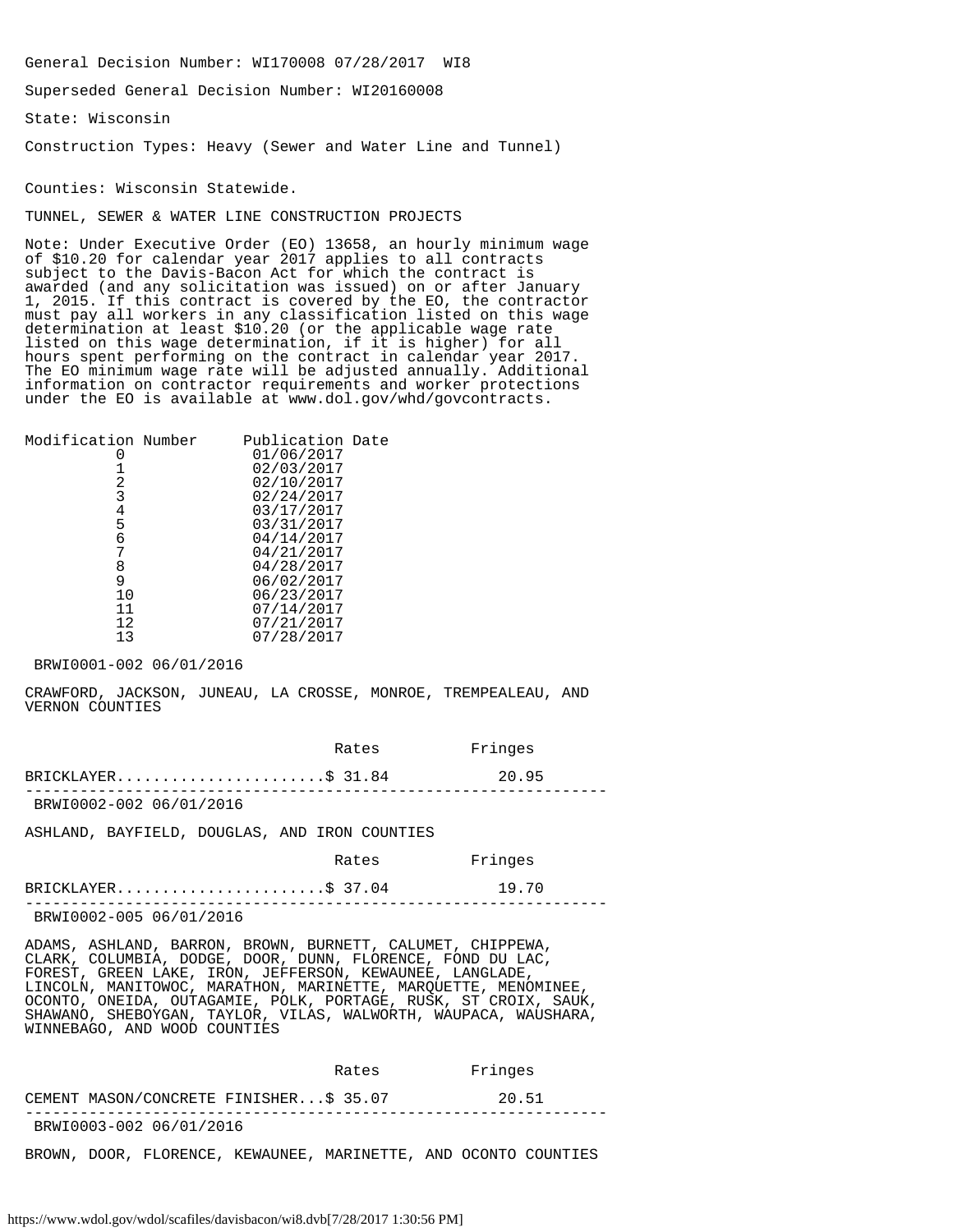|                                                                                                                             | Rates         | Fringes |  |  |  |
|-----------------------------------------------------------------------------------------------------------------------------|---------------|---------|--|--|--|
| $BRICKLAYER$ \$ 32.22                                                                                                       |               | 20.57   |  |  |  |
| BRWI0004-002 06/01/2016                                                                                                     |               |         |  |  |  |
| KENOSHA, RACINE, AND WALWORTH COUNTIES                                                                                      |               |         |  |  |  |
|                                                                                                                             | Rates         | Fringes |  |  |  |
| $BRICKLAYER$ \$ 36.59                                                                                                       |               | 21.49   |  |  |  |
| BRWI0006-002 06/01/2016                                                                                                     |               |         |  |  |  |
| ADAMS, CLARK, FOREST, LANGLADE, LINCOLN, MARATHON, MENOMINEE,<br>ONEIDA, PORTAGE, PRICE, TAYLOR, VILAS AND WOOD COUNTIES    |               |         |  |  |  |
|                                                                                                                             | Rates Fringes |         |  |  |  |
| $\mathtt{BRICKLAYER} \ldots \ldots \ldots \ldots \ldots \ldots \ldots \mathbb{S}$ 33.04                                     |               | 19.75   |  |  |  |
| BRWI0007-002 06/01/2016                                                                                                     |               |         |  |  |  |
| GREEN, LAFAYETTE, AND ROCK COUNTIES                                                                                         |               |         |  |  |  |
|                                                                                                                             | Rates Fringes |         |  |  |  |
| BRICKLAYER\$ 33.53                                                                                                          |               | 20.95   |  |  |  |
| BRWI0008-002 06/01/2016                                                                                                     |               |         |  |  |  |
| MILWAUKEE, OZAUKEE, WASHINGTON, AND WAUKESHA COUNTIES                                                                       |               |         |  |  |  |
|                                                                                                                             | Rates Fringes |         |  |  |  |
| $BRICKLAYER.$ \$ 36.98                                                                                                      |               | 20.62   |  |  |  |
| BRWI0009-001 06/01/2016                                                                                                     |               |         |  |  |  |
| GREEN LAKE, MARQUETTE, OUTAGAMIE, SHAWANO, WAUPACA, WASHARA,<br>AND WINNEBAGO COUNTIES                                      |               |         |  |  |  |
|                                                                                                                             | Rates         | Fringes |  |  |  |
| BRICKLAYER\$ 32.22                                                                                                          |               | 20.57   |  |  |  |
| BRWI0011-002 06/01/2016                                                                                                     |               |         |  |  |  |
| CALUMET, FOND DU LAC, MANITOWOC, AND SHEBOYGAN COUNTIES                                                                     |               |         |  |  |  |
|                                                                                                                             | Rates Fringes |         |  |  |  |
| BRICKLAYER\$ 32.22                                                                                                          |               | 20.57   |  |  |  |
| BRWI0013-002 06/01/2016                                                                                                     |               |         |  |  |  |
| DANE, GRANT, IOWA, AND RICHLAND COUNTIES                                                                                    |               |         |  |  |  |
|                                                                                                                             | Rates Fringes |         |  |  |  |
| $BRICKLAYER$ \$ 33.49                                                                                                       |               | 20.99   |  |  |  |
| BRWI0019-002 06/01/2016                                                                                                     |               |         |  |  |  |
| BARRON, BUFFALO, BURNETT, CHIPPEWA, DUNN, EAU CLAIRE, PEPIN,<br>PIERCE, POLK, RUSK, ST. CROIX, SAWYER AND WASHBURN COUNTIES |               |         |  |  |  |
|                                                                                                                             | Rates         | Fringes |  |  |  |
| BRICKLAYER\$ 31.98                                                                                                          |               | 20.81   |  |  |  |
| BRWI0021-002 06/01/2015                                                                                                     |               |         |  |  |  |
| DODGE AND JEFFERSON COUNTIES                                                                                                |               |         |  |  |  |
|                                                                                                                             | Rates         | Fringes |  |  |  |
| BRICKLAYER\$ 33.58                                                                                                          |               | 16.65   |  |  |  |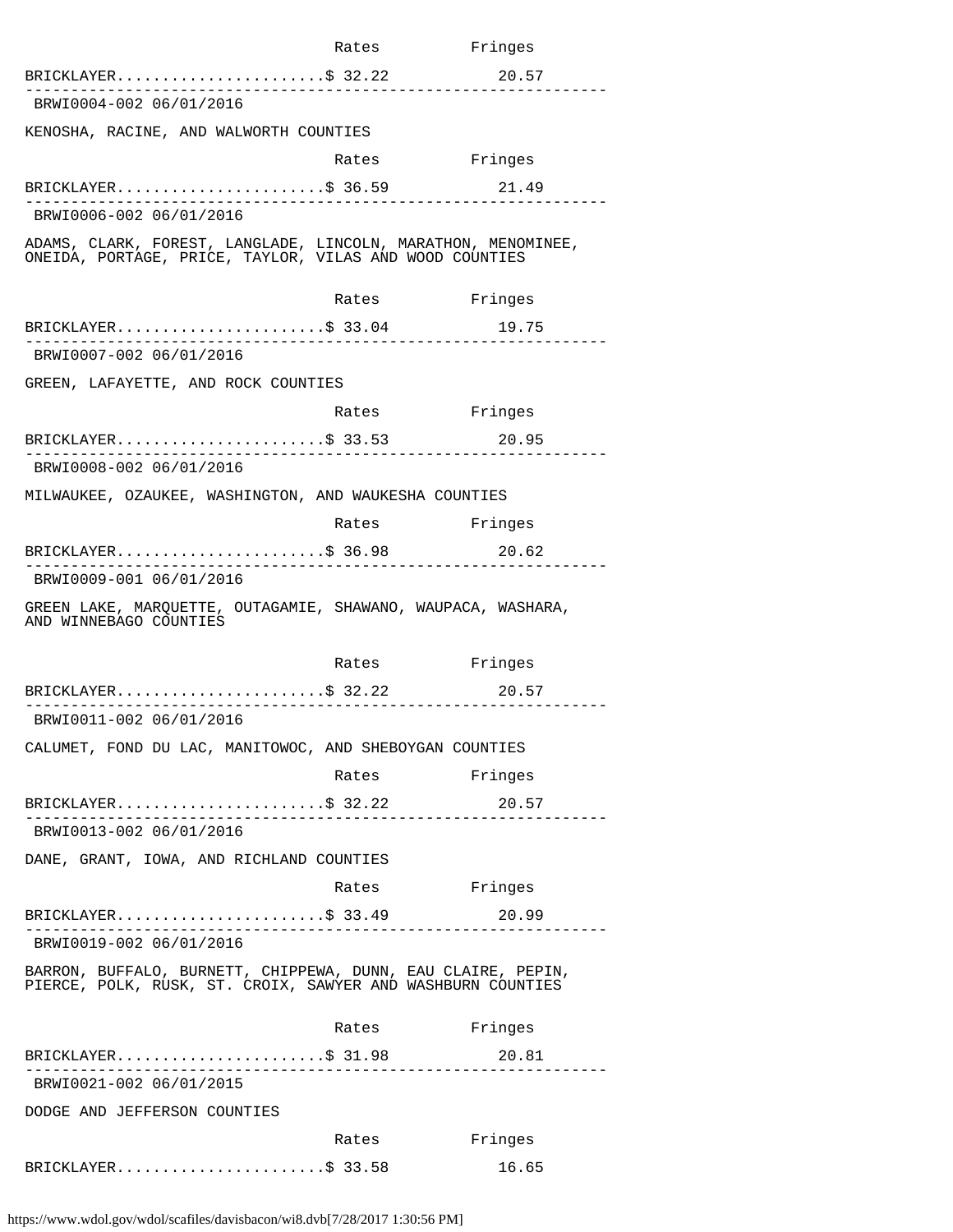---------------------------------------------------------------- BRWI0034-002 06/01/2015

COLUMBIA AND SAUK COUNTIES

|                         | Rates | Fringes |
|-------------------------|-------|---------|
| BRICKLAYER\$ 32.86      |       | 17.22   |
| CARP0087-001 05/01/2016 |       |         |

BURNETT (W. of Hwy 48), PIERCE (W. of Hwy 29), POLK (W. of Hwys 35, 48 & 65), AND ST. CROIX (W. of Hwy 65) COUNTIES

|                                   | Rates | Fringes |  |
|-----------------------------------|-------|---------|--|
| Carpenter & Piledrivermen\$ 36.85 |       | 18.39   |  |
| CARP0252-002 06/01/2016           |       |         |  |

ADAMS, BARRON, BAYFIELD (Eastern 2/3), BROWN, BUFFALO, BURNETT (E. of Hwy 48), CALUMET, CHIPPEWA, CLARK, COLUMBIA, CRAWFORD, DANE, DODGE, DOOR, DUNN, EAU CLAIRE, FLORENCE (except area bordering Michigan State Line), FOND DU LAC, FOREST, GRANT, GREEN, GREEN LAKE, IOWA, IRON, JACKSON, JEFFERSON, JUNEAU, KEWAUNEE, LA CROSSE, LAFAYETTE, LANGLADE, LINCOLN, MANITOWOC, MARATHON, MARINETTE (except N.E. corner), MARQUETTE, MENOMINEE, MONROE, OCONTO, ONEIDA, OUTAGAMIE, PEPIN, PIERCE (E. of Hwys 29 & 65), POLK (E. of Hwys 35, 48 & 65), PORTAGE, PRICE, RICHLAND, ROCK, RUSK, SAUK, SAWYER, SHAWANO, SHEBOYGAN, ST CROIX (E. of Hwy 65), TAYLOR, TREMPEALEAU, VERNON, VILAS, WALWORTH, WASHBURN, WAUPACA, WAUSHARA, WINNEBAGO, AND WOOD COUNTIES

|                                                                                   | Rates | Fringes                 |
|-----------------------------------------------------------------------------------|-------|-------------------------|
| <b>CARPENTER</b><br>CARPENTER\$ 33.56<br>MILLWRIGHT\$ 35.08<br>PILEDRIVER\$ 34.12 |       | 18.00<br>18.35<br>18.00 |
| CARP0252-010 06/01/2016                                                           |       |                         |
| ASHLAND COUNTY                                                                    |       |                         |
|                                                                                   | Rates | Fringes                 |
| Carpenters<br>Carpenter\$ 33.56<br>Millwright\$ 35.08<br>Pile Driver\$ $34.12$    |       | 18.00<br>18.35<br>18.00 |
| CARP0264-003 06/01/2016                                                           |       |                         |
| KENOSHA, MILWAUKEE, OZAUKEE, RACINE, WAUKESHA, AND WASHINGTON<br>COUNTIES         |       |                         |
|                                                                                   |       |                         |
|                                                                                   | Rates | Fringes                 |
| CARPENTER\$ 35.78                                                                 |       | 22.11                   |
| CARP0361-004 05/01/2016                                                           |       |                         |
| BAYFIELD (West of Hwy 63) AND DOUGLAS COUNTIES                                    |       |                         |
|                                                                                   | Rates | Fringes                 |
| CARPENTER\$ 34.57                                                                 |       | 18.16                   |
| CARP2337-001 06/01/2016                                                           |       |                         |
| ZONE A: MILWAUKEE, OZAUKEE, WAUKESHA AND WASHINGTON                               |       |                         |
| ZONE B: KENOSHA & RACINE                                                          |       |                         |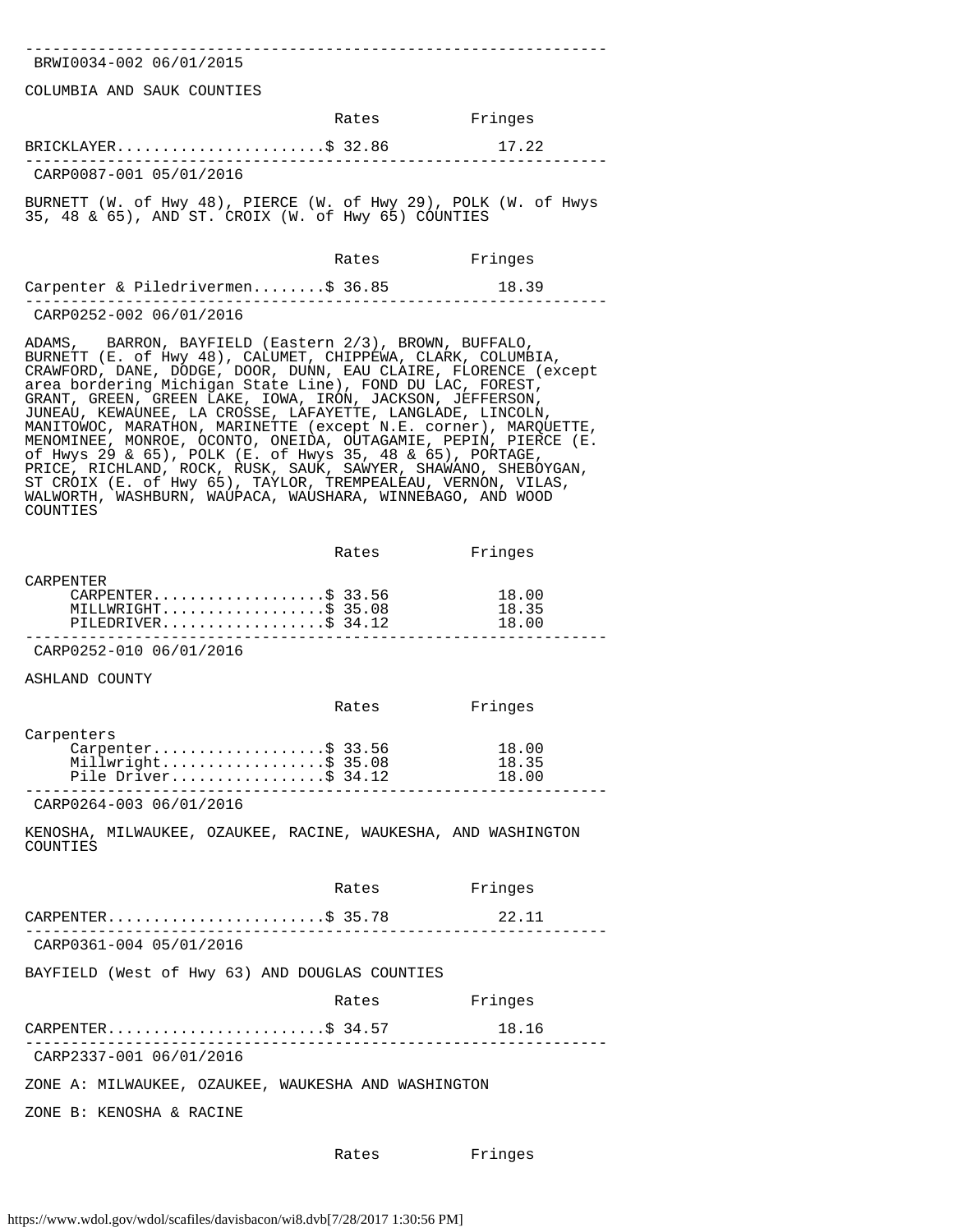| Zone A\$ 31.03<br>Zone B\$ 31.03                                                                                                                                                                                                                                                                                                       |       | 22.69<br>22.69 |
|----------------------------------------------------------------------------------------------------------------------------------------------------------------------------------------------------------------------------------------------------------------------------------------------------------------------------------------|-------|----------------|
|                                                                                                                                                                                                                                                                                                                                        |       |                |
| CARP2337-003 06/01/2016                                                                                                                                                                                                                                                                                                                |       |                |
|                                                                                                                                                                                                                                                                                                                                        | Rates | Fringes        |
| MILLWRIGHT<br>Zone A\$ 29.98<br>Zone B\$ 29.98                                                                                                                                                                                                                                                                                         |       | 21.53<br>21.53 |
| ZONE DEFINITIONS                                                                                                                                                                                                                                                                                                                       |       |                |
| ZONE A: MILWAUKEE, OZAUKEE, WAUKESHA AND WASHINGTON COUNTIES                                                                                                                                                                                                                                                                           |       |                |
| ZONE B: KENOSHA & RACINE COUNTIES                                                                                                                                                                                                                                                                                                      |       |                |
| ELEC0014-002 05/30/2016                                                                                                                                                                                                                                                                                                                |       |                |
| ASHLAND, BARRON, BAYFIELD, BUFFALO, BURNETT, CHIPPEWA, CLARK<br>(except Maryville, Colby, Unity, Sherman, Fremont, Lynn &<br>Sherwood), CRAWFORD, DUNN, EAU CLAIRE, GRANT, IRON, JACKSON, LA<br>CROSSE, MONROE, PEPIN, PIERCE, POLK, PRICE, RICHLAND, RUSK, ST<br>CROIX, SAWYER, TAYLOR, TREMPEALEAU, VERNON, AND WASHBURN<br>COUNTIES |       |                |
|                                                                                                                                                                                                                                                                                                                                        | Rates | Fringes        |
| $Electricians:$ \$ 32.00                                                                                                                                                                                                                                                                                                               |       | 19.28          |
| * ELEC0127-002 06/01/2017                                                                                                                                                                                                                                                                                                              |       |                |
| KENOSHA COUNTY                                                                                                                                                                                                                                                                                                                         |       |                |
|                                                                                                                                                                                                                                                                                                                                        | Rates | Fringes        |
| $Electrical ans:$ \$ 38.50                                                                                                                                                                                                                                                                                                             |       | 30%+10.57      |
| ELEC0158-002 05/30/2016                                                                                                                                                                                                                                                                                                                |       |                |
| BROWN, DOOR, KEWAUNEE, MANITOWOC (except Schleswig),<br>MARINETTE (Wausuakee and area South thereof), OCONTO, MENOMINEE<br>(East of a ine 6 miles West of the West boundary of Oconto<br>County), SHAWANO (Except Area North of Townships of Aniwa and<br>Hutchins) COUNTIES                                                           |       |                |
|                                                                                                                                                                                                                                                                                                                                        |       |                |
|                                                                                                                                                                                                                                                                                                                                        |       |                |
|                                                                                                                                                                                                                                                                                                                                        | Rates | Fringes        |
| Electricians:\$ 30.50 29.50% + 9.57<br>. _ _ _ _ _ _ _ _ _ _ _ _ _ _ _ _ _                                                                                                                                                                                                                                                             |       |                |
| ELEC0159-003 05/30/2016<br>COLUMBIA, DANE, DODGE (Area West of Hwy 26, except Chester and<br>Emmet Townships), GREEN, LAKE (except Townships of Berlin,<br>Seneca, and St. Marie), IOWA, MARQUETTE (except Townships of<br>Neshkoka, Crystal Lake, Newton, and Springfield), and SAUK<br>COUNTIES                                      |       |                |
|                                                                                                                                                                                                                                                                                                                                        | Rates | Fringes        |
| $Electrical ns:$ \$ 36.50                                                                                                                                                                                                                                                                                                              |       | 20.39          |
| ELEC0219-004 06/01/2016                                                                                                                                                                                                                                                                                                                |       |                |
| FLORENCE COUNTY (Townships of Aurora, Commonwealth, Fern,<br>Florence and Homestead) AND MARINETTE COUNTY (Township of<br>Niagara)                                                                                                                                                                                                     |       |                |
|                                                                                                                                                                                                                                                                                                                                        | Rates | Fringes        |
| Electricians:<br>Electrical contracts over                                                                                                                                                                                                                                                                                             |       |                |
| $$180,000$ \$ 32.38<br>Electrical contracts under<br>$$180,000$ \$ 30.18                                                                                                                                                                                                                                                               |       | 18.63<br>18.42 |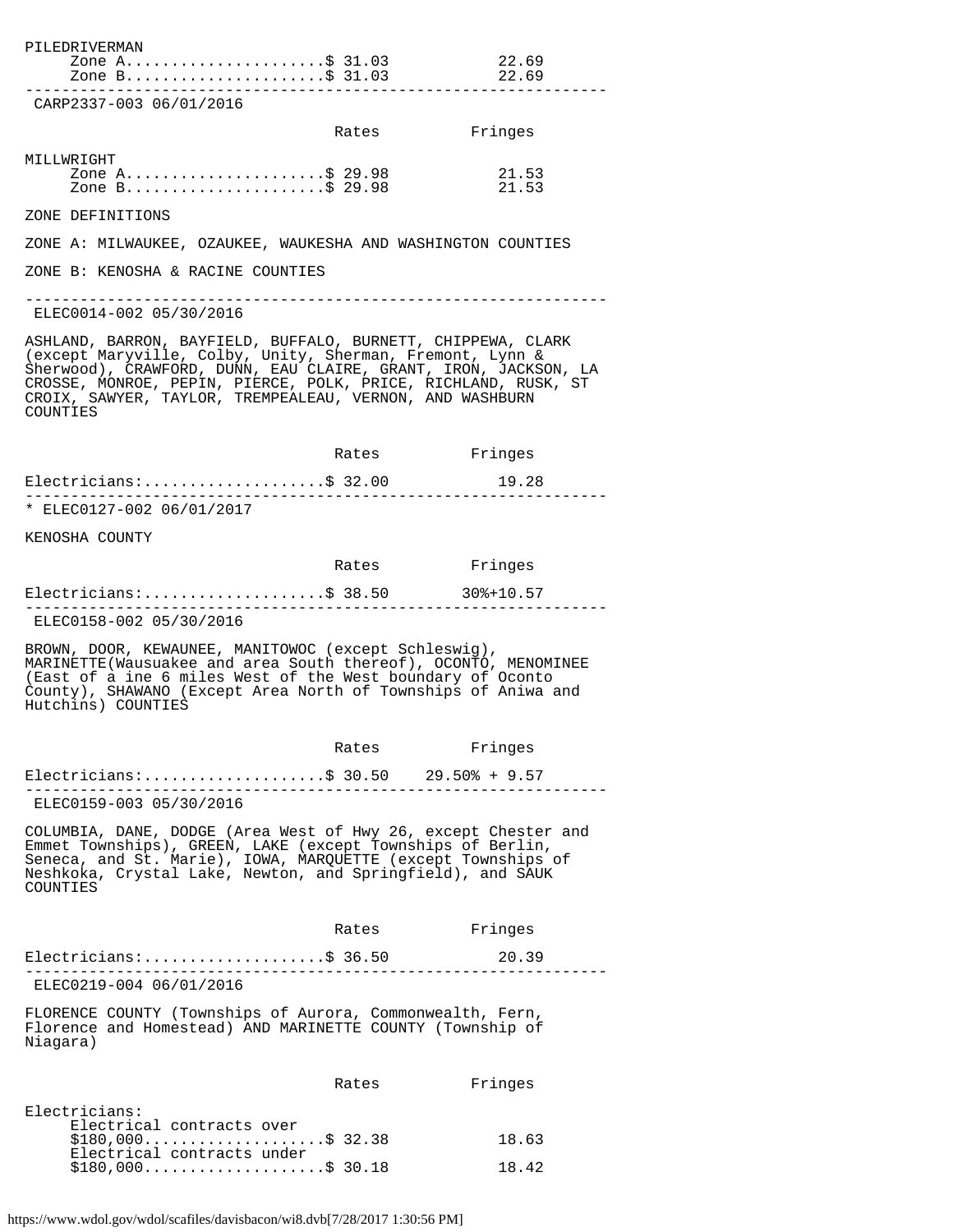| ELEC0242-005 06/04/2017                                                                                                                                                                                                                                                                                                                          |       |               |
|--------------------------------------------------------------------------------------------------------------------------------------------------------------------------------------------------------------------------------------------------------------------------------------------------------------------------------------------------|-------|---------------|
| DOUGLAS COUNTY                                                                                                                                                                                                                                                                                                                                   |       |               |
|                                                                                                                                                                                                                                                                                                                                                  |       | Rates Fringes |
| $Electricalns:$ \$ 35.90                                                                                                                                                                                                                                                                                                                         |       | 25.64         |
| ELEC0388-002 05/30/2016                                                                                                                                                                                                                                                                                                                          |       |               |
| ADAMS, CLARK (Colby, Freemont, Lynn, Mayville, Sherman,<br>Sherwood, Unity), FOREST, JUNEAU, LANGLADE, LINCOLN, MARATHON,<br>MARINETTE (Beecher, Dunbar, Goodman & Pembine), MENOMINEE (Area<br>West of a line 6 miles West of the West boundary of Oconto<br>County), ONEIDA, PORTAGE, SHAWANO (Aniwa and Hutchins), VILAS<br>AND WOOD COUNTIES |       |               |
|                                                                                                                                                                                                                                                                                                                                                  | Rates | Fringes       |
| Electricians: \$ 30.69 26.00% +10.05                                                                                                                                                                                                                                                                                                             |       |               |
| ELEC0430-002 06/01/2017                                                                                                                                                                                                                                                                                                                          |       |               |
| RACINE COUNTY (Except Burlington Township)                                                                                                                                                                                                                                                                                                       |       |               |
|                                                                                                                                                                                                                                                                                                                                                  | Rates | Fringes       |
| Electricians:\$ 37.32                                                                                                                                                                                                                                                                                                                            |       | 21.07         |
| ELEC0494-005 06/01/2017                                                                                                                                                                                                                                                                                                                          |       |               |
| MILWAUKEE, OZAUKEE, WASHINGTON, AND WAUKESHA COUNTIES                                                                                                                                                                                                                                                                                            |       |               |
|                                                                                                                                                                                                                                                                                                                                                  |       | Rates Fringes |
| Electricians:\$ 37.51                                                                                                                                                                                                                                                                                                                            |       | 24.42         |
| ELEC0494-006 06/01/2017                                                                                                                                                                                                                                                                                                                          |       |               |
| CALUMET (Township of New Holstein), DODGE (East of Hwy 26<br>including Chester Township), FOND DU LAC, MANITOWOC<br>(Schleswig), and SHEBOYGAN COUNTIES                                                                                                                                                                                          |       |               |
|                                                                                                                                                                                                                                                                                                                                                  | Rates | Fringes       |
| $Electrical as:$ \$ 32.06                                                                                                                                                                                                                                                                                                                        |       | 21.88         |
| ----------------<br>ELEC0577-003 05/30/2016                                                                                                                                                                                                                                                                                                      |       |               |
| CALUMET (except Township of New Holstein), GREEN LAKE (N. part<br>including Townships of Berlin, St Marie, and Seneca), MARQUETTE<br>(N. part including Townships of Crystal Lake, Neshkoro, Newton,<br>and Springfield), OUTAGAMIE, WAUPACA, WAUSHARA, AND WINNEBAGO<br>COUNTIES                                                                |       |               |
|                                                                                                                                                                                                                                                                                                                                                  |       | Rates Fringes |
| Electricians:\$ 30.68 17.28                                                                                                                                                                                                                                                                                                                      |       |               |
| ELEC0890-003 06/01/2016                                                                                                                                                                                                                                                                                                                          |       |               |
| DODGE (Emmet Township only), GREEN, JEFFERSON, LAFAYETTE,<br>RACINE (Burlington Township), ROCK AND WALWORTH COUNTIES                                                                                                                                                                                                                            |       |               |
|                                                                                                                                                                                                                                                                                                                                                  | Rates | Fringes       |
| Electricians: \$ 32.45 26.10% + \$10.56                                                                                                                                                                                                                                                                                                          |       |               |
| ENGI0139-003 06/01/2016                                                                                                                                                                                                                                                                                                                          |       |               |
| REMAINING COUNTIES                                                                                                                                                                                                                                                                                                                               |       |               |
|                                                                                                                                                                                                                                                                                                                                                  | Rates | Fringes       |
| Power Equipment Operator                                                                                                                                                                                                                                                                                                                         |       |               |
| Group $1, \ldots, \ldots, \ldots, \ldots, \$$ 38.72                                                                                                                                                                                                                                                                                              |       | 20.60         |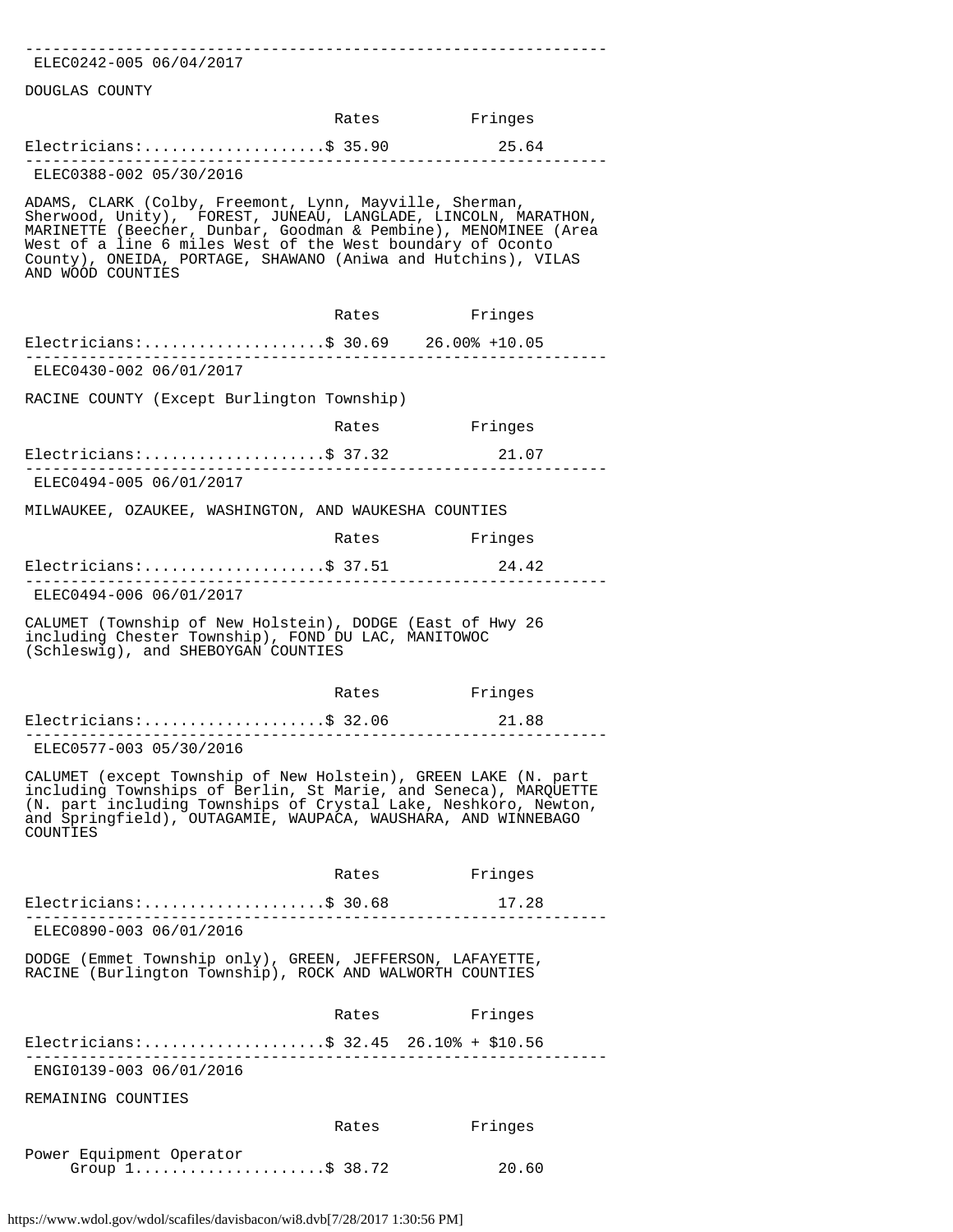| Group $2$ \$ 37.47                                                 | 20.60 |
|--------------------------------------------------------------------|-------|
| Group $3$                                                          | 20.60 |
| Group $4 \ldots \ldots \ldots \ldots \ldots \ldots \text{S}$ 35.74 | 20.60 |
| Group $5 \ldots \ldots \ldots \ldots \ldots \ldots \approx 33.67$  | 20.60 |
| Group $6 \ldots \ldots \ldots \ldots \ldots \ldots \text{S}$ 33.04 | 20 60 |

HAZARDOUS WASTE PREMIUMS: EPA Level "A" Protection: \$3.00 per hour EPA Level "B" Protection: \$2.00 per hour EPA Level "C" Protection: \$1.00 per hour

POWER EQUIPMENT OPERATORS CLASSIFICATIONS

 GROUP 1: Cranes, Tower Cranes and Derricks with or without attachments with a lifting capacity of over 100 tons; Cranes, Tower Cranes, and Derricks with boom, leads and/or jib lengths 176 ft or longer.

 GROUP 2: Backhoes (Excavators) weighing 130,00 lbs and over; Cranes, Tower Cranes and Derricks with or without attachments with a lifting capacity of 100 tons or less; Cranes, Tower Cranes, and Derricks with boom, leads, and/or jib lengths 175 ft or less; Caisson Rigs; Pile Driver

 GROUP 3: Backhoes (Excavators) weighing under 130,000 lbs; Travelling Crane (bridge type); Milling Machine; Concrete Paver over 27 E; Concrete Spreader and Distributor; Concrete Laser Screed; Concrete Grinder and Planing Machine; Slipform Curb and Gutter Machine; Boring Machine (Directional); Dredge Operator; Skid Rigs; over 46 meter Concrete Pump.

 GROUP 4: Hydraulic Backhoe (tractor or truck mounted); Hydraulic Crane, 10 tons or less; Tractor, Bulldozer, or End Loader (over 40 hp); Motor Patrol; Scraper Operator; Bituminous Plant and Paver Operator; Screed-Milling Machine; Roller over 5 tons; Concrete pumps 46 meter and under; Grout Pumps; Rotec type machine; Hydro Blaster, 10,000 psi and over; Rotary Drill Operator; Percussion Drilling Machine; Air Track Drill with or without integral hammer; Blaster; Boring Machine (vertical or horizontal); Side Boom; Trencher, wheel type or chain type having 8 inch or larger bucket; Rail Leveling Machine (Railroad); Tie Placer; Tie Extractor; Tie Tamper; Stone Leveler; Straddle Carrier; Material Hoists; Stack Hoist; Man Hoists; Mechanic and Welder; Off Road Material Haulers.

 GROUP 5: Tractor, Bulldozer, or Endloader (under 40 hp); Tampers -Compactors, riding type; Stump Chipper, large; Roller, Rubber Tire; Backfiller; Trencher, chain type (bucket under 8 inch); Concrete Auto Breaker, large; Concrete Finishing Machine (road type); Concrete Batch Hopper; Concrete Conveyor Systems; Concrete Mixers, 14S or over; Pumps, Screw Type and Gypsum); Hydrohammers, small; Brooms and Sweeeprs; Lift Slab Machine; Roller under 5 tons; Industrial Locomotives; Fireman (Pile Drivers and Derricks); Pumps (well points); Hoists, automatic; A-Frames and Winch Trucks; Hoists (tuggers); Boats (Tug, Safety, Work Barges and Launches); Assistant Engineer

 GROUP 6: Shouldering Machine Operator; Farm or Industrial Tractor mounted equipment; Post Hole Digger; Auger (vertical and horizontal); Skid Steer Loader with or without attachments; Robotic Tool Carrier with or without attachments; Power Pack Vibratory/Ultra Sound Driver and Extractor; Fireman (Asphalt Plants); Screed Operator; Stone Crushers and Screening Plants; Air, Electric, Hydraulic Jacks (Slip Form); Prestress Machines; Air Compressor, 400 CFM or over; Refrigeration Plant/Freese Machine; Boiler Operators (temporary heat); Forklifts; Welding Machines; Generators; Pumps over 3"; Heaters, Mechanical; Combination small equipment operator; Winches, small electric; Oiler; Greaser; Rotary Drill Tender; Conveyor; Elevator Operator

ENGI0139-007 06/06/2016

DODGE, FOND DU LAC, JEFFERSON, KENOSHA, MILWAUKEE, OZAUKEE, RACINE, SHEBOYGAN, WALWORTH, WASHINGTON, AND WAUKESHA COUNTIES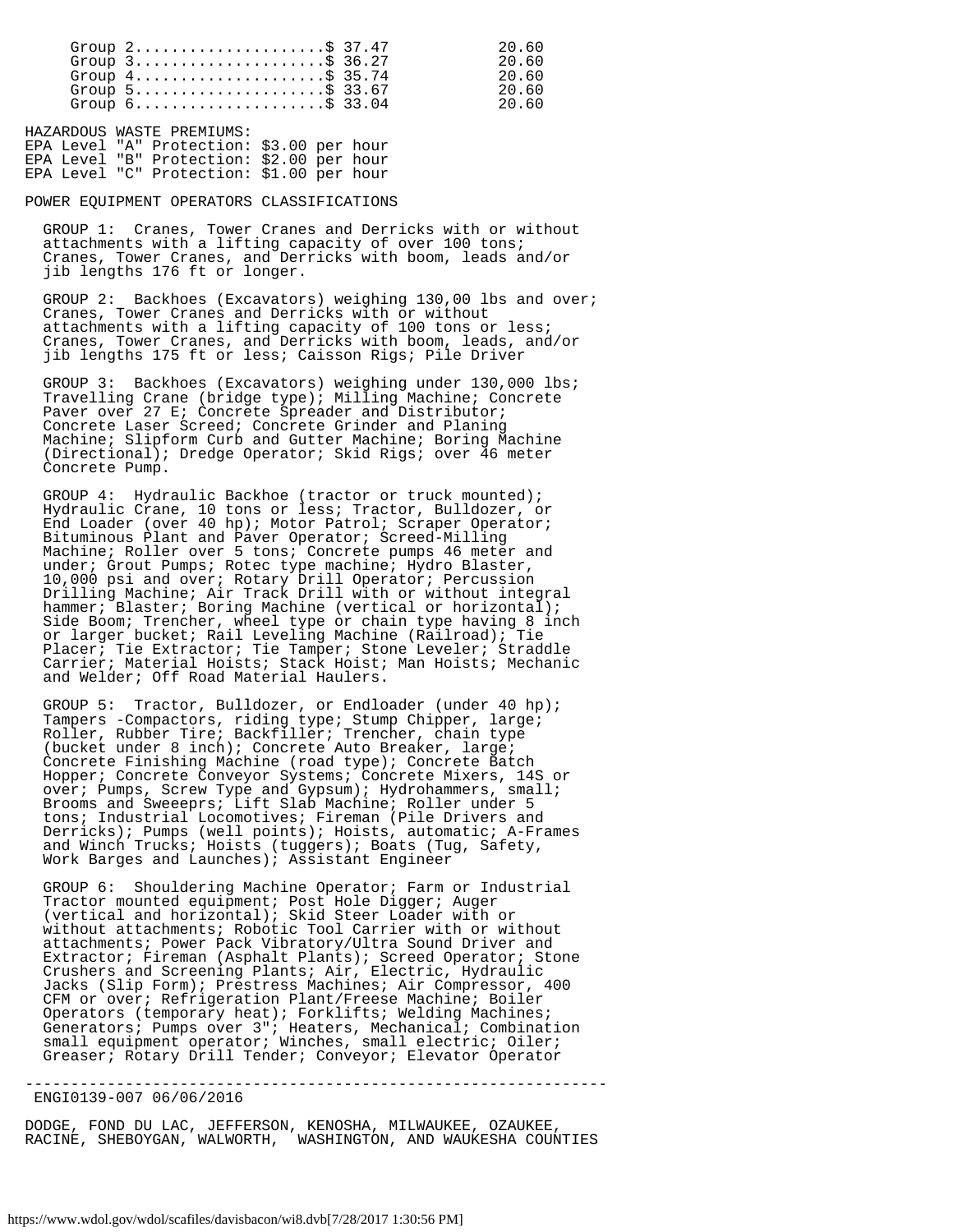| Power Equipment Operator                                           |       |
|--------------------------------------------------------------------|-------|
| Group $1, \ldots, \ldots, \ldots, \ldots, \$$ 39.19                | 21.05 |
| Group $2 \ldots \ldots \ldots \ldots \ldots \ldots \$ 38.41        | 21.05 |
| Group $3$                                                          | 21.05 |
| Group $4 \ldots \ldots \ldots \ldots \ldots \ldots \approx 36.41$  | 21.05 |
| Group $5 \ldots \ldots \ldots \ldots \ldots \ldots \text{S}$ 35.01 | 21 05 |
|                                                                    |       |

HAZARDOUS WASTE PREMIUMS:

|  | EPA Level "A" Protection: \$3.00 per hour |  |  |
|--|-------------------------------------------|--|--|
|  | EPA Level "B" Protection: \$2.00 per hour |  |  |
|  | EPA Level "C" Protection: \$1.00 per hour |  |  |

#### POWER EQUIPMENT OPERATORS CLASSIFICATIONS

 GROUP 1: Cranes, Tower Cranes, and Derricks with or without attachments, with a lifting capacity of over 100 tons; or Cranes, Tower Cranes, and Derricks with boom, leads, and/or jib lengths measuring 176 feet or longer; Backhoes (Excavators) 130,000 lbs and over; Caisson Rigs and Pile Drivers

 GROUP 2: Cranes, Tower Cranes and Derricks with or without attachments with a lifting capacity of 100 tons or under; or Cranes, Tower Cranes, and Derricks with boom, lead, and\or jib lengths measuring 175 feet or under; Backhoes (Excavators) under 130,000 lbs; Skid Rigs; Dredge Operator: Traveling Crane (Bridge type); Concrete Paver over 27 E; Concrete Spreader and Distributor; Concrete Pumps and Boring Machines (directional)

 GROUP 3: Material Hoists; Stack Hoists; Tractor or Truck mounted Hydraulic Backhoe; Tractor or Truck Mounted Hydraulic Crane, 5 tons or under; Manhoist; Tractor over 40 hp; Bulldozer over 40 hp; Endloader over 40 hp; Forklift, 25 ft and over; Motor Patrol; Scraper Operator; Sideboom; Straddle Carrier; Mechanic and Welder; Bituminous Plant and Paver Operator; Roller over 5 tons; Percussion Drill Operator; Rotary Drill Operator; Blaster; Air Track Drill; Trencher (wheel type or chain type having over 8 inch bucket); Elevator; Milling Machine and Boring Machine (horizontal or vertical); Backhoe Mounted Compactor

 GROUP 4: Backfiller; Concrete Auto Breaker (large); Concrete Finishing Machine (road type); Roller, Rubber Tire; Concrete Batch Hopper; Concrete Conveyor System; Concrete Mixers (14S or over); Screw type Pumps and Gypsum Pumps; Grout Pumps; Tractor, Bulldozer, End Loader, under 40 hp; Pumps (well points); Trencher (chain type 8 inch or smaller bucket; Industrial Locomotives; Roller under 5 tons; Fireman (Piledrivers and Derricks); Robotic Tool Carrier with or without attachments.

 GROUP 5: Hoists (Automatic); Forklift, 12 ft to 25 ft; Tamper-Compactors, riding type; A-Frame andWinch Trucks; Concrete Auto Breaker; Hydrohammer, small; Brooms and Sweepers; Hoist (Tuggers); Stump Chipper, large; Boats (Tug, Safety, Work Barges and Launch); Shouldering Machine Operator; Screed Operator; Farm or Industrial Tractor; Post Hole Digger; Stone Crushers and Screening Plants; Firemen (Asphalt Plants); Air Compressor (400 CFM or over); Augers (vertical and horizontal); Generators, 150 KW and over; Air, Electric Hydraulic Jacks (Slipform); Prestress Machines; Skid Steer Loader with or without attachments; Boiler operators (temporary heat); Forklift, 12 ft and under; Screed Operator Milling Machine; Refrigeration Plant/Freeze Machine; Power Pack Vibratory/Ultra Sound Driver and Extractor; Generators under 150 KW; Combination small equipment operator; Compressors under 400 CFM; Welding Machines; Heaters, Mechanical; Pumps; Winches, Small Electric; Oiler and Greaser; Conveyor; High pressure utility locating machine (daylighting machine).

IRON0008-002 06/01/2016

BROWN, CALUMET, DOOR, FOND DU LAC, KEWAUNEE, MANITOWOC, MARINETTE, OCONTO, OUTAGAMI, SHAWANO, SHEBOYGAN, AND WINNEBAGO COUNTIES: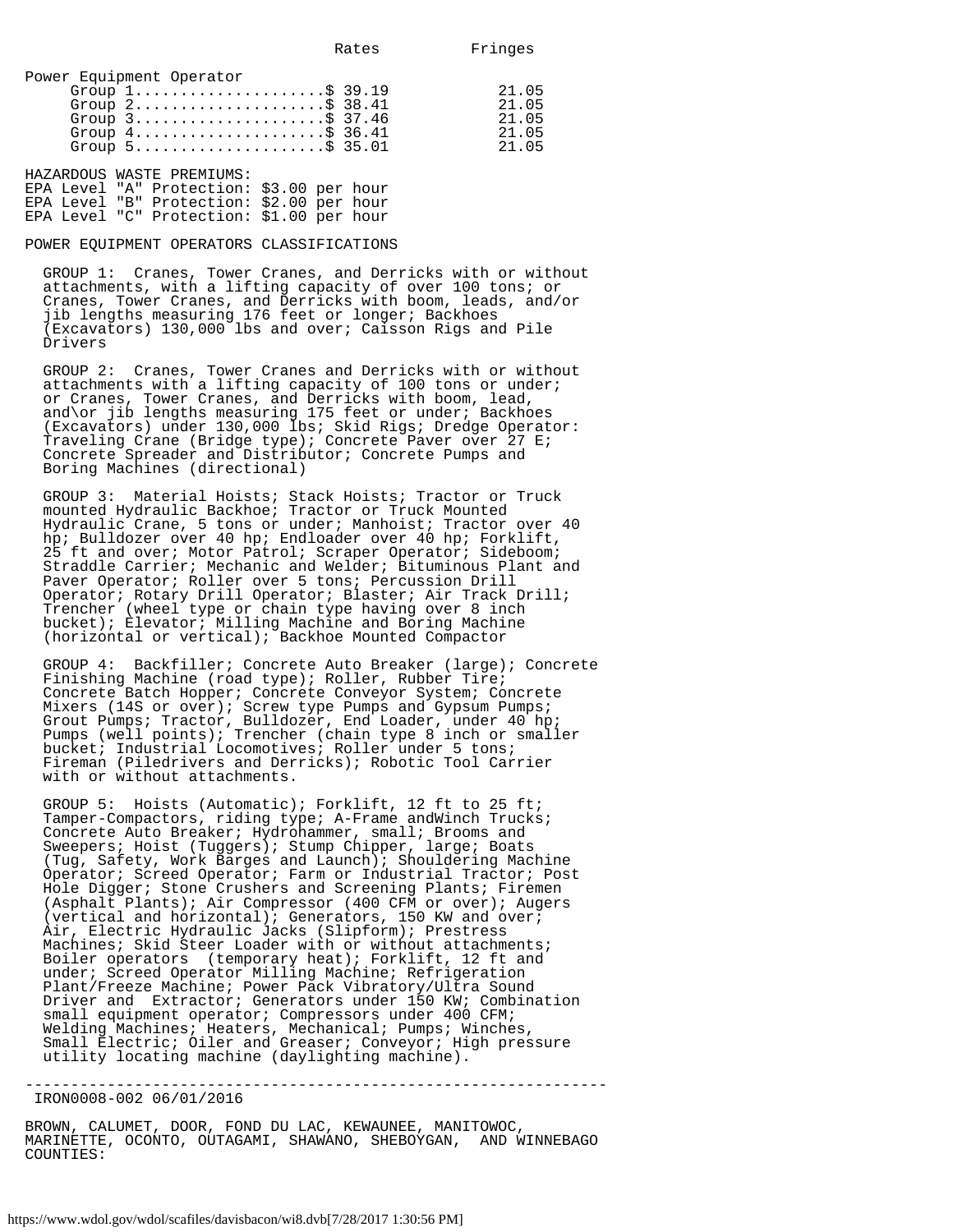|                                                                                                                                                                                                                    |                                       | Rates | Fringes                                                                                                                           |
|--------------------------------------------------------------------------------------------------------------------------------------------------------------------------------------------------------------------|---------------------------------------|-------|-----------------------------------------------------------------------------------------------------------------------------------|
| IRONWORKER\$ 30.86                                                                                                                                                                                                 |                                       |       | 25.42                                                                                                                             |
| Day, Thanksgiving Day & Christmas Day.                                                                                                                                                                             |                                       |       | Paid Holidays: New Year's Day, Memorial Day, July 4th, Labor                                                                      |
| IRON0008-003 06/01/2016                                                                                                                                                                                            |                                       |       |                                                                                                                                   |
| KENOSHA, MILWAUKEE, OZAUKEE, RACINE, WALWORTH (N.E. 2/3),<br>WASHINGTON, AND WAUKESHA COUNTIES                                                                                                                     |                                       |       |                                                                                                                                   |
|                                                                                                                                                                                                                    |                                       | Rates | Fringes                                                                                                                           |
| IRONWORKER\$ 33.15                                                                                                                                                                                                 |                                       |       | 25.42                                                                                                                             |
| Day, Thanksgiving Day & Christmas Day.                                                                                                                                                                             |                                       |       | Paid Holidays: New Year's Day, Memorial Day, July 4th, Labor                                                                      |
| IRON0383-001 06/01/2015                                                                                                                                                                                            |                                       |       |                                                                                                                                   |
| ADAMS, COLUMBIA, CRAWFORD, DANE, DODGE, FLORENCE, FOREST,<br>GRANT, GREENE, (Excluding S.E. tip), GREEN LAKE, IOWA,<br>JEFFERSON, JUNEAU, LA CROSSE, LAFAYETTE, LANGLADE, MARATHON,<br>WAUSHARA, AND WOOD COUNTIES |                                       |       | MARQUETTE, MENOMINEE, MONROE, PORTAGE, RICHLAND, ROCK (Northern<br>area, vicinity of Edgerton and Milton), SAUK, VERNON, WAUPACA, |
|                                                                                                                                                                                                                    |                                       | Rates | Fringes                                                                                                                           |
| $IRONWORKER$ \$ 32.85                                                                                                                                                                                              | . _ _ _ _ _ _ _ _ _ _ _ _ _ _ _ _ _ _ |       | 21.84                                                                                                                             |
| IRON0498-005 06/01/2016                                                                                                                                                                                            |                                       |       |                                                                                                                                   |
| GREEN (S.E. 1/3), ROCK (South of Edgerton and Milton), and<br>WALWORTH (S.W. 1/3) COUNTIES:                                                                                                                        |                                       |       |                                                                                                                                   |
|                                                                                                                                                                                                                    |                                       | Rates | Fringes                                                                                                                           |
| $IRONWORKER.$ \$ 36.29                                                                                                                                                                                             |                                       |       | 30.77                                                                                                                             |
| IRON0512-008 05/01/2015                                                                                                                                                                                            |                                       |       |                                                                                                                                   |
| BARRON, BUFFALO, CHIPPEWA, CLARK, DUNN, EAU CLAIRE, JACKSON,<br>PEPIN, PIERCE, POLK, RUSK, ST CROIX, TAYLOR, AND TREMPEALEAU<br>COUNTIES                                                                           |                                       |       |                                                                                                                                   |
|                                                                                                                                                                                                                    |                                       |       | Rates Fringes                                                                                                                     |
| $IRONWORKER$ \$ 35.50                                                                                                                                                                                              |                                       |       | 23.45<br>________________                                                                                                         |
| IRON0512-021 05/01/2015                                                                                                                                                                                            |                                       |       |                                                                                                                                   |
| ASHLAND, BAYFIELD, BURNETT, DOUGLAS, IRON, LINCOLN, ONEIDA,<br>PRICE, SAWYER, VILAS AND WASHBURN COUNTIES                                                                                                          |                                       |       |                                                                                                                                   |
|                                                                                                                                                                                                                    |                                       | Rates | Fringes                                                                                                                           |
| $IRONWORKER$ \$ 31.04                                                                                                                                                                                              |                                       |       | 23.45                                                                                                                             |
| * LABO0113-004 06/05/2017                                                                                                                                                                                          |                                       |       | . _ _ _ _ _ _ _ _ _ _ _ _ _                                                                                                       |
| MILWAUKEE, OZAUKEE, WASHINGTON, AND WAUKESHA COUNTIES                                                                                                                                                              |                                       |       |                                                                                                                                   |
|                                                                                                                                                                                                                    |                                       | Rates | Fringes                                                                                                                           |
| Laborers: (Open Cut)<br>Group $1.$ \$ 14.78<br>Group 2\$ 17.05                                                                                                                                                     |                                       |       | 20.23<br>20.23                                                                                                                    |

https://www.wdol.gov/wdol/scafiles/davisbacon/wi8.dvb[7/28/2017 1:30:56 PM]

Group 3.........................\$ 20.59 20.23 Group 4..........................\$ 29.96 20.23 Group 5..........................\$ 30.10 20.23 Group 6......................\$ 30.16 20.23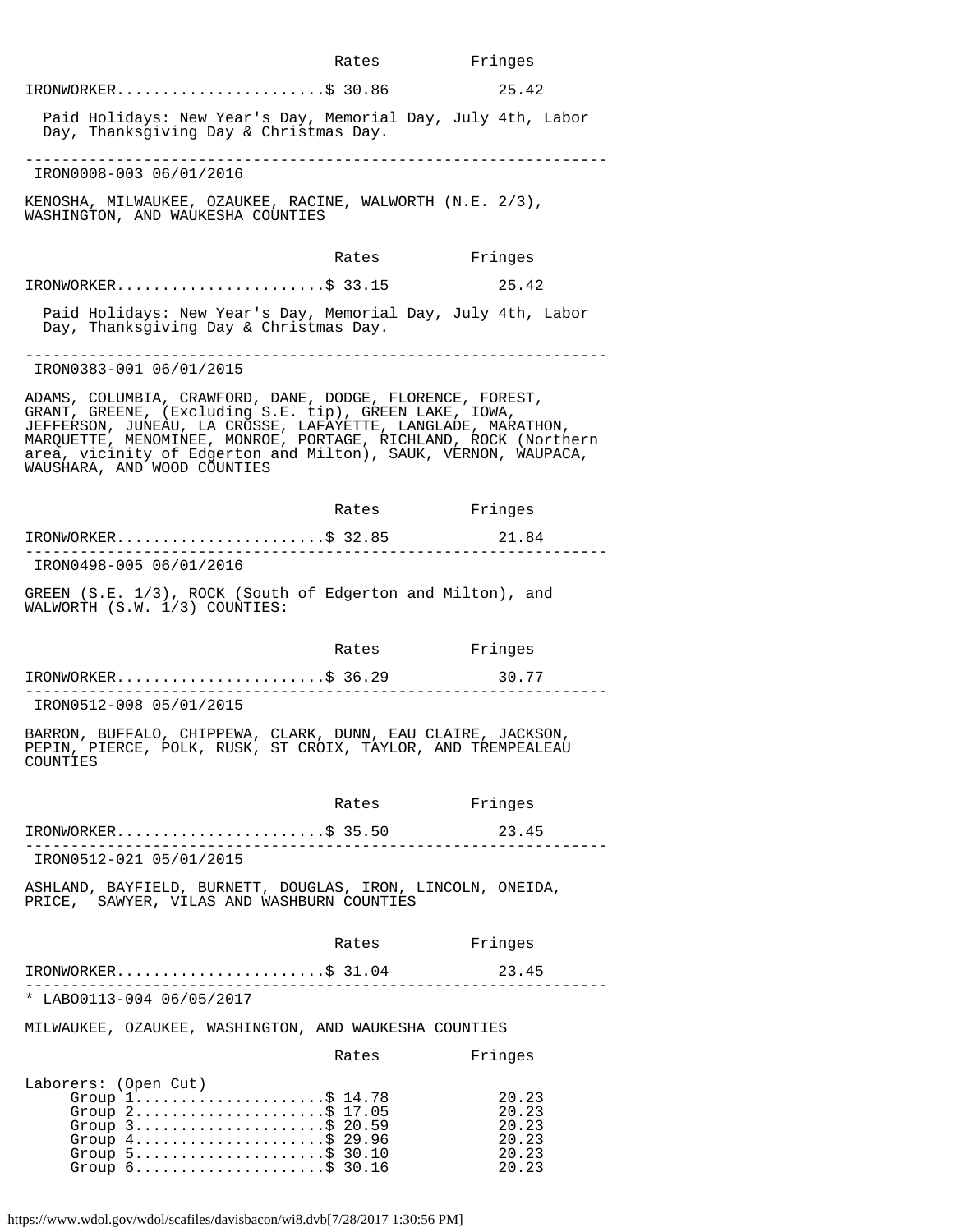| Group $8 \ldots \ldots \ldots \ldots \ldots \ldots$ . \$ 35.19<br>Group 9\$ 35.83                                                                                                                                                                                                                                                                                                                                                                                                         | 20.23<br>20.23                                     |
|-------------------------------------------------------------------------------------------------------------------------------------------------------------------------------------------------------------------------------------------------------------------------------------------------------------------------------------------------------------------------------------------------------------------------------------------------------------------------------------------|----------------------------------------------------|
| LABORERS CLASSIFICATIONS [OPEN CUT]                                                                                                                                                                                                                                                                                                                                                                                                                                                       |                                                    |
| GROUP 1: Yard Laborer                                                                                                                                                                                                                                                                                                                                                                                                                                                                     |                                                    |
| GROUP 2: Landscaper                                                                                                                                                                                                                                                                                                                                                                                                                                                                       |                                                    |
| GROUP 3:<br>Flag Person                                                                                                                                                                                                                                                                                                                                                                                                                                                                   |                                                    |
| Paving Laborer<br>GROUP 4:                                                                                                                                                                                                                                                                                                                                                                                                                                                                |                                                    |
| General Laborer on Surface; Top Man<br>GROUP 5:                                                                                                                                                                                                                                                                                                                                                                                                                                           |                                                    |
| GROUP 6: Mud Mixer                                                                                                                                                                                                                                                                                                                                                                                                                                                                        |                                                    |
| GROUP 7: Mucker; Form Stripper; Bottom Digger and Misc;<br>Bottom Man and Welder on Surface                                                                                                                                                                                                                                                                                                                                                                                               |                                                    |
| GROUP 8: Concrete Manhole Builder; Caisson Worker; Miner;<br>Pipe Layer; Rock Driller and Joint Man; Timber Man and<br>Concrete Brusher; Bracer in Trench Behind Machine & Tight<br>Sheeting; Concrete Formsetter and Shoveler; Jackhammer<br>Operator                                                                                                                                                                                                                                    |                                                    |
| GROUP 9: Blaster                                                                                                                                                                                                                                                                                                                                                                                                                                                                          |                                                    |
| * LABO0113-005 06/05/2017                                                                                                                                                                                                                                                                                                                                                                                                                                                                 |                                                    |
| SEWER, TUNNEL & UNDERGROUND                                                                                                                                                                                                                                                                                                                                                                                                                                                               |                                                    |
| KENOSHA AND RACINE COUNTIES                                                                                                                                                                                                                                                                                                                                                                                                                                                               |                                                    |
| Rates                                                                                                                                                                                                                                                                                                                                                                                                                                                                                     | Fringes                                            |
| Laborers:<br>Group $1$ \$ 21.45<br>Group $2$ \$ 27.38<br>Group $3$ \$29.94<br>Group $4 \ldots \ldots \ldots \ldots \ldots \ldots$ \$ 31.71                                                                                                                                                                                                                                                                                                                                                | 20.23<br>20.23<br>20.23<br>20.23                   |
| TUNNEL WORK UNDER COMPRESSED AIR: 0-15 lbs add \$1.00, 15-30<br>lbs add \$2.00, over 30 lbs add \$3.00                                                                                                                                                                                                                                                                                                                                                                                    |                                                    |
| LABORERS CLASSIFICATIONS                                                                                                                                                                                                                                                                                                                                                                                                                                                                  |                                                    |
| GROUP 1: Flagperson                                                                                                                                                                                                                                                                                                                                                                                                                                                                       |                                                    |
| GROUP 2: Top Man, General Laborer, Wellpoint Installation,<br>Wire Mesh and Reinforcement, Concrete Worker, Form<br>Stripper, Strike-off Work                                                                                                                                                                                                                                                                                                                                             |                                                    |
| GROUP 3: Machine and Equipment Operator, Sheeting, Form<br>Setting, Patch Finisher, Bottom Man, Joint Sawer, Gunnite<br>Man, Manhole Builder, Welder-Torchman, Blaster, Caulker,<br>Bracer, Bull Float, Conduit Worker, Mucker and Car Pusher,<br>Raker and Luteman, Hydraulic Jacking of Shields, Shield<br>Drivers, Mining Machine, Lock Tenders, Mucking Machine<br>Operator, Motor Men & Gauge Tenders and operation of<br>incidental Mechanical Equipment and all Power Driven Tools |                                                    |
| GROUP 4: Pipelayer, Miner and Laser Operator                                                                                                                                                                                                                                                                                                                                                                                                                                              |                                                    |
| ----------------<br>* LABO0113-008 06/01/2017                                                                                                                                                                                                                                                                                                                                                                                                                                             |                                                    |
| MILWAUKEE, OZAUKEE, WASHINGTON & WAUKESHA COUNTIES                                                                                                                                                                                                                                                                                                                                                                                                                                        |                                                    |
| Rates                                                                                                                                                                                                                                                                                                                                                                                                                                                                                     | Fringes                                            |
| Laborers: (Tunnel-Free Air)<br>Group $1$ \$ 20.59<br>Group $2$ \$ 30.10<br>Group $3$ \$ 30.16<br>Group $4 \ldots \ldots \ldots \ldots \ldots \ldots$ \$ 32.37<br>Group $5 \ldots \ldots \ldots \ldots \ldots \ldots$ \$ 32.51<br>Group $6 \ldots \ldots \ldots \ldots \ldots \ldots$ \$ 35.19                                                                                                                                                                                             | 20.23<br>20.23<br>20.23<br>20.23<br>20.23<br>20.23 |

Group 7...........................\$ 32.37 20.23

https://www.wdol.gov/wdol/scafiles/davisbacon/wi8.dvb[7/28/2017 1:30:56 PM]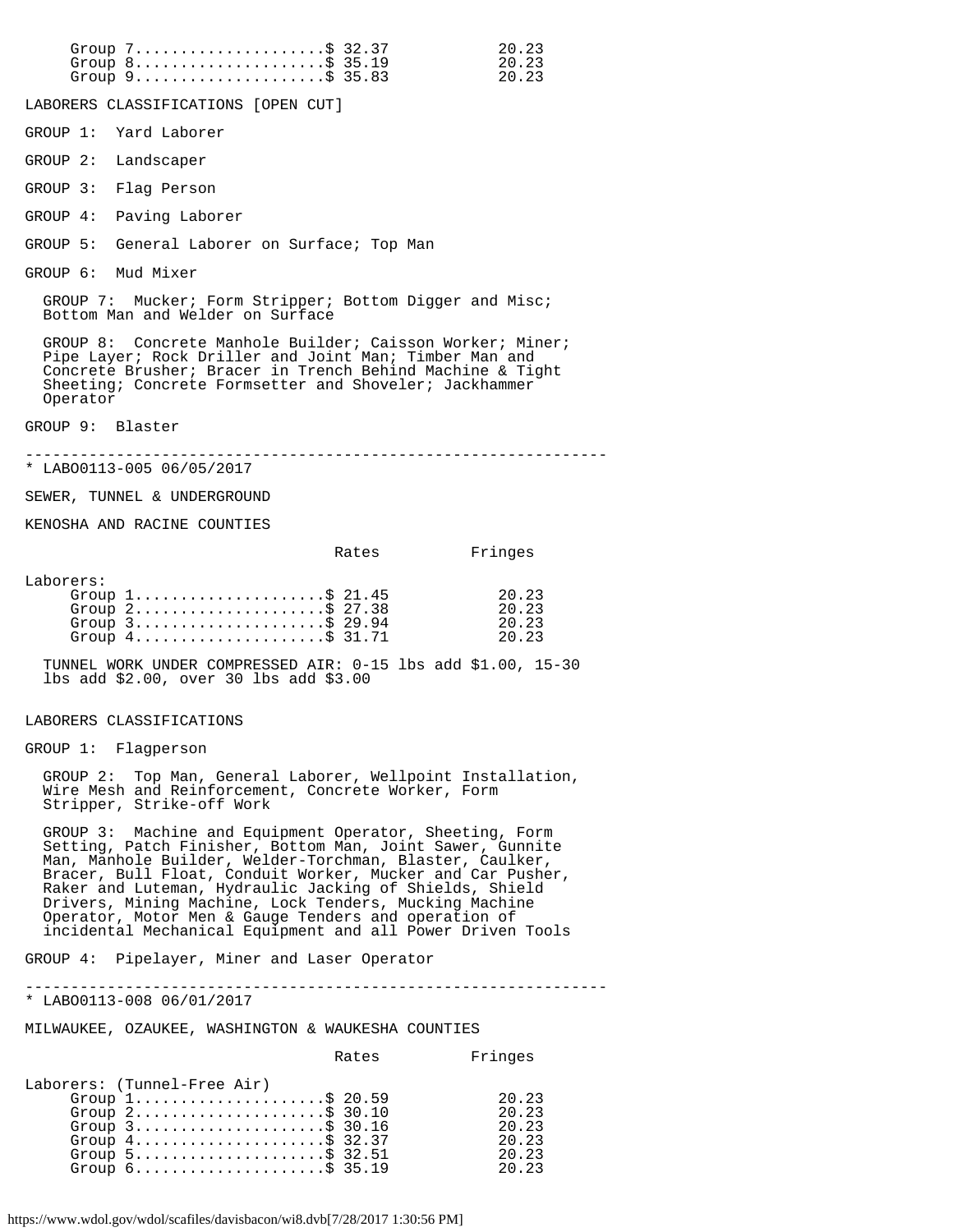Group 7........................\$ 35.83 20.23 LABORERS CLASSIFICATIONS [TUNNEL - FREE AIR]: GROUP 1: Flagperson GROUP 2: General Laborer on surface; Tower Man GROUP 3: Saw Man; Top Man GROUP 4: Form Stripper; Car Pusher GROUP 5: Mucker; Dinkey; Welder (rate on surface) GROUP 6: Concrete Manhole Builder; Mucking Machine; Miner; Mining Machine; Welder; Rock Driller; Concrete Buster; Jack Hammer Operator; Caisson Worker; Pipelayer and Joint Man; Bracerman GROUP 7: Blaster ---------------------------------------------------------------- \* LABO0113-009 06/01/2017 MILWAUKEE, OZAUKEE, WASHINGTON & WAUKESHA COUNTIES Rates Fringes Laborers: (Tunnel - \*COMPRESSED AIR 0 - 15 lbs.) Group 1.........................\$ 20.59 20.23 Group 2.........................\$ 30.10 20.23 Group 3...........................\$ 32.91 20.23 Group 4..........................\$ 33.71 20.23 Group 5...........................\$ 33.83 20.23 Group 6...........................\$ 36.53 20.23 Group 7.....................\$ 37.15 20.23 LABORERS CLASSIFICATIONS [TUNNEL - COMPRESSED AIR]: \*Compressed Air 15 - 30 lbs add \$2.00 to all classifications \*Compressed Air over 30 lbs add \$3.00 to all classifcations GROUP 1: Flagperson GROUP 2: General Laborer on surface GROUP 3: Lock Tender on surface GROUP 4: Form Stripper; Car Pusher GROUP 5: Mucker; Dinkey GROUP 6: Mucking Machine; Miner; Mining Machine; Welder & Rock Driller; Lock Tender in tunnel; Concrete Buster; Jack Hammer Operator; Caisson Worker; Pielayer and Joint Man; Bracerman; Nozzle Man on Gunite; Timber Man; Concrete Brusher GROUP 7: Blaster NOTE: Hazardous & Toxic Waste Removal: add \$0.15 per hour. ---------------------------------------------------------------- \* LABO0140-005 06/05/2017 ADAMS, ASHLAND, BARRON, BROWN, BUFFALO, CALUMET, CHIPPEWA, CLARK, COLUMBIA, CRAWFORD, DODGE, DOOR, DUNN, EAU CLAIRE,

FLORENCE,FOND DU LAC, FOREST, GRANT, GREEN, GREEN LAKE, IOWA, JACKSON, JEFFERSON, JUNEAU, LACROSSE, LAFAYETTE, LANGLADE, LINCOLN, MANITOWOC, MARATHON, MARINETTE, MARQUETTE, MENOMINEE, MONROE, OCONTO, ONEIDA, OUTAGAMIE, PEPIN, PIERCE, POLK, PORTAGE, PRICE, RICHLAND, ROCK, RUSK, ST CROIX, SAUK, SAWYER, SHAWANO, SHEBOYGAN, TAYLOR, TREMMPEALEAU, VERNON, VILAS, WALWWORTH, WASHBURN, WAUPACA, WAUSHARA, WINNEBAGO, AND WOOD COUNTIES

Rates Fringes

https://www.wdol.gov/wdol/scafiles/davisbacon/wi8.dvb[7/28/2017 1:30:56 PM]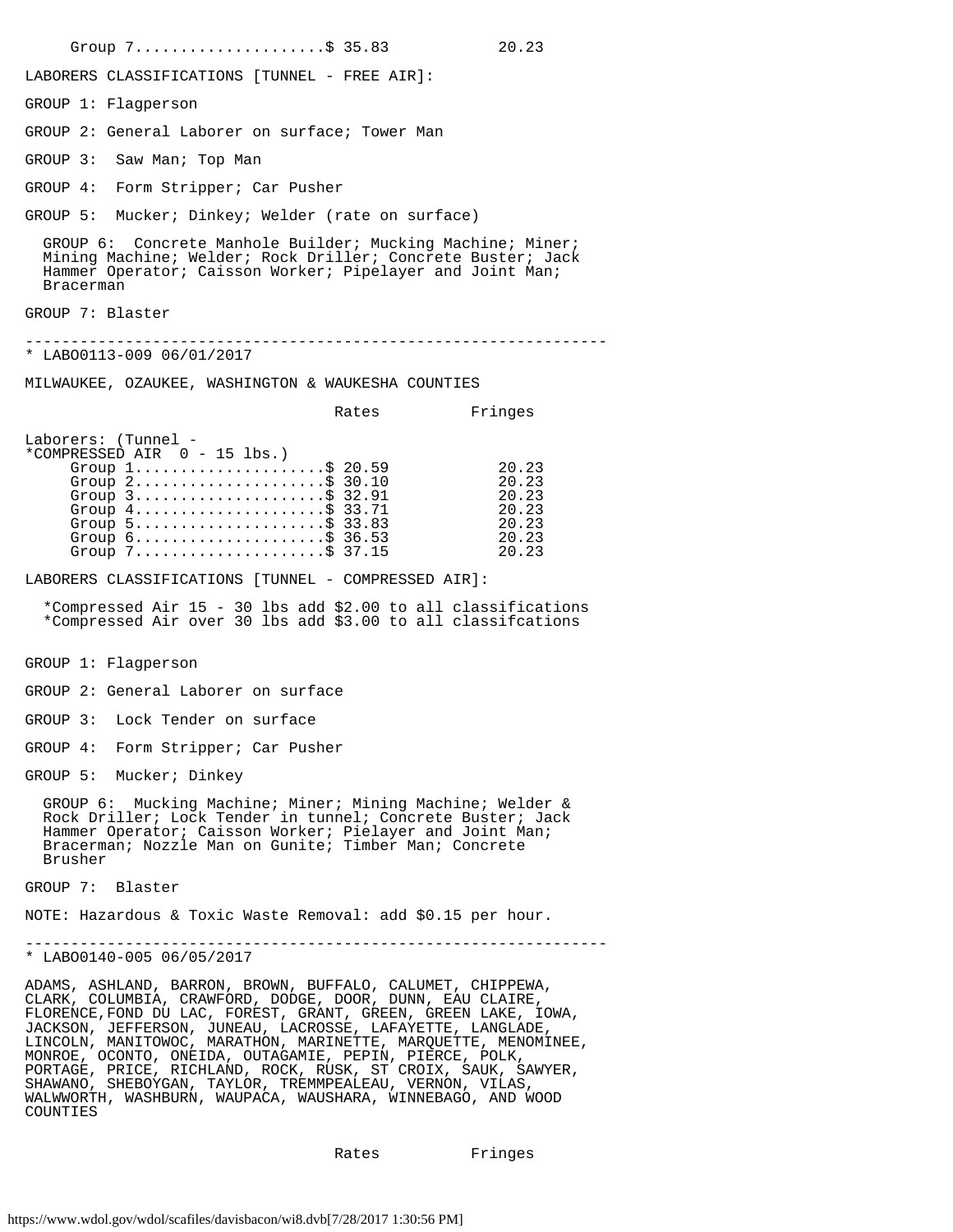LABORER (SEWER & WATER) Group 1.........................\$ 26.41 16.79<br>Group 2.........................\$ 28.26 16.79 Group 2.........................\$ 28.26 16.79<br>Group 3........................\$ 28.46 16.79 Group 3..........................\$ 28.46 16.79 Group 4.....................\$ 29.21 16.79

 FOR ALL TUNNEL WORK UNDER COMPRESSED AIR: 0-15 lbs add \$1.00, 15-30 lbs add \$2.00, over 30 lbs add \$3.00

 $\overline{a}$ LABORER CLASSIFICATIONS:

GROUP 1: Flagperson

 GROUP 2: General Laborer, Wellpoint Installation; Form Stripper; Strike Off worker

 GROUP 3: Sheeting Formsetting; Patch Finisher; Bottom Man; Joint Sawer; Gunnite Man; Manhole Builder; Welder; Torchman; Blaster; Caulker Bracer; Bull Float; Mucker and Car Pusher; Raker and Luteman; Hydraulic jacking of shields, Shield Drivers; Mining Machine; Lock Tenders; Mucking Machine Operators; Motor Men and Gauge Tenders; Power Tool Operators

GROUP 4: Pipelayer, Miner, and Laser Operator

----------------------------------------------------------------

\* LABO0464-002 06/05/2017

DANE AND DOUGLAS COUNTIES

Rates Fringes

LABORER

| Group $1, \ldots, \ldots, \ldots, \ldots, \$ 26.31                 | 16.79 |
|--------------------------------------------------------------------|-------|
| Group $2$ \$ 28.51                                                 | 16 79 |
| Group $3$                                                          | 16.79 |
| Group $4 \ldots \ldots \ldots \ldots \ldots \ldots \text{S}$ 29.46 | 16 79 |

 FOR ALL TUNNEL WORK UNDER COMPRESSED AIR: 0 - 15 lbs add \$1.00, 15- 30 lbs add \$2.00, over 30 lbs add \$3.00

#### LABORERS CLASSIFICATIONS:

GROUP 1: Flagperson

 GROUP 2: General Laborer; Wellpoint Installation; Concrete Worker; Form Stripper; Strike Off worker

 GROUP 3: Sheeting Formsetting; Patch Finisher; Bottom Man; Joint Sawer; Gunnite Man; Manhole Builder; Welder; Torchman; Blaster; Caulker Bracer; Bull Float; Mucker and Car Pusher; Raker and Luteman; Hydraulic jacking of shields, Shield Dirvers; Mining Machine; Lock Tenders; Mucking Machine Operators; Motor Men and Gauge Tenders; Power Tool Operators

GROUP 4: Pipelayer, Miner, and Laser Operator

----------------------------------------------------------------

LABO1091-010 06/01/2016

BAYFIELD, BURNETT, IRON, SAWYER, AND WASHBURN COUNTIES

|                                                                    | Rates | Fringes |
|--------------------------------------------------------------------|-------|---------|
| Laborers: (SEWER & WATER)                                          |       |         |
| Group $1, \ldots, \ldots, \ldots, \ldots, \$ 25.02                 |       | 16.55   |
| Group $2 \ldots \ldots \ldots \ldots \ldots \ldots \text{S}$ 27.08 |       | 16.55   |
| Group $3$ \$ 27.28                                                 |       | 16.55   |
| Group $4 \ldots \ldots \ldots \ldots \ldots \ldots \text{S}$ 28.03 |       | 16.55   |
|                                                                    |       |         |

FOR ALL TUNNEL WORK UNDER COMPRESSED AIR: 0 - 15 lbs add \$1.00, 15-30 lbs add \$2.00, over 30 lbs add \$3.00

#### LABORERS CLASSIFICATIONS:

GROUP 1: Flagperson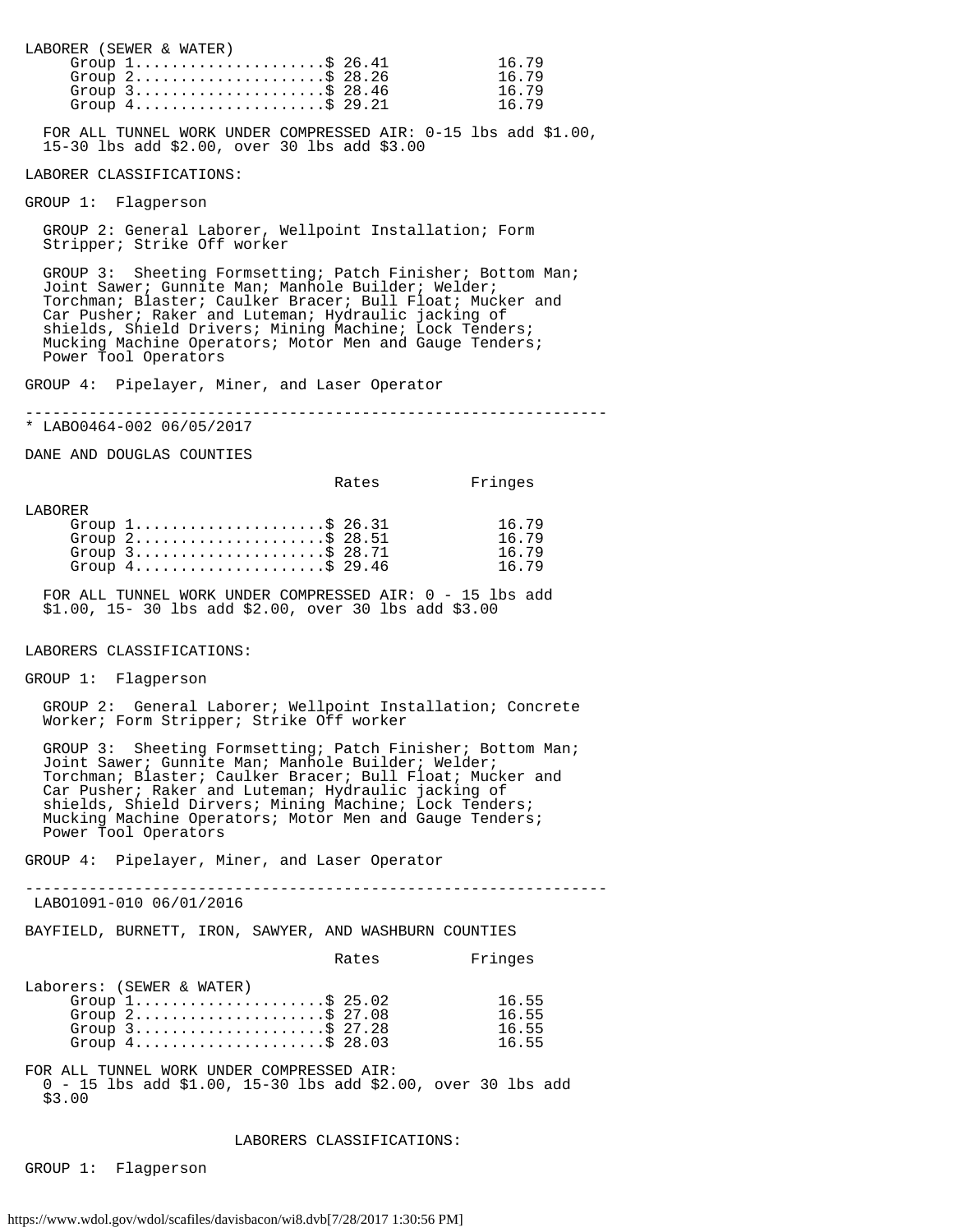GROUP 2: Laborers, Wellpoint Installation; Form Stripper; Strike Off worker

 GROUP 3: Sheeting Formsetting; Patch Finisher; Bottom Man; Joint Sawer; Gunnite Man; Manhole Builder; Welder; Torchman; Blaster; Caulker Bracer; Bull Float; Mucker and Car Pusher; Raker and Luteman; Hydraulic jacking of shields, Shield Dirvers; Mining Machine; Lock Tenders; Mucking Machine Operators; Motor Men and Gauge Tenders; Power Tool Operators

GROUP 4: Pipelayer, Miner, and Laser Operator

----------------------------------------------------------------

PLAS0599-010 06/01/2017

|                                                                                                                                                  | Rates | Fringes                                            |
|--------------------------------------------------------------------------------------------------------------------------------------------------|-------|----------------------------------------------------|
| CEMENT MASON/CONCRETE FINISHER<br>Area 1\$ 39.46<br>Area 2 (BAC)\$ 35.07<br>Area 3\$ 35.61<br>Area 4\$ 34.70<br>Area 5\$ 36.27<br>Area 6\$ 32.02 |       | 17.17<br>19.75<br>19.40<br>20.51<br>18.73<br>22.99 |

AREA DESCRIPTIONS

 AREA 1: BAYFIELD, DOUGLAS, PRICE, SAWYER, AND WASHBURN COUNTIES

 AREA 2: ADAMS, ASHLAND, BARRON, BROWN, BURNETT, CALUMET, CHIPPEWA, CLARK, COLUMBIA, DODGE, DOOR, DUNN, FLORENCE, FOND DU LAC, FOREST, GREEN LAKE, IRON, JEFFERSON, KEWAUNEE, LANGLADE, LINCOLN, MANITOWOC, MARATHON, MARINETTE, MARQUETTE, MENOMINEE, OCONTO, ONEIDA, OUTAGAMIE, POLK, PORTAGE, RUSK, ST CROIX, SAUK, SHAWANO, SHEBOYGAN, TAYLOR, VILAS, WALWORTH, WAUPACA, WAUSHARA, WINNEBAGO, AND WOOD COUNTIES

 AREA 3: BUFFALO, CRAWFORD, EAU CLAIRE, JACKSON, JUNEAU, LA CROSSE MONROE, PEPIN, PIERCE, RICHLAND, TREMPEALEAU, AND VERNON COUNTIES

AREA 4: MILWAUKEE, OZAUKEE, WASHINGTON, AND WAUKESHA COUNTIES

 AREA 5: DANE, GRANT, GREEN, IOWA, LAFAYETTE, AND ROCK COUNTIES

AREA 6: KENOSHA AND RACINE COUNTIES

----------------------------------------------------------------

TEAM0039-001 06/01/2017

|                                        | Rates                                                       | Fringes |
|----------------------------------------|-------------------------------------------------------------|---------|
| TRUCK DRIVER<br>Dumptor & Articulated, | $1 \& 2 \text{ Axles} \& 27.40$<br>3 or more Axles; Euclids | 20.48   |
|                                        | Truck Mechanic\$ 27.55                                      | 20.48   |
|                                        | WELL DRILLER\$ 16.52                                        | 3.70    |
|                                        |                                                             |         |

WELDERS - Receive rate prescribed for craft performing operation to which welding is incidental.

================================================================

Note: Executive Order (EO) 13706, Establishing Paid Sick Leave for Federal Contractors applies to all contracts subject to the Davis-Bacon Act for which the contract is awarded (and any solicitation was issued) on or after January 1, 2017. If this contract is covered by the EO, the contractor must provide employees with 1 hour of paid sick leave for every 30 hours they work, up to 56 hours of paid sick leave each year. Employees must be permitted to use paid sick leave for their own illness, injury or other health-related needs, including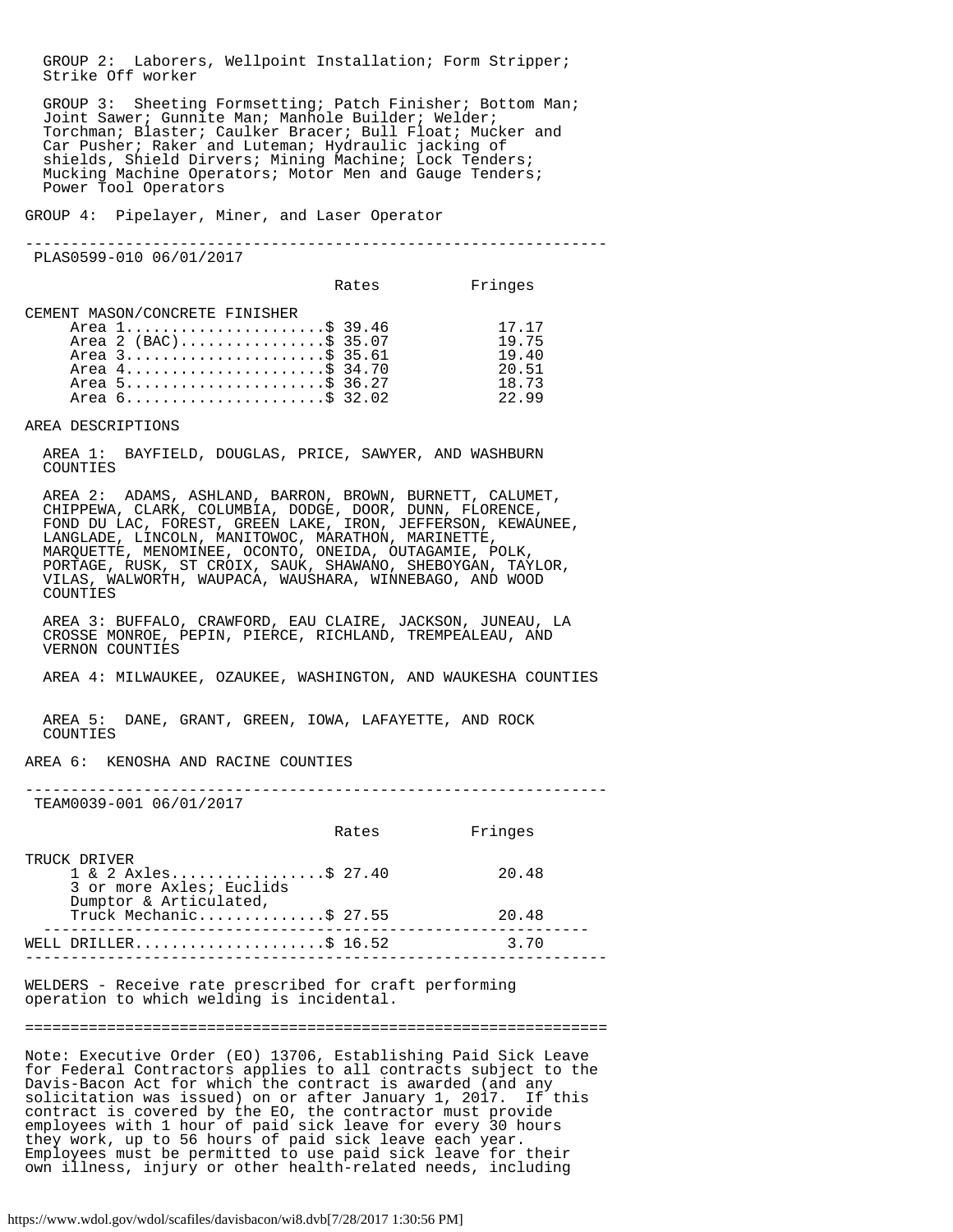preventive care; to assist a family member (or person who is like family to the employee) who is ill, injured, or has other health-related needs, including preventive care; or for reasons resulting from, or to assist a family member (or person who is like family to the employee) who is a victim of, domestic violence, sexual assault, or stalking. Additional information on contractor requirements and worker protections under the EO is available at www.dol.gov/whd/govcontracts.

Unlisted classifications needed for work not included within the scope of the classifications listed may be added after award only as provided in the labor standards contract clauses (29CFR 5.5 (a) (1) (ii)).

----------------------------------------------------------------

The body of each wage determination lists the classification and wage rates that have been found to be prevailing for the cited type(s) of construction in the area covered by the wage determination. The classifications are listed in alphabetical order of "identifiers" that indicate whether the particular rate is a union rate (current union negotiated rate for local), a survey rate (weighted average rate) or a union average rate (weighted union average rate).

#### Union Rate Identifiers

A four letter classification abbreviation identifier enclosed in dotted lines beginning with characters other than "SU" or "UAVG" denotes that the union classification and rate were prevailing for that classification in the survey. Example: PLUM0198-005 07/01/2014. PLUM is an abbreviation identifier of the union which prevailed in the survey for this classification, which in this example would be Plumbers. 0198 indicates the local union number or district council number where applicable, i.e., Plumbers Local 0198. The next number, 005 in the example, is an internal number used in processing the wage determination. 07/01/2014 is the effective date of the most current negotiated rate, which in this example is July 1, 2014.

Union prevailing wage rates are updated to reflect all rate changes in the collective bargaining agreement (CBA) governing this classification and rate.

### Survey Rate Identifiers

Classifications listed under the "SU" identifier indicate that no one rate prevailed for this classification in the survey and the published rate is derived by computing a weighted average rate based on all the rates reported in the survey for that classification. As this weighted average rate includes all rates reported in the survey, it may include both union and non-union rates. Example: SULA2012-007 5/13/2014. SU indicates the rates are survey rates based on a weighted average calculation of rates and are not majority rates. LA indicates the State of Louisiana. 2012 is the year of survey on which these classifications and rates are based. The next number, 007 in the example, is an internal number used in producing the wage determination. 5/13/2014 indicates the survey completion date for the classifications and rates under that identifier.

Survey wage rates are not updated and remain in effect until a new survey is conducted.

#### Union Average Rate Identifiers

Classification(s) listed under the UAVG identifier indicate that no single majority rate prevailed for those classifications; however, 100% of the data reported for the classifications was union data. EXAMPLE: UAVG-OH-0010 08/29/2014. UAVG indicates that the rate is a weighted union average rate. OH indicates the state. The next number, 0010 in the example, is an internal number used in producing the wage determination. 08/29/2014 indicates the survey completion date for the classifications and rates under that identifier.

A UAVG rate will be updated once a year, usually in January of each year, to reflect a weighted average of the current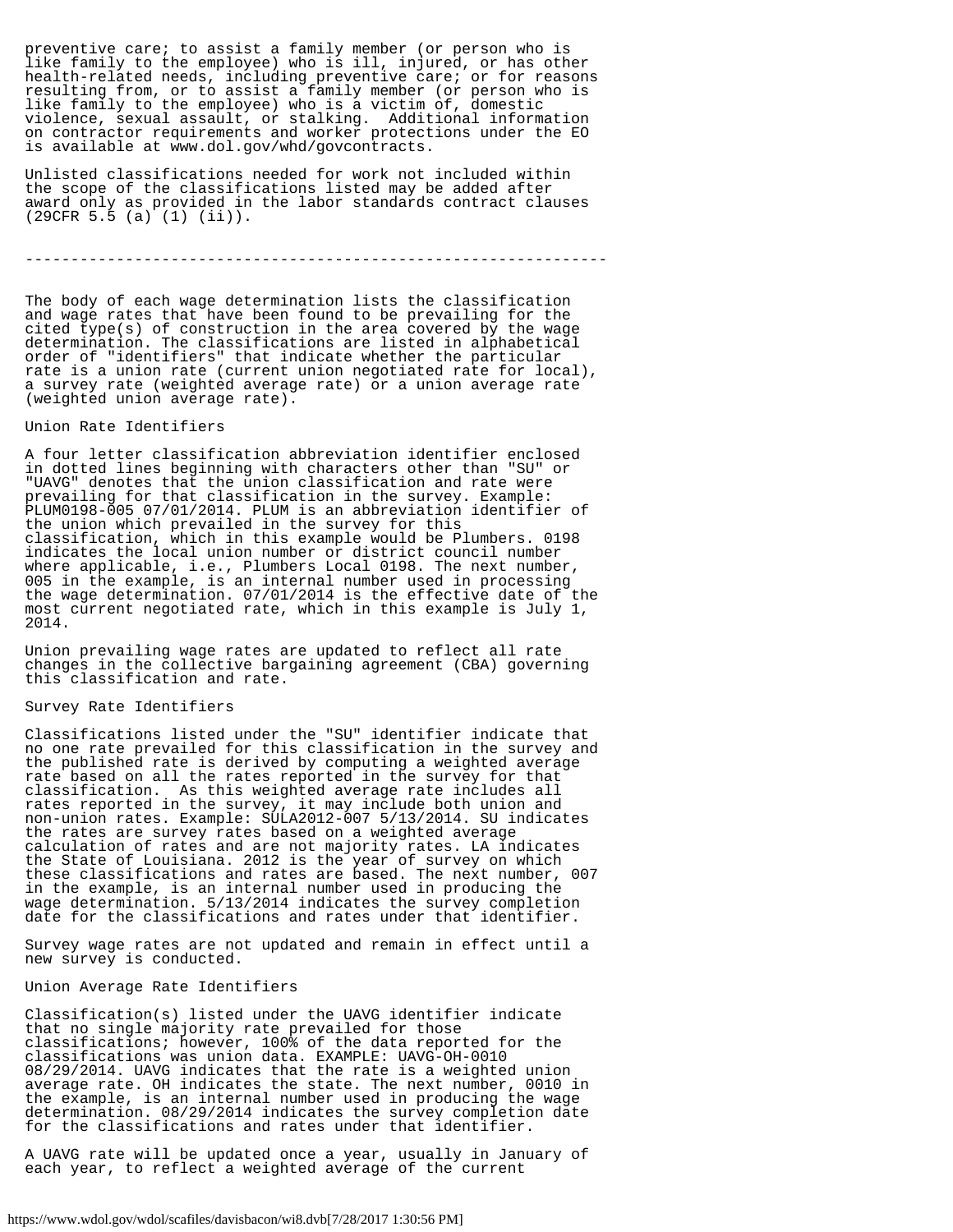negotiated/CBA rate of the union locals from which the rate is based.

----------------------------------------------------------------

## WAGE DETERMINATION APPEALS PROCESS

1.) Has there been an initial decision in the matter? This can be:

an existing published wage determination

- a survey underlying a wage determination
- a Wage and Hour Division letter setting forth a position on a wage determination matter
- a conformance (additional classification and rate) ruling

On survey related matters, initial contact, including requests for summaries of surveys, should be with the Wage and Hour Regional Office for the area in which the survey was conducted because those Regional Offices have responsibility for the Davis-Bacon survey program. If the response from this initial contact is not satisfactory, then the process described in 2.) and 3.) should be followed.

With regard to any other matter not yet ripe for the formal process described here, initial contact should be with the Branch of Construction Wage Determinations. Write to:

> Branch of Construction Wage Determinations Wage and Hour Division U.S. Department of Labor 200 Constitution Avenue, N.W. Washington, DC 20210

2.) If the answer to the question in 1.) is yes, then an interested party (those affected by the action) can request review and reconsideration from the Wage and Hour Administrator (See 29 CFR Part 1.8 and 29 CFR Part 7). Write to:

> Wage and Hour Administrator U.S. Department of Labor 200 Constitution Avenue, N.W. Washington, DC 20210

The request should be accompanied by a full statement of the interested party's position and by any information (wage payment data, project description, area practice material, etc.) that the requestor considers relevant to the issue.

3.) If the decision of the Administrator is not favorable, an interested party may appeal directly to the Administrative Review Board (formerly the Wage Appeals Board). Write to:

> Administrative Review Board U.S. Department of Labor 200 Constitution Avenue, N.W. Washington, DC 20210

4.) All decisions by the Administrative Review Board are final.

================================================================

END OF GENERAL DECISION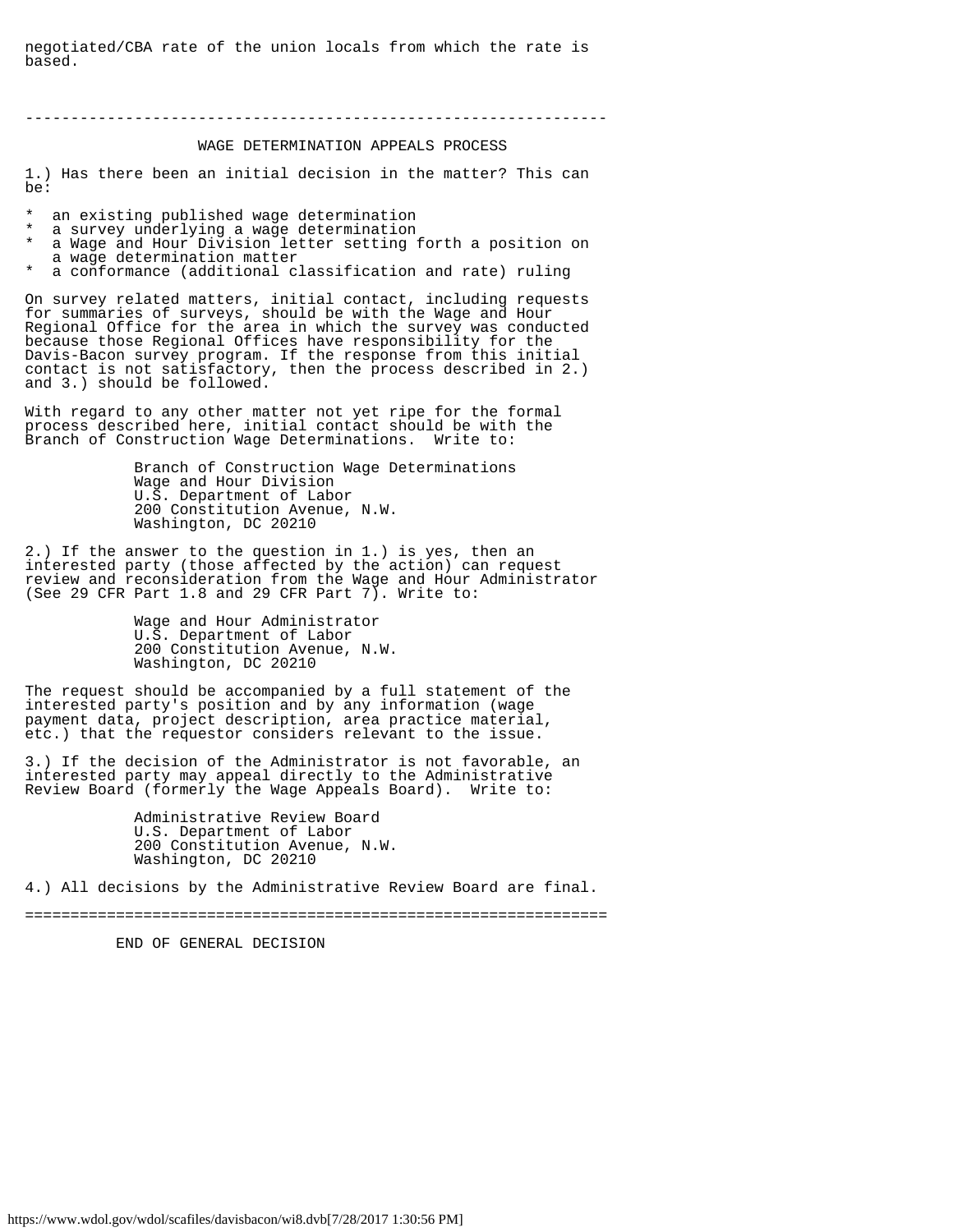General Decision Number: WI170015 07/28/2017 WI15

Superseded General Decision Number: WI20160015

State: Wisconsin

Construction Type: Heavy

Counties: Wisconsin Statewide.

HEAVY CONSTRUCTION PROJECTS (Excluding Tunnel, Sewer, and Water Lines).

Note: Under Executive Order (EO) 13658, an hourly minimum wage of \$10.20 for calendar year 2017 applies to all contracts subject to the Davis-Bacon Act for which the contract is awarded (and any solicitation was issued) on or after January 1, 2015. If this contract is covered by the EO, the contractor must pay all workers in any classification listed on this wage determination at least \$10.20 (or the applicable wage rate listed on this wage determination, if it is higher) for all hours spent performing on the contract in calendar year 2017. The EO minimum wage rate will be adjusted annually. Additional information on contractor requirements and worker protections under the EO is available at www.dol.gov/whd/govcontracts.

| Modification Number | Publication Date |  |
|---------------------|------------------|--|
|                     | 01/06/2017       |  |
|                     | 02/03/2017       |  |
| 2                   | 02/10/2017       |  |
| 3                   | 02/24/2017       |  |
| 4                   | 03/17/2017       |  |
| 5                   | 03/31/2017       |  |
| б                   | 04/14/2017       |  |
|                     | 04/28/2017       |  |
| 8                   | 06/02/2017       |  |
| 9                   | 06/23/2017       |  |
| 10                  | 07/14/2017       |  |
| 11                  | 07/21/2017       |  |
| 12                  | 07/28/2017       |  |
|                     |                  |  |

BOIL0107-001 01/01/2017

|                            | Rates | Fringes |  |
|----------------------------|-------|---------|--|
| BOTLERMAKER                |       |         |  |
| Boilermaker\$ 35.65        |       | 29.89   |  |
| Small Boiler Repair (under |       |         |  |
| $25,000$ lbs/hr)\$ 26.91   |       | 16.00   |  |
| BRWI0001-002 06/01/2016    |       |         |  |

CRAWFORD, JACKSON, JUNEAU, LA CROSSE, MONROE, TREMPEALEAU, AND VERNON COUNTIES

|                         | Rates | Fringes |  |
|-------------------------|-------|---------|--|
| BRICKLAYER\$ 31.84      |       | 20.95   |  |
| BRWI0002-002 06/01/2016 |       |         |  |

ASHLAND, BAYFIELD, DOUGLAS, AND IRON COUNTIES

|                         | Rates | Fringes |
|-------------------------|-------|---------|
| BRICKLAYER\$ 37.04      |       | 19.70   |
| BRWI0002-005 06/01/2016 |       |         |

ADAMS, ASHLAND, BARRON, BROWN, BURNETT, CALUMET, CHIPPEWA, CLARK, COLUMBIA, DODGE, DOOR, DUNN, FLORENCE, FOND DU LAC, FOREST, GREEN LAKE, IRON, JEFFERSON, KEWAUNEE, LANGLADE, LINCOLN, MANITOWOC, MARATHON, MARINETTE, MARQUETTE, MENOMINEE, OCONTO, ONEIDA, OUTAGAMIE, POLK, PORTAGE, RUSK, ST CROIX, SAUK, SHAWANO, SHEBOYGAN, TAYLOR, VILAS, WALWORTH, WAUPACA, WAUSHARA, WINNEBAGO, AND WOOD COUNTIES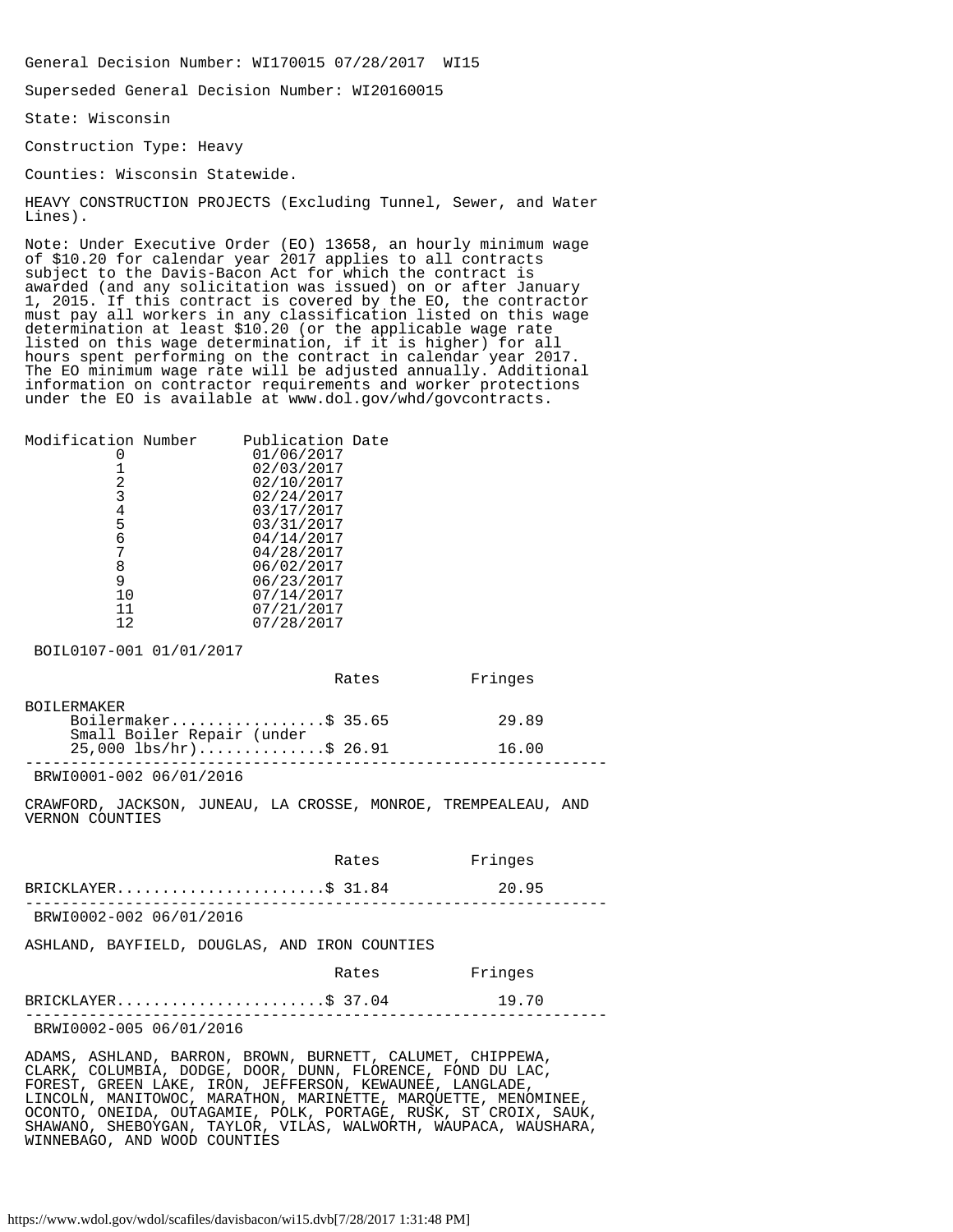|                                                                                                                             | Rates                                                                                                                                                                                                                          | Fringes |
|-----------------------------------------------------------------------------------------------------------------------------|--------------------------------------------------------------------------------------------------------------------------------------------------------------------------------------------------------------------------------|---------|
| CEMENT MASON/CONCRETE FINISHER\$ 35.07                                                                                      |                                                                                                                                                                                                                                | 20.51   |
| BRWI0003-002 06/01/2016                                                                                                     |                                                                                                                                                                                                                                |         |
| BROWN, DOOR, FLORENCE, KEWAUNEE, MARINETTE, AND OCONTO COUNTIES                                                             |                                                                                                                                                                                                                                |         |
|                                                                                                                             | Rates Fringes                                                                                                                                                                                                                  |         |
| BRICKLAYER\$ 32.22<br>. 222222222222222                                                                                     |                                                                                                                                                                                                                                | 20.57   |
| BRWI0004-002 06/01/2016                                                                                                     |                                                                                                                                                                                                                                |         |
| KENOSHA, RACINE, AND WALWORTH COUNTIES                                                                                      |                                                                                                                                                                                                                                |         |
|                                                                                                                             | Rates Fringes                                                                                                                                                                                                                  |         |
| BRICKLAYER\$ 36.59 21.49                                                                                                    |                                                                                                                                                                                                                                |         |
| BRWI0006-002 06/01/2016                                                                                                     |                                                                                                                                                                                                                                |         |
| ADAMS, CLARK, FOREST, LANGLADE, LINCOLN, MARATHON, MENOMINEE,<br>ONEIDA, PORTAGE, PRICE, TAYLOR, VILAS AND WOOD COUNTIES    |                                                                                                                                                                                                                                |         |
|                                                                                                                             | Rates                                                                                                                                                                                                                          | Fringes |
| BRICKLAYER\$ 33.04<br>. _ _ _ _ _ _ _ _ _ _ _ _ _ _ _ _ _ _                                                                 |                                                                                                                                                                                                                                | 19.75   |
| BRWI0007-002 06/01/2016                                                                                                     |                                                                                                                                                                                                                                |         |
| GREEN, LAFAYETTE, AND ROCK COUNTIES                                                                                         |                                                                                                                                                                                                                                |         |
|                                                                                                                             | Rates Fringes                                                                                                                                                                                                                  |         |
| BRICKLAYER\$ 33.53<br>_____________________                                                                                 |                                                                                                                                                                                                                                | 20.95   |
| BRWI0008-002 06/01/2016                                                                                                     |                                                                                                                                                                                                                                |         |
| MILWAUKEE, OZAUKEE, WASHINGTON, AND WAUKESHA COUNTIES                                                                       |                                                                                                                                                                                                                                |         |
|                                                                                                                             | Rates                                                                                                                                                                                                                          | Fringes |
| $BRICKLAYER$ \$ 36.98                                                                                                       |                                                                                                                                                                                                                                | 20.62   |
| BRWI0009-001 06/01/2016                                                                                                     |                                                                                                                                                                                                                                |         |
| GREEN LAKE, MARQUETTE, OUTAGAMIE, SHAWANO, WAUPACA, WASHARA,<br>AND WINNEBAGO COUNTIES                                      |                                                                                                                                                                                                                                |         |
|                                                                                                                             | Rates                                                                                                                                                                                                                          | Fringes |
| $BRICKLAYER$ \$ 32.22<br>------------------------------                                                                     |                                                                                                                                                                                                                                | 20.57   |
| BRWI0011-002 06/01/2016                                                                                                     |                                                                                                                                                                                                                                |         |
| CALUMET, FOND DU LAC, MANITOWOC, AND SHEBOYGAN COUNTIES                                                                     |                                                                                                                                                                                                                                |         |
|                                                                                                                             | Rates                                                                                                                                                                                                                          | Fringes |
| BRICKLAYER\$ 32.22<br>------------------------------                                                                        | . _ _ _ _ _ _ _ _ _ _ _ _ _ _ _ _                                                                                                                                                                                              | 20.57   |
| BRWI0013-002 06/01/2016                                                                                                     |                                                                                                                                                                                                                                |         |
| DANE, GRANT, IOWA, AND RICHLAND COUNTIES                                                                                    |                                                                                                                                                                                                                                |         |
|                                                                                                                             | Rates and the set of the set of the set of the set of the set of the set of the set of the set of the set of the set of the set of the set of the set of the set of the set of the set of the set of the set of the set of the | Fringes |
| $BRICKLAYER$ \$ 33.49                                                                                                       | .                                                                                                                                                                                                                              | 20.99   |
| BRWI0019-002 06/01/2016                                                                                                     |                                                                                                                                                                                                                                |         |
| BARRON, BUFFALO, BURNETT, CHIPPEWA, DUNN, EAU CLAIRE, PEPIN,<br>PIERCE, POLK, RUSK, ST. CROIX, SAWYER AND WASHBURN COUNTIES |                                                                                                                                                                                                                                |         |
|                                                                                                                             | Rates                                                                                                                                                                                                                          | Fringes |
| BRICKLAYER\$ 31.98                                                                                                          |                                                                                                                                                                                                                                | 20.81   |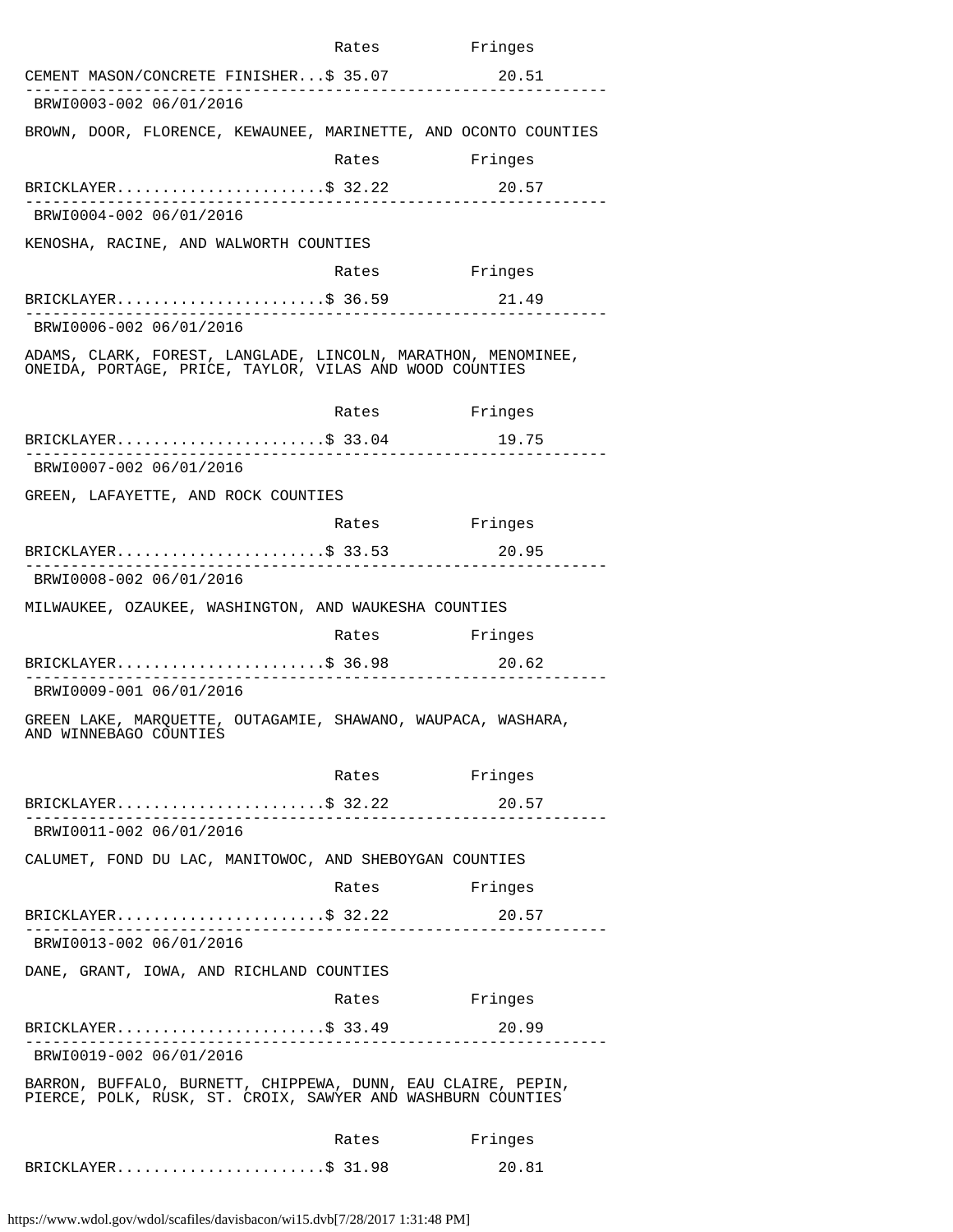---------------------------------------------------------------- BRWI0021-002 06/01/2015

DODGE AND JEFFERSON COUNTIES

|                            | Rates | Fringes |
|----------------------------|-------|---------|
| BRICKLAYER\$ 33.58         |       | 16.65   |
| BRWI0034-002 06/01/2015    |       |         |
| COLUMBIA AND SAUK COUNTIES |       |         |
|                            | Rates | Fringes |

|                         | BRICKLAYER\$ 32.86 | 17.22 |
|-------------------------|--------------------|-------|
|                         |                    |       |
| CARP0087-001 05/01/2016 |                    |       |

BURNETT (W. of Hwy 48), PIERCE (W. of Hwy 29), POLK (W. of Hwys

35, 48 & 65), AND ST. CROIX (W. of Hwy 65) COUNTIES

|                                   | Rates | Fringes |  |
|-----------------------------------|-------|---------|--|
| Carpenter & Piledrivermen\$ 36.85 |       | 18.39   |  |
| CARP0252-002 06/01/2016           |       |         |  |

ADAMS, BARRON, BAYFIELD (Eastern 2/3), BROWN, BUFFALO, BURNETT (E. of Hwy 48), CALUMET, CHIPPEWA, CLARK, COLUMBIA, CRAWFORD, DANE, DODGE, DOOR, DUNN, EAU CLAIRE, FLORENCE (except area bordering Michigan State Line), FOND DU LAC, FOREST, GRANT, GREEN, GREEN LAKE, IOWA, IRON, JACKSON, JEFFERSON, JUNEAU, KEWAUNEE, LA CROSSE, LAFAYETTE, LANGLADE, LINCOLN, MANITOWOC, MARATHON, MARINETTE (except N.E. corner), MARQUETTE, MENOMINEE, MONROE, OCONTO, ONEIDA, OUTAGAMIE, PEPIN, PIERCE (E. of Hwys 29 & 65), POLK (E. of Hwys 35, 48 & 65), PORTAGE, PRICE, RICHLAND, ROCK, RUSK, SAUK, SAWYER, SHAWANO, SHEBOYGAN, ST CROIX (E. of Hwy 65), TAYLOR, TREMPEALEAU, VERNON, VILAS, WALWORTH, WASHBURN, WAUPACA, WAUSHARA, WINNEBAGO, AND WOOD COUNTIES

|                      | Rates | Fringes |  |
|----------------------|-------|---------|--|
| CARPENTER            |       |         |  |
| CARPENTER\$ 33.56    |       | 18.00   |  |
| MILLWRIGHT\$ 35.08   |       | 18.35   |  |
| PILEDRIVER\$ $34.12$ |       | 18.00   |  |
|                      |       |         |  |

CARP0252-010 06/01/2016

ASHLAND COUNTY

|                                                                                | Rates | Fringes                 |
|--------------------------------------------------------------------------------|-------|-------------------------|
| Carpenters<br>Carpenter\$ 33.56<br>Millwright\$ 35.08<br>Pile Driver\$ $34.12$ |       | 18.00<br>18.35<br>18 NO |

---------------------------------------------------------------- CARP0264-003 06/01/2016

KENOSHA, MILWAUKEE, OZAUKEE, RACINE, WAUKESHA, AND WASHINGTON **COUNTIES** 

|                                                | Rates | Fringes |
|------------------------------------------------|-------|---------|
| CARPENTER\$ 35.78                              |       | 22.11   |
| CARP0361-004 05/01/2016                        |       |         |
| BAYFIELD (West of Hwy 63) AND DOUGLAS COUNTIES |       |         |
|                                                | Rates | Fringes |
| CARPENTER\$ 34.57                              |       | 18.16   |
| CARP2337-001 06/01/2016                        |       |         |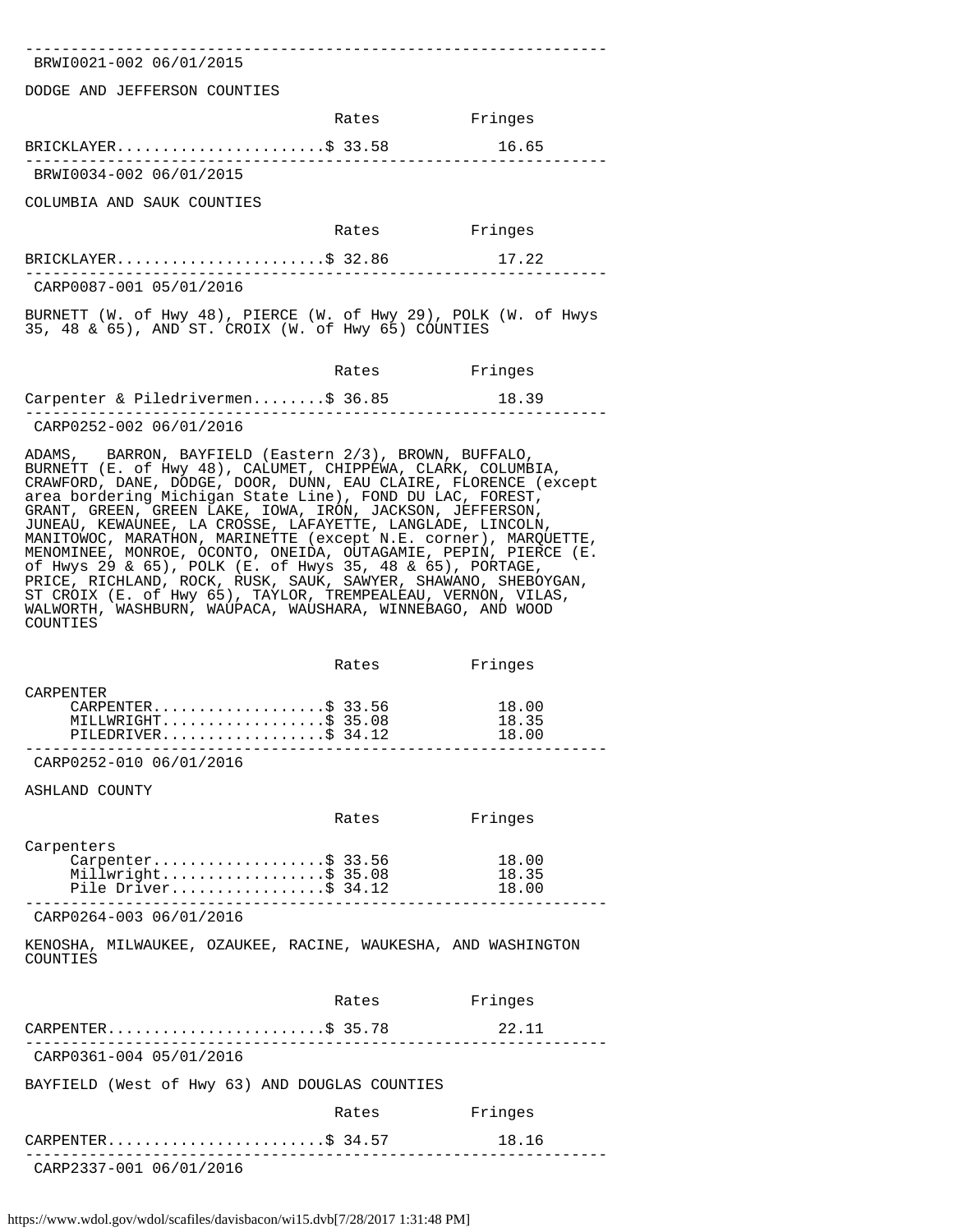ZONE B: KENOSHA & RACINE

|                                                                                                                                                                                                                                                                                                                                                                                                                            | Rates | Fringes        |
|----------------------------------------------------------------------------------------------------------------------------------------------------------------------------------------------------------------------------------------------------------------------------------------------------------------------------------------------------------------------------------------------------------------------------|-------|----------------|
| PILEDRIVERMAN<br>Zone A\$ 31.03<br>Zone B\$ 31.03                                                                                                                                                                                                                                                                                                                                                                          |       | 22.69<br>22.69 |
| CARP2337-003 06/01/2016                                                                                                                                                                                                                                                                                                                                                                                                    |       |                |
|                                                                                                                                                                                                                                                                                                                                                                                                                            | Rates | Fringes        |
| MILLWRIGHT<br>Zone A\$ 29.98<br>Zone B\$ 29.98                                                                                                                                                                                                                                                                                                                                                                             |       | 21.53<br>21.53 |
| ZONE DEFINITIONS                                                                                                                                                                                                                                                                                                                                                                                                           |       |                |
| ZONE A: MILWAUKEE, OZAUKEE, WAUKESHA AND WASHINGTON COUNTIES                                                                                                                                                                                                                                                                                                                                                               |       |                |
| ZONE B: KENOSHA & RACINE COUNTIES                                                                                                                                                                                                                                                                                                                                                                                          |       |                |
| ELEC0014-002 05/30/2016                                                                                                                                                                                                                                                                                                                                                                                                    |       |                |
| ASHLAND, BARRON, BAYFIELD, BUFFALO, BURNETT, CHIPPEWA, CLARK<br>(except Maryville, Colby, Unity, Sherman, Fremont, Lynn &<br>Sherwood), CRAWFORD, DUNN, EAU CLAIRE, GRANT, IRON, JACKSON, LA<br>CROSSE, MONROE, PEPIN, PIERCE, POLK, PRICE, RICHLAND, RUSK, ST<br>CROIX, SAWYER, TAYLOR, TREMPEALEAU, VERNON, AND WASHBURN<br>COUNTIES                                                                                     |       |                |
|                                                                                                                                                                                                                                                                                                                                                                                                                            | Rates | Fringes        |
| $Electricians:$ \$ 32.00                                                                                                                                                                                                                                                                                                                                                                                                   |       | 19.28          |
| ELEC0014-007 05/30/2016                                                                                                                                                                                                                                                                                                                                                                                                    |       |                |
| REMAINING COUNTIES                                                                                                                                                                                                                                                                                                                                                                                                         |       |                |
|                                                                                                                                                                                                                                                                                                                                                                                                                            | Rates | Fringes        |
| Teledata System Installer<br>Installer/Technician\$ 24.35                                                                                                                                                                                                                                                                                                                                                                  |       | 13.15          |
| Low voltage construction, installation, maintenance and<br>removal of teledata facilities (voice, data, and video)<br>including outside plant, telephone and data inside wire,<br>interconnect, terminal equipment, central offices, PABX,<br>fiber optic cable and equipment, micro waves, V-SAT,<br>bypass, CATV, WAN (wide area networks), LAN (local area<br>networks), and ISDN (integrated systems digital network). |       |                |
| * ELEC0127-002 06/01/2017                                                                                                                                                                                                                                                                                                                                                                                                  |       |                |
| KENOSHA COUNTY                                                                                                                                                                                                                                                                                                                                                                                                             |       |                |
|                                                                                                                                                                                                                                                                                                                                                                                                                            | Rates | Fringes        |
| Electricians:\$ 38.50 30%+10.57                                                                                                                                                                                                                                                                                                                                                                                            |       |                |
| ELEC0158-002 05/30/2016                                                                                                                                                                                                                                                                                                                                                                                                    |       |                |
| BROWN, DOOR, KEWAUNEE, MANITOWOC (except Schleswig),<br>MARINETTE(Wausuakee and area South thereof), OCONTO, MENOMINEE<br>(East of a ine 6 miles West of the West boundary of Oconto<br>County), SHAWANO (Except Area North of Townships of Aniwa and<br>Hutchins) COUNTIES                                                                                                                                                |       |                |
|                                                                                                                                                                                                                                                                                                                                                                                                                            | Rates | Fringes        |
| Electricians:\$ 30.50 29.50% + 9.57                                                                                                                                                                                                                                                                                                                                                                                        |       |                |
| . _ _ _ _ _ _ _ _ _ _ _ _ _ _ _ _ _ _<br>ELEC0159-003 05/30/2016                                                                                                                                                                                                                                                                                                                                                           |       |                |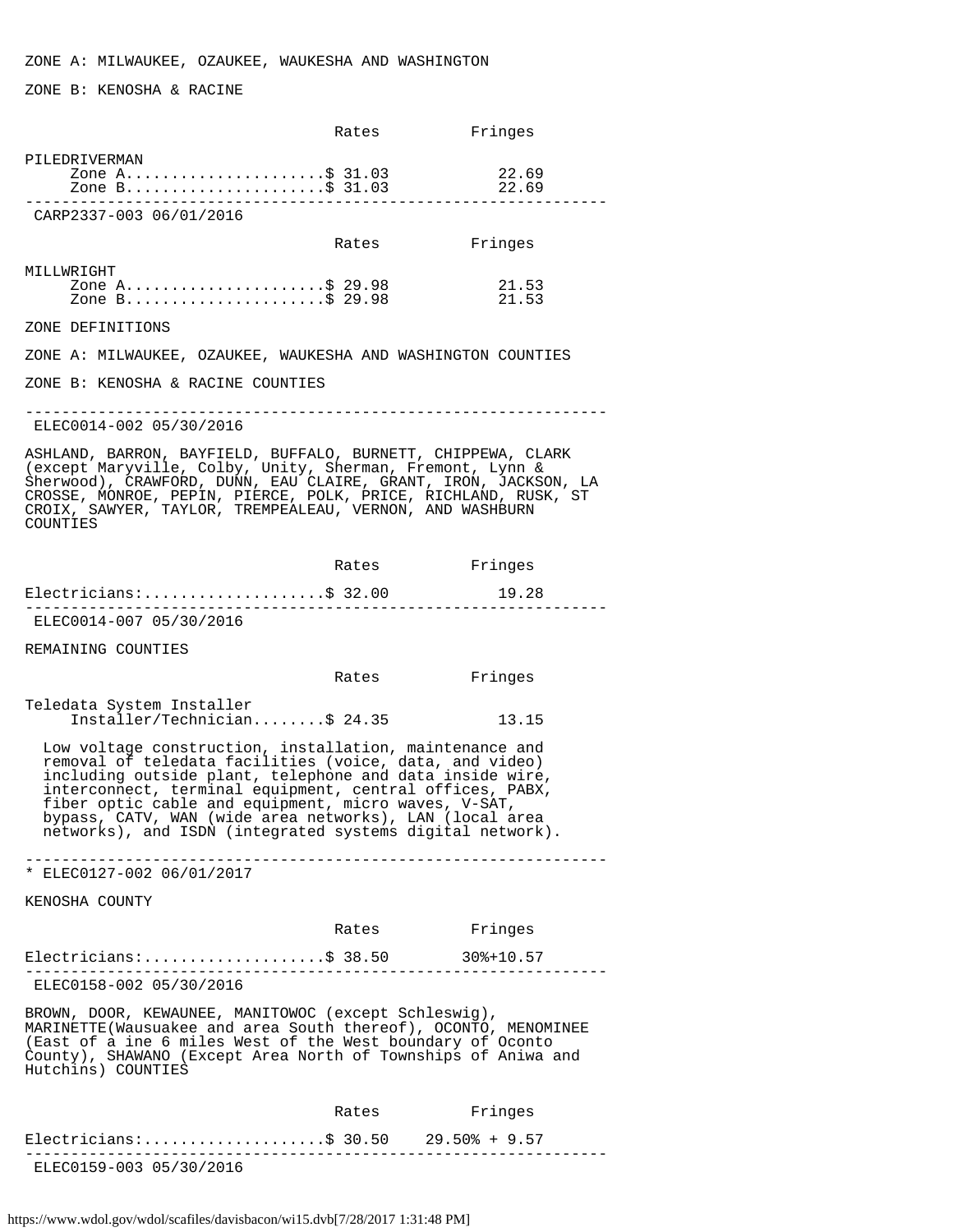COLUMBIA, DANE, DODGE (Area West of Hwy 26, except Chester and Emmet Townships), GREEN, LAKE (except Townships of Berlin, Seneca, and St. Marie), IOWA, MARQUETTE (except Townships of Neshkoka, Crystal Lake, Newton, and Springfield), and SAUK COUNTIES

|                                                                                                                                                                                                                                                                                                                                                  | Rates         | Fringes        |
|--------------------------------------------------------------------------------------------------------------------------------------------------------------------------------------------------------------------------------------------------------------------------------------------------------------------------------------------------|---------------|----------------|
| $Electricians:$ \$ 36.50                                                                                                                                                                                                                                                                                                                         |               | 20.39          |
| ELEC0219-004 06/01/2016                                                                                                                                                                                                                                                                                                                          |               |                |
| FLORENCE COUNTY (Townships of Aurora, Commonwealth, Fern,<br>Florence and Homestead) AND MARINETTE COUNTY (Township of<br>Niagara)                                                                                                                                                                                                               |               |                |
|                                                                                                                                                                                                                                                                                                                                                  | Rates         | Fringes        |
| Electricians:<br>Electrical contracts over<br>$$180,000$ \$ 32.38<br>Electrical contracts under<br>$$180,000$ \$ 30.18                                                                                                                                                                                                                           |               | 18.63<br>18.42 |
| .<br>ELEC0242-005 06/04/2017                                                                                                                                                                                                                                                                                                                     |               |                |
| DOUGLAS COUNTY                                                                                                                                                                                                                                                                                                                                   |               |                |
|                                                                                                                                                                                                                                                                                                                                                  | Rates Fringes |                |
| Electricians:\$ 35.90                                                                                                                                                                                                                                                                                                                            |               | 25.64          |
| ELEC0388-002 05/30/2016                                                                                                                                                                                                                                                                                                                          |               |                |
| ADAMS, CLARK (Colby, Freemont, Lynn, Mayville, Sherman,<br>Sherwood, Unity), FOREST, JUNEAU, LANGLADE, LINCOLN, MARATHON,<br>MARINETTE (Beecher, Dunbar, Goodman & Pembine), MENOMINEE (Area<br>West of a line 6 miles West of the West boundary of Oconto<br>County), ONEIDA, PORTAGE, SHAWANO (Aniwa and Hutchins), VILAS<br>AND WOOD COUNTIES |               |                |
|                                                                                                                                                                                                                                                                                                                                                  | Rates         | Fringes        |
| Electricians:\$ 30.69 26.00% +10.05                                                                                                                                                                                                                                                                                                              |               |                |
|                                                                                                                                                                                                                                                                                                                                                  |               |                |
| ELEC0430-002 06/01/2017                                                                                                                                                                                                                                                                                                                          |               |                |
| RACINE COUNTY (Except Burlington Township)                                                                                                                                                                                                                                                                                                       |               |                |
|                                                                                                                                                                                                                                                                                                                                                  | Rates         | Fringes        |
| Electricians:\$ 37.32                                                                                                                                                                                                                                                                                                                            |               | 21.07          |
| ELEC0494-005 06/01/2017                                                                                                                                                                                                                                                                                                                          |               |                |
| MILWAUKEE, OZAUKEE, WASHINGTON, AND WAUKESHA COUNTIES                                                                                                                                                                                                                                                                                            |               |                |
|                                                                                                                                                                                                                                                                                                                                                  | Rates         | Fringes        |
| Electricians:\$ 37.51                                                                                                                                                                                                                                                                                                                            |               | 24.42          |
| ELEC0494-006 06/01/2017                                                                                                                                                                                                                                                                                                                          |               |                |
| CALUMET (Township of New Holstein), DODGE (East of Hwy 26<br>including Chester Township), FOND DU LAC, MANITOWOC<br>(Schleswig), and SHEBOYGAN COUNTIES                                                                                                                                                                                          |               |                |
|                                                                                                                                                                                                                                                                                                                                                  | Rates         | Fringes        |
| $Electrical as:$ \$ 32.06                                                                                                                                                                                                                                                                                                                        |               | 21.88          |
| ELEC0494-013 06/01/2015                                                                                                                                                                                                                                                                                                                          |               |                |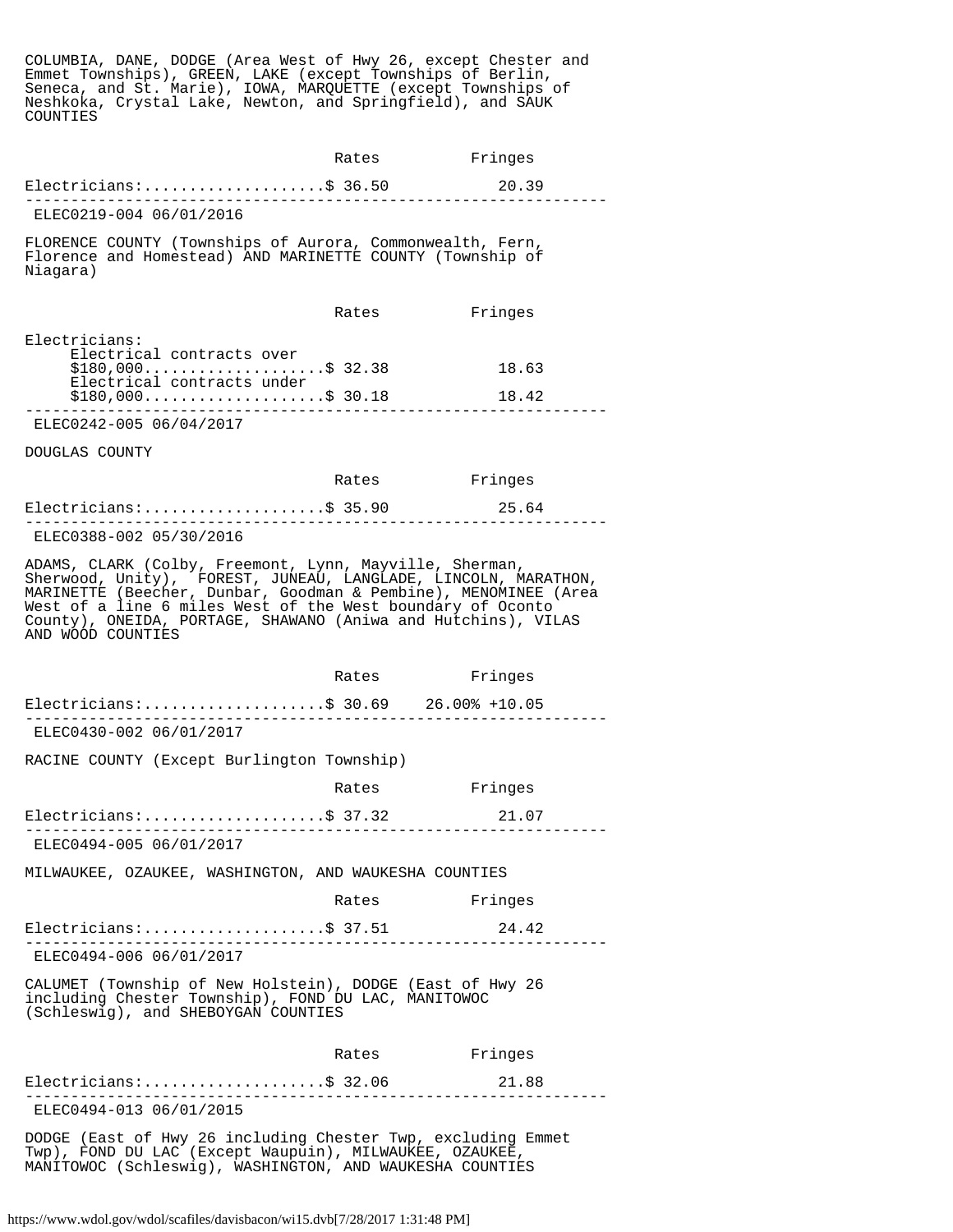| Sound & Communications |       |
|------------------------|-------|
| Installer\$ $16.47$    | 14.84 |
| $Technician$ \$ 26.00  | 17.70 |

 Installation, testing, maintenance, operation and servicing of all sound, intercom, telephone interconnect, closed circuit TV systems, radio systems, background music systems, language laboratories, electronic carillion, antenna distribution systems, clock and program systems and low-voltage systems such as visual nurse call, audio/visual nurse call systems, doctors entrance register systems. Includes all wire and cable carrying audio, visual, data, light and radio frequency signals. Includes the installation of conduit, wiremold, or raceways in existing structures that have been occupied for six months or more where required for the protection of the wire or cable, but does not mean a complete conduit or raceway system. work covered does not include the installation of conduit, wiremold or any raceways in any new construction, or the installation of power supply outlets by means of which external electric power is supplied to any of the foregoing equipment or products

---------------------------------------------------------------- ELEC0577-003 05/30/2016

CALUMET (except Township of New Holstein), GREEN LAKE (N. part including Townships of Berlin, St Marie, and Seneca), MARQUETTE (N. part including Townships of Crystal Lake, Neshkoro, Newton, and Springfield), OUTAGAMIE, WAUPACA, WAUSHARA, AND WINNEBAGO COUNTIES

|                          | Rates | Fringes |  |
|--------------------------|-------|---------|--|
| $Electricians:$ \$ 30.68 |       | 17.28   |  |
| ELEC0890-003 06/01/2016  |       |         |  |

DODGE (Emmet Township only), GREEN, JEFFERSON, LAFAYETTE, RACINE (Burlington Township), ROCK AND WALWORTH COUNTIES

|                                        | Rates | Fringes |
|----------------------------------------|-------|---------|
| Electricians:\$ 32.45 26.10% + \$10.56 |       |         |
| ELEC0953-001 07/01/2015                |       |         |

|                                                                          | Rates | Fringes                        |
|--------------------------------------------------------------------------|-------|--------------------------------|
| Line Construction:<br>$(1)$ Lineman\$ 42.14                              |       | $32\% + 5.00$                  |
| (2) Heavy Equipment                                                      |       |                                |
| Operator\$ $40.03$<br>$(3)$ Equipment Operator\$ 33.71                   |       | $32\% + 5.00$<br>$32\% + 5.00$ |
| (4) Heavy Groundman Driver\$ 26.78<br>(5) Light Groundman Driver\$ 24.86 |       | 14.11<br>13.45                 |
| $(6)$ Groundsman\$ 23.18                                                 |       | $32\% + 5.00$                  |
|                                                                          |       |                                |

\* ENGI0139-001 06/01/2017

KENOSHA, MILWAUKEE, OZAUKEE, RACINE, WASHINGTON, AND WAUKESHA COUNTIES

|                                                                                                                                                                                                                                                                                                                                  | Rates | Fringes                                            |
|----------------------------------------------------------------------------------------------------------------------------------------------------------------------------------------------------------------------------------------------------------------------------------------------------------------------------------|-------|----------------------------------------------------|
| Power Equipment Operator<br>Group $1, \ldots, \ldots, \ldots, \ldots, \$ 44.11<br>Group $2$ \$ 43.61<br>Group $3$ \$ 43.11<br>Group $4 \ldots \ldots \ldots \ldots \ldots \ldots$ \$ 42.42<br>Group $5 \ldots \ldots \ldots \ldots \ldots \ldots$ \$ 39.94<br>Group $6 \ldots \ldots \ldots \ldots \ldots \ldots \text{S}$ 34.79 |       | 21.15<br>21 15<br>21 15<br>21 15<br>21 15<br>21 15 |

HAZARDOUS WASTE PREMIUMS: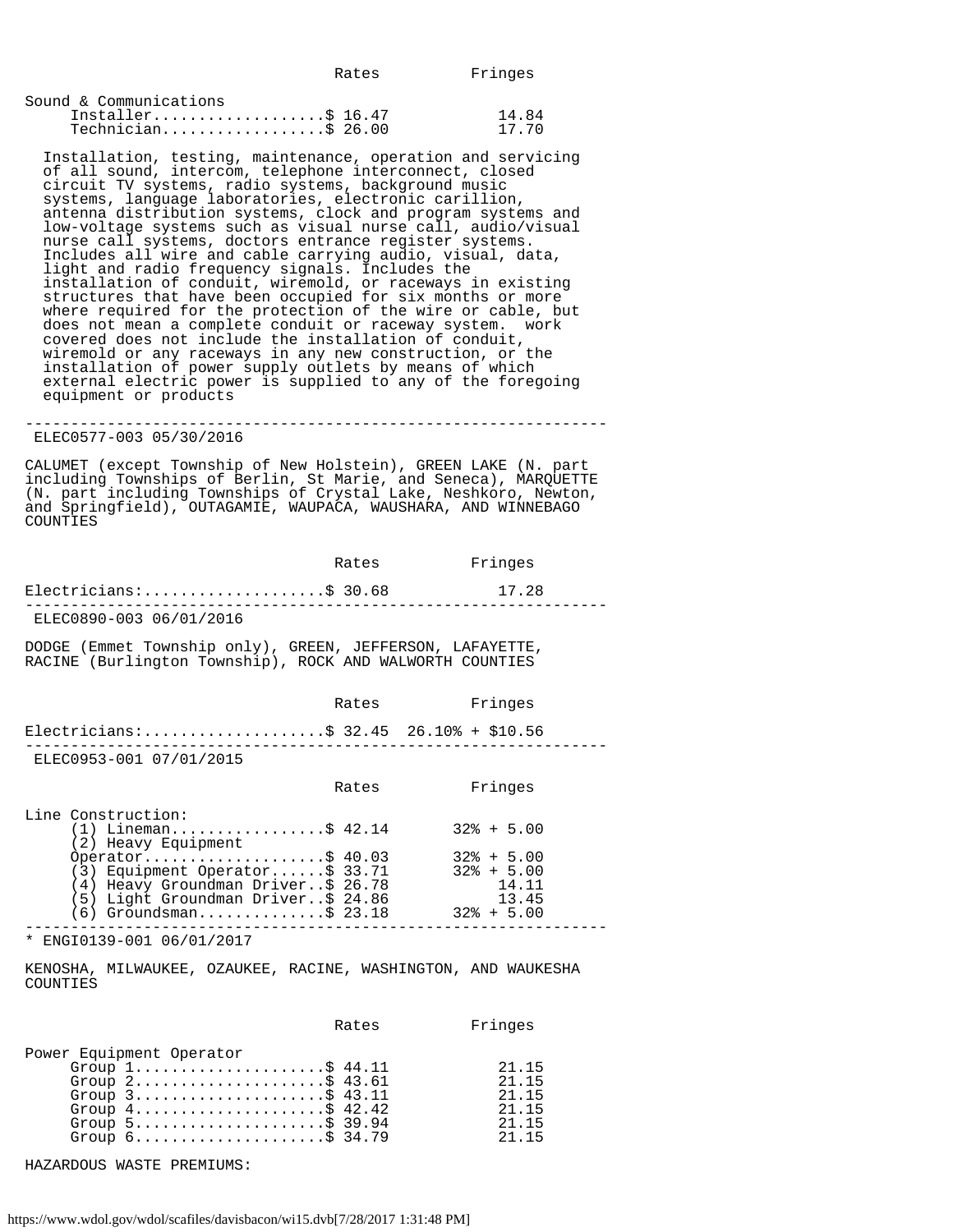|  | EPA Level "A" Protection: \$3.00 per hour |  |  |
|--|-------------------------------------------|--|--|
|  | EPA Level "B" Protection: \$2.00 per hour |  |  |
|  | EPA Level "C" Protection: \$1.00 per hour |  |  |

### POWER EQUIPMENT OPERATORS CLASSIFICATIONS

 GROUP 1: Cranes, Tower Cranes, Pedestal Tower Cranes and Derricks with or w/o attachments with a lifting capacity of over 100 tons; or Cranes, Tower Cranes, Pedestal Tower Cranes and Derricks with boom, leads, and/or jib lengths measuring 176 feet or longer; Self-Erecting Tower Cranes over 4000 lbs lifting capacity; All Cranes with Boom Dollies; Boring Machines (directional); Master Mechanic. \$0.50 additional per hour per 100 tons or 100 ft of boom over 200 ft or lifting capacity of crane over 200 tons to a maximum of 300 tons or 300 ft. Thereafter an increase of \$0.01 per ft or ton, whichever is greater.

 GROUP 2: Cranes, Tower Cranes, Pedestal Tower Cranes and Derricks with or without attachments with a lifting capacity of 100 tons or less; or Cranes, Tower Cranes Portable Tower Cranes, Pedestal Tower Cranes and Derricks with boom, leadsand/or jib lengths measuring 175 feet or less; Backhoes (excavators) 130,000 lbs and over; Caisson Rigs; Pile Drivers; Boring Machines (vertical or horizontal), Versi-Lift, Tri-Lift, Gantry 20,000 lbs & over.

 GROUP 3: Backhoe (excavator) under 130,000 lbs;Self-erecting Tower Crane 4000 lbs & under lifting capacity;Traveling Crane (bridge type); Skid Rigs; Dredge Operator; Mechanic; Concrete Paver (over 27E); Concrete Spreader and Distributor; Forklift/ Telehandler (machinery- moving / steel erection); Hydro Blaster, 10,000 psi and over

 GROUP 4: Material Hoists; Stack Hoists; Hydraulic Backhoe (tractor or truck mounted); Hydraulic Crane, 5 tons or under (tractor or truck mounted); Hoist (tuggers 5 tons & over); Hydro-Excavators/Daylighters; Concrete Pumps Rotec type Conveyors; Tractor/Bulldozer/End Loader (over 40 hp); Motor Patrol; Scraper Operator; Sideboom; Straddle Carrier; Welder; Bituminous Plant and Paver Operator; Roller over 5 tons; Rail Leveling Machine (Railroad); Tie Placer; Tie Extractor; Tie Tamper; Stone Leveler; Rotary Drill Operator and Blaster; Percussion Drill Operator; Air Track Drill and/or Hammers; Gantrys (under 20,000 lbs); Tencher (wheel type or chain type having 8 inch or larger bucket); Milling Machine; Off-Road Material Haulers.

 GROUP 5: Backfiller; Concrete Auto Breaker (large); Concrete Finishing Machines (road type); Rubber Tired Roller; Concrete Batch Hopper; Concrete Conveyor Systems; Grout Pumps; Concrete Mixers (14S or over); Screw Type Pumps and Gypsum Pumps; Tractor, Bulldozer, End Loader (under 40 hp); Trencher (chain type, bucket under 8 inch); Industrial Locomotives; Rollers under 5 tons; Stump Grinder/Chipper (Large); Timber Equipment; Firemen (pile drivers and derricks); Personnel Hoist, Telehandler over 8000 lbs; Robotic Tool Carrier with or without attachments

 GROUP 6: Tampers - Compactors (riding type); Assistant Engineer; A-Frames and Winch Trucks; Concrete Auto Breaker; Hydrohammers (small); Brooms and Sweepers; Hoist (tuggers under 5 tons); Boats (Tug, Safety, Work Barges, Launch); Shouldering Machine Operator; Prestress Machines; Screed Operator; Stone Crushers and Screening Plants; Screed Operators (milling machine), Farm or Industrial Tractor Mounted Equipment; Post Hole Digger; Fireman (asphalt plants); Air Compressors over 400 CFM; Generators, over 150 KW; Augers (vertical and horizontal); Air, Electric, Hydraulic Jacks (slipform); Skid Steer Loaders (with or without attachments); Boiler Operators (temporary heat); Refrigeration Plant/Freeze Machines; Power Pack Vibratory/Ultra Sound Drivers and Extractors; Welding Machines; Heaters (mechanical); Pumps; Winches (small electric); Oiler and Greaser; Rotary Drill Tender; Conveyor; Forklifts/Telehandler 8000 lbs & under; Elevators: Automatic Hoists; Pumps (well points); Combination Small Equipment Operators

----------------------------------------------------------------

ENGI0139-003 06/01/2016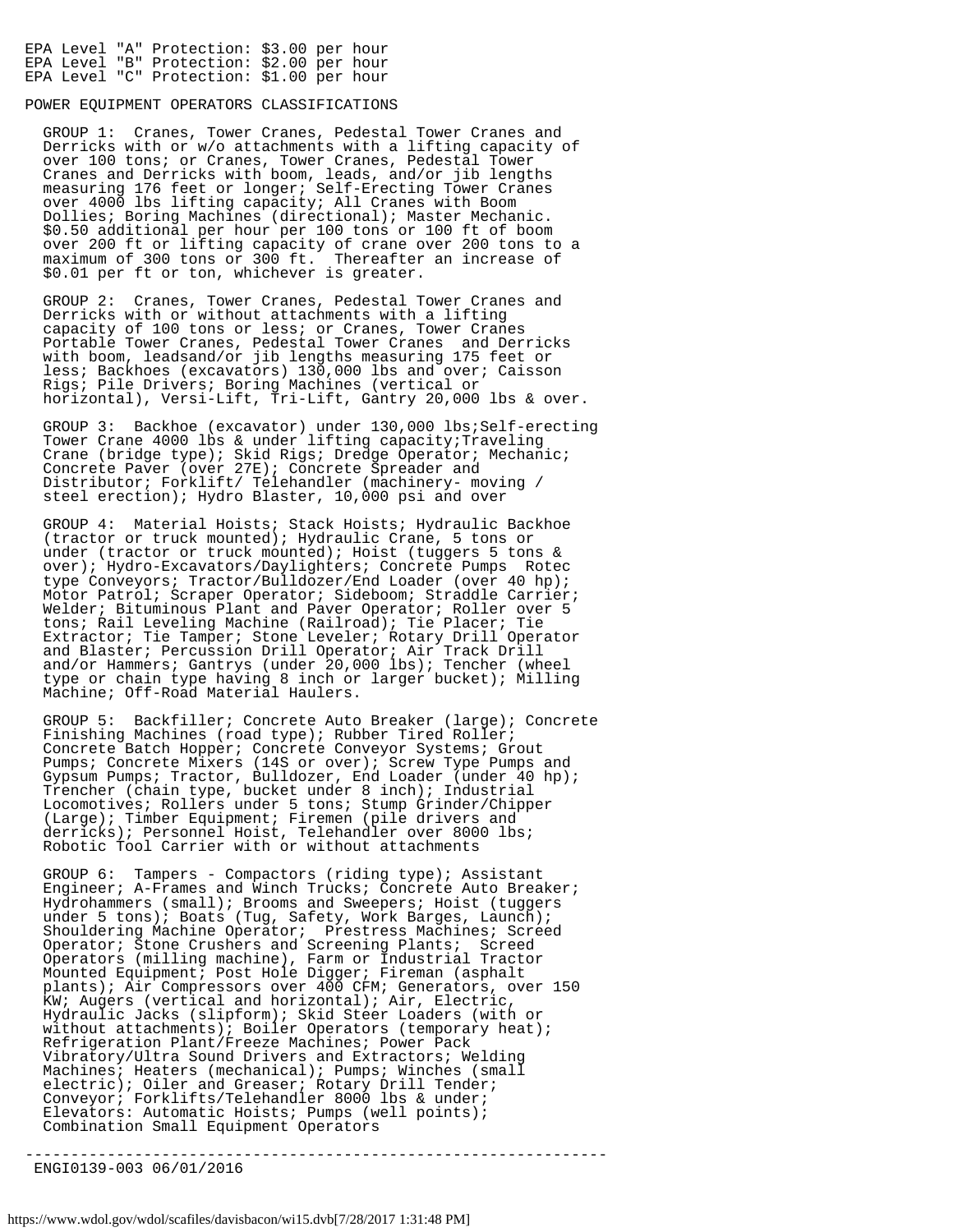|                          |  | Rates | Fringes |
|--------------------------|--|-------|---------|
| Dowar Fournmant Operator |  |       |         |

| Power Equipment Operator                                            |       |
|---------------------------------------------------------------------|-------|
| Group $1, \ldots, \ldots, \ldots, \ldots, \$ 38.72                  | 20.60 |
| Group $2 \ldots \ldots \ldots \ldots \ldots \ldots \text{S}$ 37.47  | 20.60 |
| Group $3$                                                           | 20.60 |
| Group $4 \ldots \ldots \ldots \ldots \ldots \ldots \text{S}$ 35.74  | 20.60 |
| Group $5$                                                           | 20.60 |
| Group $6 \ldots \ldots \ldots \ldots \ldots \ldots \ldots$ \$ 33.04 | 20.60 |

HAZARDOUS WASTE PREMIUMS: EPA Level "A" Protection: \$3.00 per hour EPA Level "B" Protection: \$2.00 per hour EPA Level "C" Protection: \$1.00 per hour

POWER EQUIPMENT OPERATORS CLASSIFICATIONS

 GROUP 1: Cranes, Tower Cranes and Derricks with or without attachments with a lifting capacity of over 100 tons; Cranes, Tower Cranes, and Derricks with boom, leads and/or jib lengths 176 ft or longer.

 GROUP 2: Backhoes (Excavators) weighing 130,00 lbs and over; Cranes, Tower Cranes and Derricks with or without attachments with a lifting capacity of 100 tons or less; Cranes, Tower Cranes, and Derricks with boom, leads, and/or jib lengths 175 ft or less; Caisson Rigs; Pile Driver

 GROUP 3: Backhoes (Excavators) weighing under 130,000 lbs; Travelling Crane (bridge type); Milling Machine; Concrete Paver over 27 E; Concrete Spreader and Distributor; Concrete Laser Screed; Concrete Grinder and Planing Machine; Slipform Curb and Gutter Machine; Boring Machine (Directional); Dredge Operator; Skid Rigs; over 46 meter Concrete Pump.

 GROUP 4: Hydraulic Backhoe (tractor or truck mounted); Hydraulic Crane, 10 tons or less; Tractor, Bulldozer, or End Loader (over 40 hp); Motor Patrol; Scraper Operator; Bituminous Plant and Paver Operator; Screed-Milling Machine; Roller over 5 tons; Concrete pumps 46 meter and under; Grout Pumps; Rotec type machine; Hydro Blaster, 10,000 psi and over; Rotary Drill Operator; Percussion Drilling Machine; Air Track Drill with or without integral hammer; Blaster; Boring Machine (vertical or horizontal); Side Boom; Trencher, wheel type or chain type having 8 inch or larger bucket; Rail Leveling Machine (Railroad); Tie Placer; Tie Extractor; Tie Tamper; Stone Leveler; Straddle Carrier; Material Hoists; Stack Hoist; Man Hoists; Mechanic and Welder; Off Road Material Haulers.

 GROUP 5: Tractor, Bulldozer, or Endloader (under 40 hp); Tampers -Compactors, riding type; Stump Chipper, large; Roller, Rubber Tire; Backfiller; Trencher, chain type (bucket under 8 inch); Concrete Auto Breaker, large; Concrete Finishing Machine (road type); Concrete Batch Hopper; Concrete Conveyor Systems; Concrete Mixers, 14S or over; Pumps, Screw Type and Gypsum); Hydrohammers, small; Brooms and Sweeeprs; Lift Slab Machine; Roller under 5 tons; Industrial Locomotives; Fireman (Pile Drivers and Derricks); Pumps (well points); Hoists, automatic; A-Frames and Winch Trucks; Hoists (tuggers); Boats (Tug, Safety, Work Barges and Launches); Assistant Engineer

 GROUP 6: Shouldering Machine Operator; Farm or Industrial Tractor mounted equipment; Post Hole Digger; Auger (vertical and horizontal); Skid Steer Loader with or without attachments; Robotic Tool Carrier with or without attachments; Power Pack Vibratory/Ultra Sound Driver and Extractor; Fireman (Asphalt Plants); Screed Operator; Stone Crushers and Screening Plants; Air, Electric, Hydraulic Jacks (Slip Form); Prestress Machines; Air Compressor, 400 CFM or over; Refrigeration Plant/Freese Machine; Boiler Operators (temporary heat); Forklifts; Welding Machines; Generators; Pumps over 3"; Heaters, Mechanical; Combination small equipment operator; Winches, small electric; Oiler; Greaser; Rotary Drill Tender; Conveyor; Elevator Operator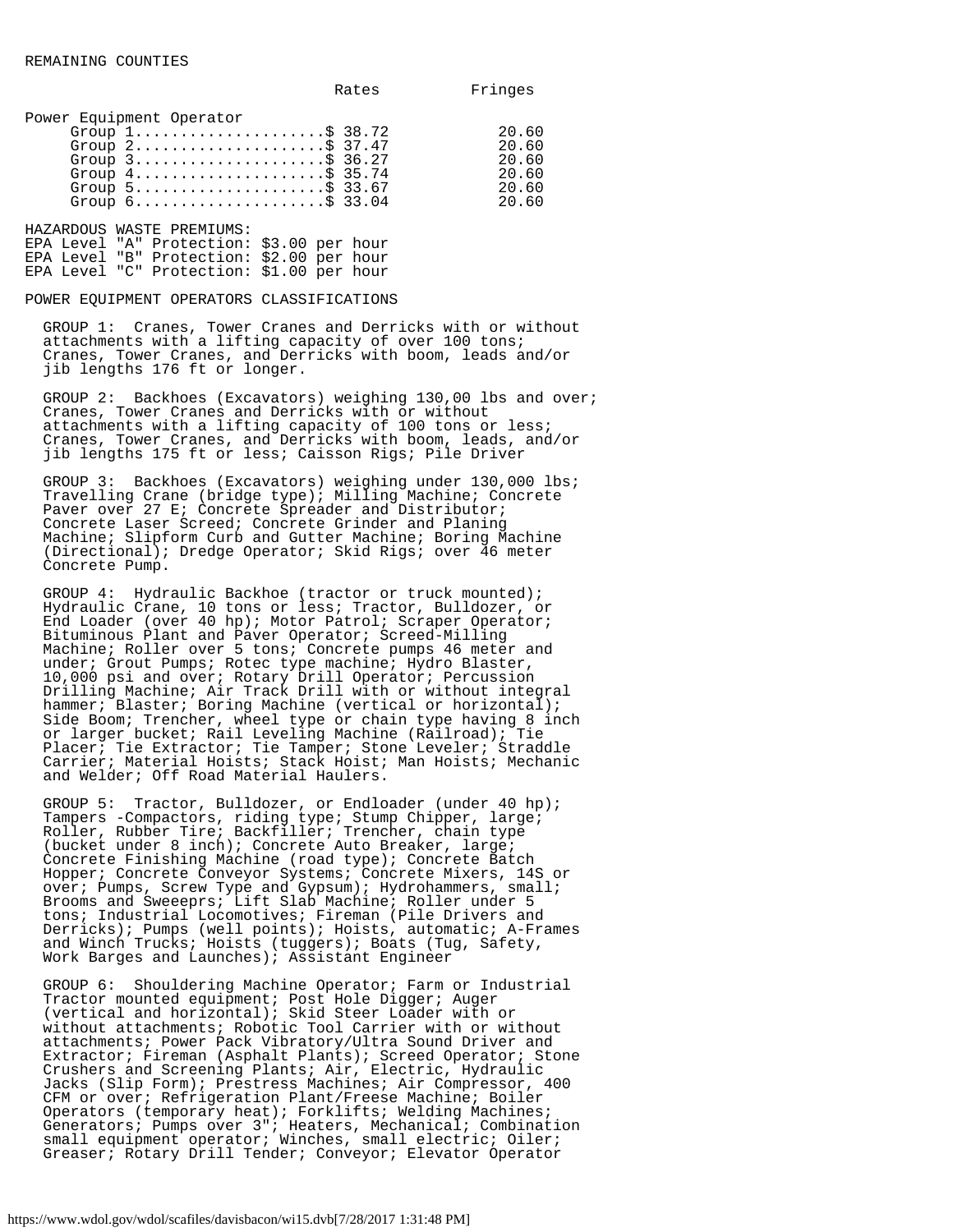---------------------------------------------------------------- IRON0008-002 06/01/2016 BROWN, CALUMET, DOOR, FOND DU LAC, KEWAUNEE, MANITOWOC, MARINETTE, OCONTO, OUTAGAMI, SHAWANO, SHEBOYGAN, AND WINNEBAGO COUNTIES: Rates Fringes IRONWORKER.......................\$ 30.86 25.42 Paid Holidays: New Year's Day, Memorial Day, July 4th, Labor Day, Thanksgiving Day & Christmas Day. ---------------------------------------------------------------- IRON0008-003 06/01/2016 KENOSHA, MILWAUKEE, OZAUKEE, RACINE, WALWORTH (N.E. 2/3), WASHINGTON, AND WAUKESHA COUNTIES Rates Fringes IRONWORKER.......................\$ 33.15 25.42 Paid Holidays: New Year's Day, Memorial Day, July 4th, Labor Day, Thanksgiving Day & Christmas Day. ---------------------------------------------------------------- IRON0383-001 06/01/2015 ADAMS, COLUMBIA, CRAWFORD, DANE, DODGE, FLORENCE, FOREST, GRANT, GREENE, (Excluding S.E. tip), GREEN LAKE, IOWA, JEFFERSON, JUNEAU, LA CROSSE, LAFAYETTE, LANGLADE, MARATHON, MARQUETTE, MENOMINEE, MONROE, PORTAGE, RICHLAND, ROCK (Northern area, vicinity of Edgerton and Milton), SAUK, VERNON, WAUPACA, WAUSHARA, AND WOOD COUNTIES Rates Fringes IRONWORKER.......................\$ 32.85 21.84 ---------------------------------------------------------------- IRON0512-008 05/01/2015 BARRON, BUFFALO, CHIPPEWA, CLARK, DUNN, EAU CLAIRE, JACKSON, PEPIN, PIERCE, POLK, RUSK, ST CROIX, TAYLOR, AND TREMPEALEAU COUNTIES Rates Fringes IRONWORKER.......................\$ 35.50 23.45 ---------------------------------------------------------------- IRON0512-021 05/01/2015 ASHLAND, BAYFIELD, BURNETT, DOUGLAS, IRON, LINCOLN, ONEIDA, PRICE, SAWYER, VILAS AND WASHBURN COUNTIES Rates Fringes IRONWORKER.......................\$ 31.04 23.45 ---------------------------------------------------------------- LABO0113-002 06/05/2017 MILWAUKEE AND WAUKESHA COUNTIES Rates Fringes LABORER Group 1.........................\$ 26.80 21.34 Group 2.........................\$ 26.95 21.34 Group 3...........................\$ 27.15 21.34 Group 4...........................\$ 27.30 21.34 Group 5...........................\$ 27.45 21.34 Group 6.....................\$ 23.29 21.34

LABORERS CLASSIFICATIONS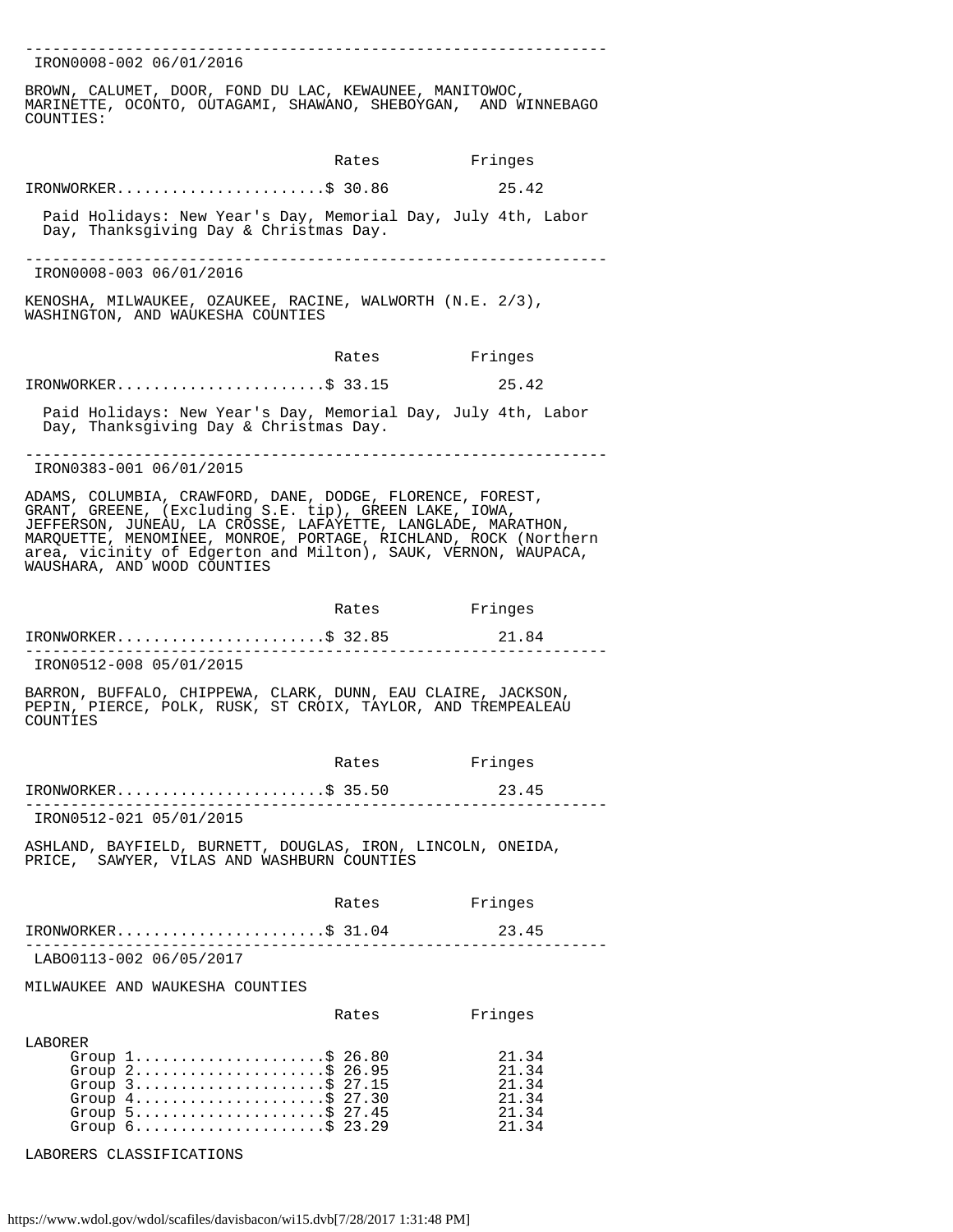GROUP 1: General Laborer; Tree Trimmer; Conduit Layer; Demolition and Wrecking Laborer; Guard Rail, Fence, and Bridge Builder; Landscaper; Multiplate Culvert Assembler; Stone Handler; Bituminous Worker (Shoveler, Loader, and Utility Man); Batch Truck Dumper or Cement Handler; Bituminous Worker (Dumper, Ironer, Smoother, and Tamper); Concrete Handler

 GROUP 2: Air Tool Operator; Joint Sawer and Filler (Pavement); Vibrator or Tamper Operator (Mechanical Hand Operated); Chain Saw Operator; Demolition Burning Torch Laborer

 GROUP 3: Bituminous Worker (Raker and Luteman); Formsetter (Curb, Sidewalk, and Pavement); Strike Off Man

GROUP 4: Line and Grade Specialist

GROUP 5: Blaster and Powderman

GROUP 6: Flagperson; traffic control person

----------------------------------------------------------------

LABO0113-003 06/05/2017

OZAUKEE AND WASHINGTON COUNTIES

|                |                                                                    | Rates | Fringes |
|----------------|--------------------------------------------------------------------|-------|---------|
| <b>LABORER</b> |                                                                    |       |         |
|                | Group $1, \ldots, \ldots, \ldots, \ldots, \$ 26.05                 |       | 21.34   |
|                | Group $2$ \$ 26.15                                                 |       | 21.34   |
|                | Group $3$                                                          |       | 21.34   |
|                | Group $4 \ldots \ldots \ldots \ldots \ldots \ldots \text{S}$ 26.40 |       | 21.34   |
|                | Group $5 \ldots \ldots \ldots \ldots \ldots \ldots \$ 26.25        |       | 2134    |
|                | Group $6 \ldots \ldots \ldots \ldots \ldots \ldots$ \$ 23.14       |       | 21 34   |

LABORERS CLASSIFICATIONS

 GROUP 1: General Laborer; Tree Trimmer; Conduit Layer; Demolition and Wrecking Laborer; Guard Rail, Fence, and Bridge Builder; Landscaper; Multiplate Culvert Assembler; Stone Handler; Bituminous Worker (Shoveler, Loader, and Utility Man); Batch Truck Dumper or Cement Handler; Bituminous Worker (Dumper, Ironer, Smoother, and Tamper); Concrete Handler

 GROUP 2: Air Tool Operator; Joint Sawer and Filler (Pavement); Vibrator or Tamper Operator (Mechanical Hand Operated);

 GROUP 3: Bituminous Worker (Raker and Luteman); Formsetter (Curb, Sidewalk, and Pavement); Strike Off Man

GROUP 4: Line and Grade Specialist

GROUP 5: Blaster; powderman

GROUP 6: Flagperson and Traffic Control Person

----------------------------------------------------------------

LABO0113-011 06/05/2017

KENOSHA AND RACINE COUNTIES

|          |                                                                     | Rates | Fringes |
|----------|---------------------------------------------------------------------|-------|---------|
| T.ARORER |                                                                     |       |         |
|          | Group $1, \ldots, \ldots, \ldots, \ldots, \$ 25.86                  |       | 21.34   |
|          | Group $2$ \$ 26.01                                                  |       | 21.34   |
|          | Group $3$ ; $$26.21$                                                |       | 21.34   |
|          | Group $4 \ldots \ldots \ldots \ldots \ldots \ldots \text{S}$ 26.18  |       | 21.34   |
|          | Group $5 \ldots \ldots \ldots \ldots \ldots \ldots \text{ $36.51$}$ |       | 21.34   |
|          | Group $6.$ \$ 23.00                                                 |       | 21 34   |

LABORERS CLASSIFICATIONS:

 GROUP 1: General laborer; Tree Trimmer; Conduit Layer; Demolition and Wrecking Laborer; Guard Rail, Fence, and Bridge Builder; Landscaper; Multiplate Culvert Assembler; Stone Handler; Bituminous Worker (Shoveler, Loader, and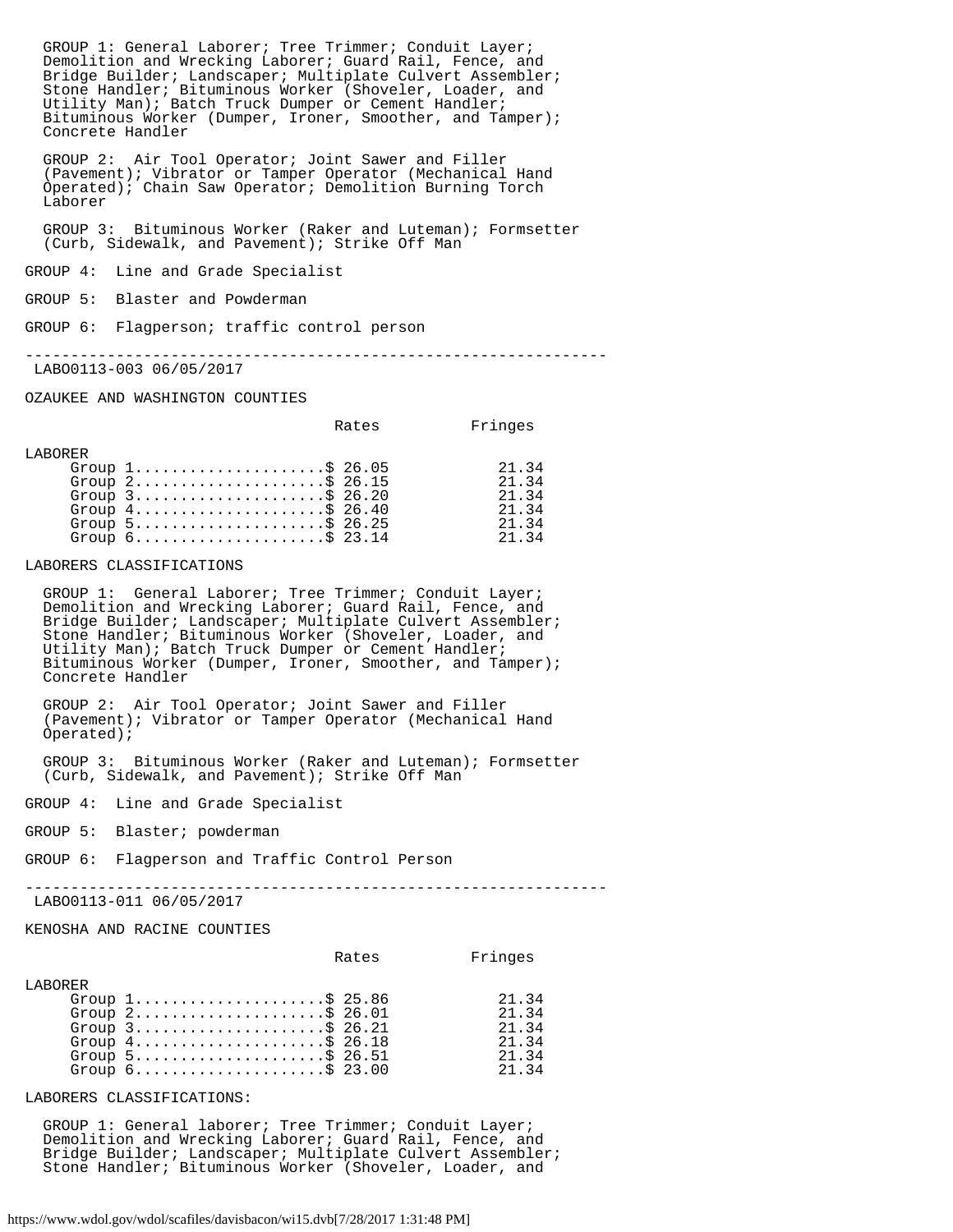Utility Man); Batch Truck Dumper or Cement Handler; Bituminous worker (Dumper, Ironer, Smoother, and Tamper); Concrete Handler

 GROUP 2: Air Tool Operator; Joint Sawer and Filler (Pavement); Vibrator or Tamper Operator (Mechanical Hand Operated); Chain Saw Operator; Demolition Burning Torch Laborer

 GROUP 3: Bituminous Worker (Raker and Luteman); Formsetter (Curb, Sidewalk, and Pavement); Strike Off Man

GROUP 4: Line and Grade Specialist

GROUP 5: Blaster and Powderman

GROUP 6: Flagman; traffic control person

----------------------------------------------------------------

LABO0140-002 06/05/2017

ADAMS, ASHLAND, BARRON, BAYFIELD, BROWN, BUFFALO, BURNETT, CALUMET, CHIPPEWA, CLARK, COLUMBIA, CRAWFORD, DODGE, DOOR, DOUGLAS, DUNN, EAU CLAIRE, FLORENCE, FOND DU LAC, FOREST, GRANT, GREEN, GREEN LAKE, IRON, JACKSON, JUNEAU, IOWA, JEFFERSON, KEWAUNEE, LA CROSSE, LAFAYETTE, LANGLADE, LINCOLN, MANITOWOC, MARATHON, MARINETTE, MARQUETTE, MENOMINEE, MONROE, OCONTO, ONEIDA, OUTAGAMIE, PEPIN, PIERCE, POLK, PORTAGE, PRICE, RICHLAND, ROCK, RUSK, SAUK, SAWYER, SHAWANO, SHEBOYGAN, ST. CROIX, TAYLOR, TREMPEALEAU, VERNON, VILLAS, WALWORTH, WASHBURN, WAUPACA, WAUSHARA, WINNEBAGO, AND WOOD COUNTIES

|          |                                                                                                                                                                                                                                                          | Rates | Fringes                                            |
|----------|----------------------------------------------------------------------------------------------------------------------------------------------------------------------------------------------------------------------------------------------------------|-------|----------------------------------------------------|
| T.ARORER | Group $1, \ldots, \ldots, \ldots, \ldots, \$$ 30.71<br>Group $2$ \$ 30.81<br>Group $3$ \$ 30.86<br>Group $4 \ldots \ldots \ldots \ldots \ldots \ldots \text{S}$ 31.06<br>Group $5$<br>Group $6 \ldots \ldots \ldots \ldots \ldots \ldots \text{S}$ 27.34 |       | 21.34<br>21.34<br>21.34<br>21.34<br>21.34<br>21 34 |
|          |                                                                                                                                                                                                                                                          |       |                                                    |

LABORER CLASSIFICATIONS

 GROUP 1: General Laborer; Tree Trimmer; Conduit Layer; Demolition and Wrecking Laborer; Guard Rail, Fence, and Bridge Builder; Landscaper; Multiplate Culvert Assembler; Stone Handler; Bitminous Worker (Shoveler, Loader, and Utility Man); Batch Truck Dumper or Cement Handler; Bituminous Worker (Dumper, Ironer, Smoother and Tamper); Concrete Handler

 GROUP 2: Air Tool Operator; Joint Sawer and Filler (Pavement); Vibrator or Tamper Operator (Mechanical Hand Operated); Chain Saw Operator, Demolition Burning Torch Laborer

 GROUP 3: Bituminous Worker (Raker and Luteman); Formsetter (Curb, Sidewalk and Pavement); Strike Off Man

GROUP 4: Line and Grade Secialist

GROUP 5: Blaster; powderman

GROUP 6: Flagperson; Traffic Control

----------------------------------------------------------------

LABO0464-003 06/05/2017

DANE COUNTY

|  | Fringes                                                                                                                                                                                                                                                                                                               |
|--|-----------------------------------------------------------------------------------------------------------------------------------------------------------------------------------------------------------------------------------------------------------------------------------------------------------------------|
|  |                                                                                                                                                                                                                                                                                                                       |
|  | 21.34                                                                                                                                                                                                                                                                                                                 |
|  | 21.34                                                                                                                                                                                                                                                                                                                 |
|  | 21.34                                                                                                                                                                                                                                                                                                                 |
|  | 21.34                                                                                                                                                                                                                                                                                                                 |
|  | 21.34                                                                                                                                                                                                                                                                                                                 |
|  | 21.34                                                                                                                                                                                                                                                                                                                 |
|  | Rates<br>Group $1, \ldots, \ldots, \ldots, \ldots, \$ 30.99<br>Group $2$ \$ 31.09<br>Group $3$ ; $$31.14$<br>Group $4 \ldots \ldots \ldots \ldots \ldots \ldots \text{S}$ 31.34<br>Group $5 \ldots \ldots \ldots \ldots \ldots \ldots$ \$ 31.19<br>Group $6 \ldots \ldots \ldots \ldots \ldots \ldots \text{S}$ 27.34 |

https://www.wdol.gov/wdol/scafiles/davisbacon/wi15.dvb[7/28/2017 1:31:48 PM]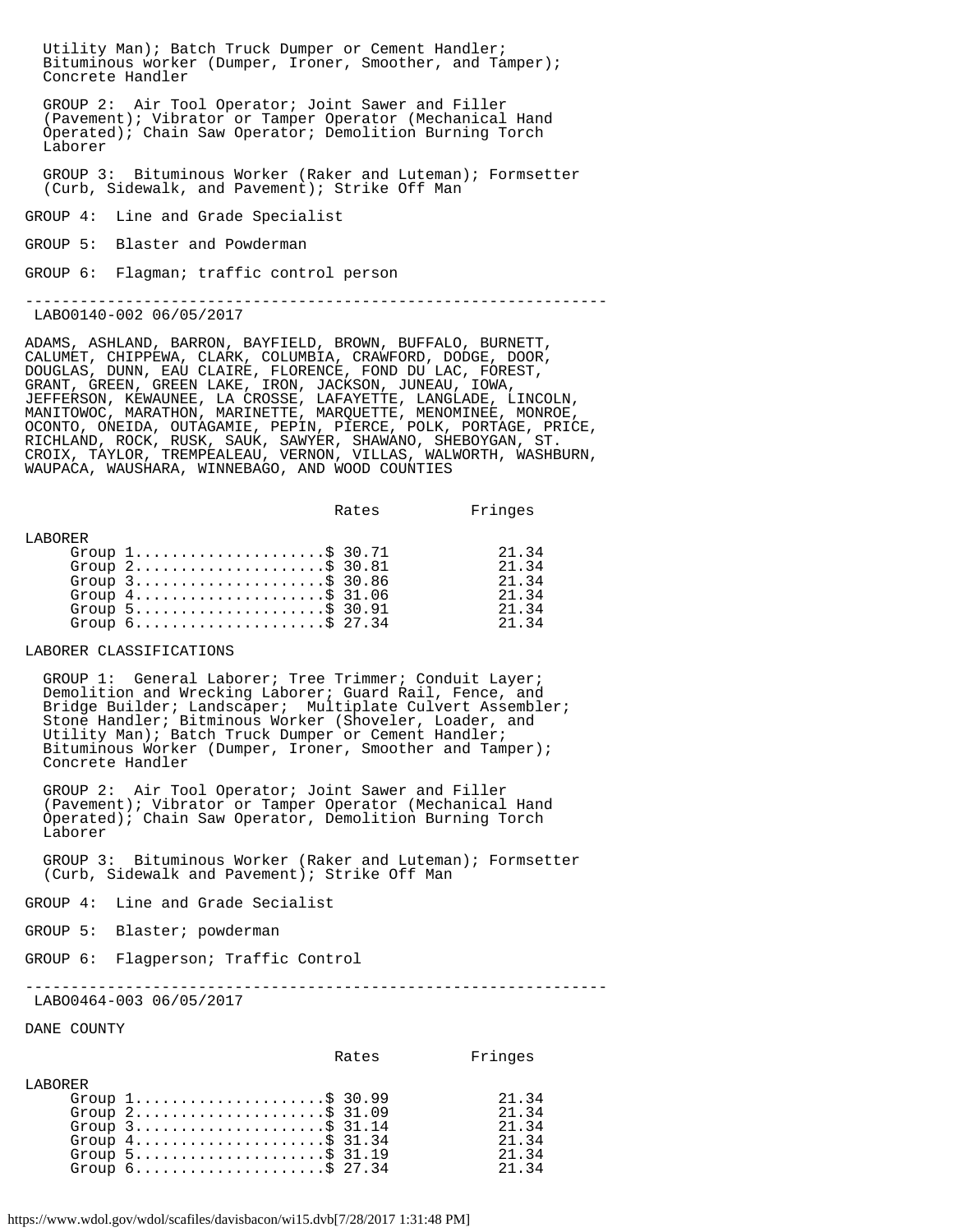### LABORERS CLASSIFICATIONS:

 GROUP 1: General Laborer; Tree Trimmer; Conduit Layer; Demolition and Wrecking Laborer; Guard Rail, Fence, and Bridge Builder; Landscaper; Multiplate Culvert Assembler; Stone Handler; Bituminous Worker (Shoveler, Loader, and Utility Man); Batch Truck Dumper or Cement Handler; Bituminious Worker (Dumper, Ironer, Smoother, and Tamper); Concrete Handler

 GROUP 2: Air Tool Operator; Joint Sawer and Filler (Pavement); Vibrator or Tamper Operator (Mechanical Hand Operated); Chain Saw Operator; Demolition Burning Torch Laborer

 GROUP 3: Bituminous Worker (Raker and Luteman); Formsetter (Curb, Sidewalk, and Pavement); Strike Off Man

GROUP 4: Line and Grade Specialist

GROUP 5: Blaster; Powderman

GROUP 6: Flagperson and Traffic Control Person

----------------------------------------------------------------

PAIN0106-008 05/02/2016

ASHLAND, BAYFIELD, BURNETT, AND DOUGLAS COUNTIES

|           |                                 | Rates | Fringes |
|-----------|---------------------------------|-------|---------|
| Painters: |                                 |       |         |
| New:      |                                 |       |         |
|           | Brush, Roller\$ 29.86           |       | 16.35   |
|           | Spray, Sandblast, Steel\$ 30.46 |       | 16.35   |
| Repaint:  |                                 |       |         |
|           | Brush, $Roller$ \$ 28.36        |       | 16.35   |
|           | Spray, Sandblast, Steel\$ 28.96 |       | 16.35   |
|           |                                 |       |         |

PAIN0108-002 06/01/2016

RACINE COUNTY

 $Pa$ 

|                           | Rates | Fringes |  |
|---------------------------|-------|---------|--|
| Painters:                 |       |         |  |
| Brush, $Roller$ \$ 32.74  |       | 18.70   |  |
| Spray & Sandblast\$ 33.74 |       | 18.70   |  |
|                           |       |         |  |

PAIN0259-002 05/01/2008

BARRON, CHIPPEWA, DUNN, EAU CLAIRE, PEPIN, PIERCE, POLK, RUSK, SAWYER, ST. CROIX, AND WASHBURN COUNTIES

|                         | Rates | Fringes |  |
|-------------------------|-------|---------|--|
| PAINTER\$ 24.11         |       | 12.15   |  |
| PAIN0259-004 05/01/2015 |       |         |  |

BUFFALO, CRAWFORD, JACKSON, LA CROSSE, MONROE, TREMPEALEAU, AND VERNON COUNTIES

|                                                                           | Rates | Fringes                 |
|---------------------------------------------------------------------------|-------|-------------------------|
| PAINTER\$ 22.03                                                           |       | 12.45                   |
| PAIN0781-002 06/01/2016                                                   |       |                         |
| JEFFERSON, MILWAUKEE, OZAUKEE, WASHINGTON, AND WAUKESHA COUNTIES          |       |                         |
|                                                                           | Rates | Fringes                 |
| Painters:<br>Bridge\$ 30.42<br>Brush\$ 30.07<br>Spray & Sandblast\$ 30.82 |       | 22.19<br>22.19<br>22.19 |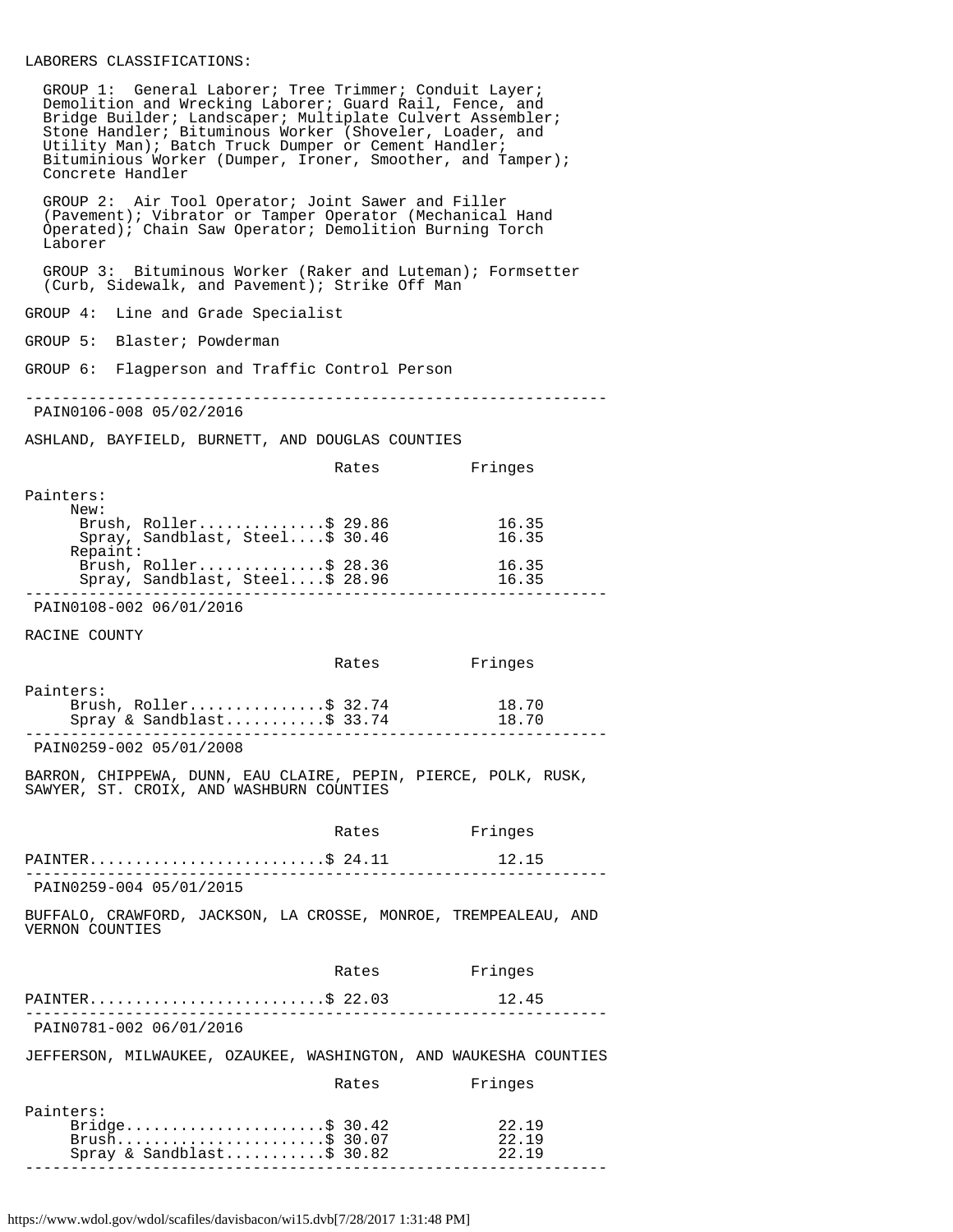COLUMBIA, DANE, DODGE, GRANT, GREEN, IOWA, LAFAYETTE, RICHLAND, ROCK, AND SAUK COUNTIES

|                                                                                                                                                                                                                                                                                                                                                                                                                                         | Rates | Fringes                                            |
|-----------------------------------------------------------------------------------------------------------------------------------------------------------------------------------------------------------------------------------------------------------------------------------------------------------------------------------------------------------------------------------------------------------------------------------------|-------|----------------------------------------------------|
| PAINTER<br>Brush\$ 27.50                                                                                                                                                                                                                                                                                                                                                                                                                |       | 17.72                                              |
| PREMIUM PAY:<br>Structural Steel, Spray, Bridges = \$1.00 additional per<br>hour.                                                                                                                                                                                                                                                                                                                                                       |       |                                                    |
| PAIN0802-003 06/01/2016                                                                                                                                                                                                                                                                                                                                                                                                                 |       |                                                    |
| ADAMS, BROWN, CALUMET, CLARK, DOOR, FOND DU LAC, FOREST, GREEN<br>LAKE, IRON, JUNEAU, KEWAUNEE, LANGLADE, LINCOLN, MANITOWOC,<br>MARATHON, MARINETTE, MARQUETTE, MENOMINEE, OCONTO, ONEIDA,<br>OUTAGAMIE, PORTAGE, PRICE, SHAWANO, SHEBOYGAN, TAYLOR, VILAS,<br>WAUSHARA, WAUPACA, WINNEBAGO, AND WOOD COUNTIES                                                                                                                         |       |                                                    |
|                                                                                                                                                                                                                                                                                                                                                                                                                                         | Rates | Fringes                                            |
| PAINTER\$ 24.39                                                                                                                                                                                                                                                                                                                                                                                                                         |       | 11.72                                              |
| PAIN0934-001 06/01/2016                                                                                                                                                                                                                                                                                                                                                                                                                 |       |                                                    |
| KENOSHA AND WALWORTH COUNTIES                                                                                                                                                                                                                                                                                                                                                                                                           |       |                                                    |
|                                                                                                                                                                                                                                                                                                                                                                                                                                         | Rates | Fringes                                            |
| Painters:<br>Brush\$ 32.74<br>$Spray$ \$ 33.74<br>$Structural Steel$ \$ 32.89                                                                                                                                                                                                                                                                                                                                                           |       | 18.70<br>18.70<br>18.70                            |
| PAIN1011-002 06/01/2016                                                                                                                                                                                                                                                                                                                                                                                                                 |       |                                                    |
| FLORENCE COUNTY                                                                                                                                                                                                                                                                                                                                                                                                                         |       |                                                    |
|                                                                                                                                                                                                                                                                                                                                                                                                                                         | Rates | Fringes                                            |
| Painters:\$ 24.56                                                                                                                                                                                                                                                                                                                                                                                                                       |       | 11.93                                              |
| PLAS0599-010 06/01/2017                                                                                                                                                                                                                                                                                                                                                                                                                 |       |                                                    |
|                                                                                                                                                                                                                                                                                                                                                                                                                                         | Rates | Fringes                                            |
| CEMENT MASON/CONCRETE FINISHER<br>Area 1\$ 39.46<br>Area 2 (BAC)\$ 35.07<br>Area 3\$ 35.61<br>Area 4\$ 34.70<br>Area 5\$ 36.27<br>Area 6\$ 32.02                                                                                                                                                                                                                                                                                        |       | 17.17<br>19.75<br>19.40<br>20.51<br>18.73<br>22.99 |
| AREA DESCRIPTIONS                                                                                                                                                                                                                                                                                                                                                                                                                       |       |                                                    |
| AREA 1: BAYFIELD, DOUGLAS, PRICE, SAWYER, AND WASHBURN<br>COUNTIES                                                                                                                                                                                                                                                                                                                                                                      |       |                                                    |
| AREA 2: ADAMS, ASHLAND, BARRON, BROWN, BURNETT, CALUMET,<br>CHIPPEWA, CLARK, COLUMBIA, DODGE, DOOR, DUNN, FLORENCE,<br>FOND DU LAC, FOREST, GREEN LAKE, IRON, JEFFERSON, KEWAUNEE,<br>LANGLADE, LINCOLN, MANITOWOC, MARATHON, MARINETTE,<br>MARQUETTE, MENOMINEE, OCONTO, ONEIDA, OUTAGAMIE, POLK,<br>PORTAGE, RUSK, ST CROIX, SAUK, SHAWANO, SHEBOYGAN, TAYLOR,<br>VILAS, WALWORTH, WAUPACA, WAUSHARA, WINNEBAGO, AND WOOD<br>COUNTIES |       |                                                    |
| AREA 3: BUFFALO, CRAWFORD, EAU CLAIRE, JACKSON, JUNEAU, LA<br>CROSSE MONROE, PEPIN, PIERCE, RICHLAND, TREMPEALEAU, AND<br>VERNON COUNTIES                                                                                                                                                                                                                                                                                               |       |                                                    |

AREA 4: MILWAUKEE, OZAUKEE, WASHINGTON, AND WAUKESHA COUNTIES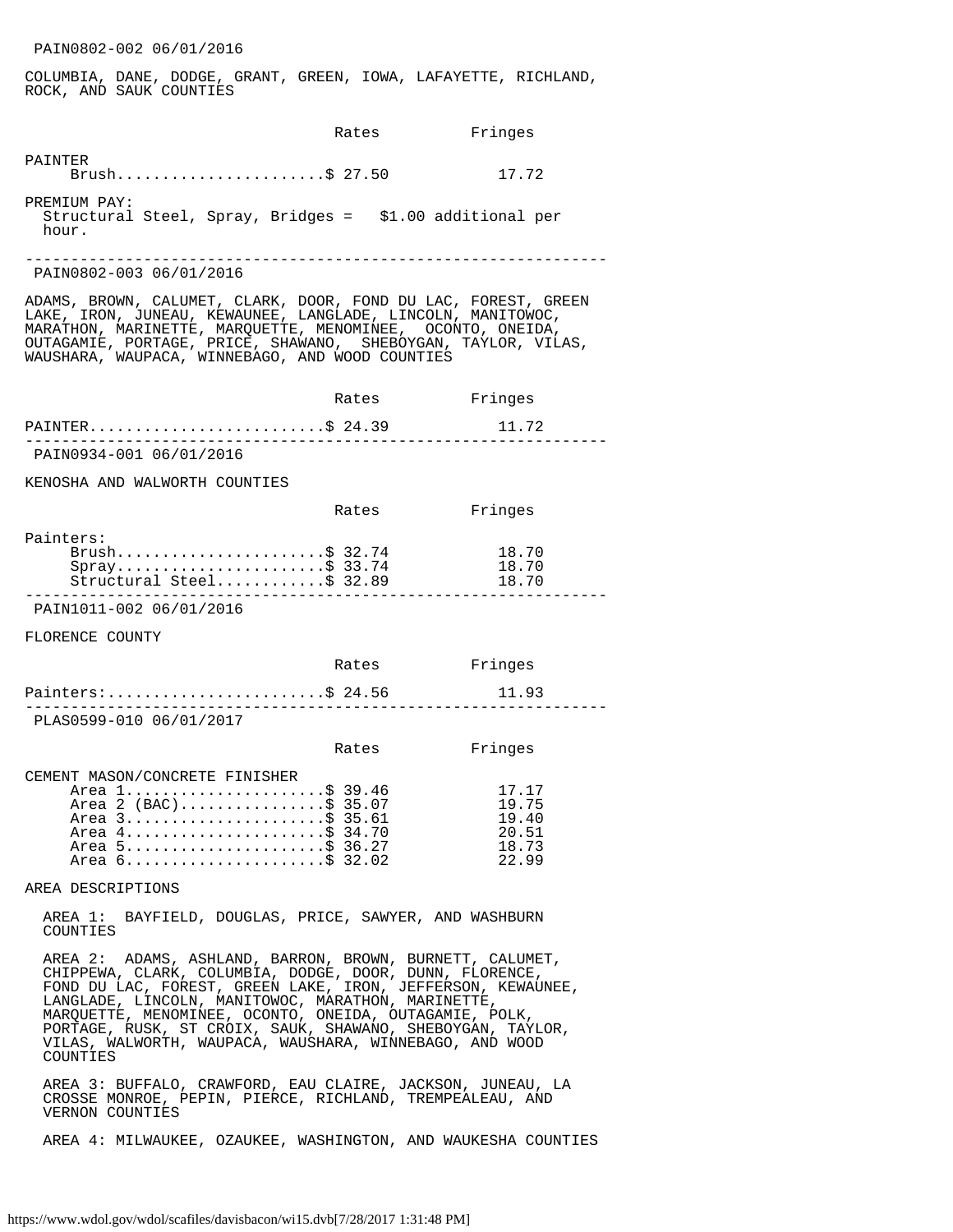| AREA 5: DANE, GRANT, GREEN, IOWA, LAFAYETTE, AND ROCK<br>COUNTIES                                                                                                                                                                                                                      |               |         |
|----------------------------------------------------------------------------------------------------------------------------------------------------------------------------------------------------------------------------------------------------------------------------------------|---------------|---------|
| AREA 6: KENOSHA AND RACINE COUNTIES                                                                                                                                                                                                                                                    |               |         |
| PLUM0011-003 05/15/2017                                                                                                                                                                                                                                                                |               |         |
| ASHLAND, BAYFIELD, BURNETT, DOUGLAS, IRON, SAWYER, AND WASHBURN<br>COUNTIES                                                                                                                                                                                                            |               |         |
|                                                                                                                                                                                                                                                                                        | Rates Fringes |         |
| PLUMBER\$ 40.02                                                                                                                                                                                                                                                                        |               | 19.53   |
| PLUM0075-002 06/01/2016                                                                                                                                                                                                                                                                |               |         |
| MILWAUKEE, OZAUKEE, WASHINGTON, AND WAUKESHA COUNTIES                                                                                                                                                                                                                                  |               |         |
|                                                                                                                                                                                                                                                                                        | Rates Fringes |         |
| PLUMBER\$ 40.27                                                                                                                                                                                                                                                                        |               | 21.47   |
| PLUM0075-004 06/01/2016                                                                                                                                                                                                                                                                |               |         |
| DODGE (Watertown), GREEN, JEFFERSON, LAFAYETTE, AND ROCK<br>COUNTIES                                                                                                                                                                                                                   |               |         |
|                                                                                                                                                                                                                                                                                        | Rates Fringes |         |
| PLUMBER\$ 40.52<br>PLUM0075-009 06/01/2016                                                                                                                                                                                                                                             |               | 21.47   |
|                                                                                                                                                                                                                                                                                        |               |         |
| COLUMBIA, DANE, IOWA, MARQUETTE, RICHLAND AND SAUK COUNTIES                                                                                                                                                                                                                            |               |         |
|                                                                                                                                                                                                                                                                                        | Rates         | Fringes |
| PLUMBER\$ 38.82                                                                                                                                                                                                                                                                        |               | 20.12   |
| PLUM0111-007 06/01/2016                                                                                                                                                                                                                                                                |               |         |
| MARINETTE COUNTY (Niagara only)                                                                                                                                                                                                                                                        |               |         |
|                                                                                                                                                                                                                                                                                        | Rates         | Fringes |
| PLUMBER/PIPEFITTER\$ 32.19                                                                                                                                                                                                                                                             |               | 21.28   |
| PLUM0118-002 06/01/2016                                                                                                                                                                                                                                                                |               |         |
| KENOSHA, RACINE, AND WALWORTH COUNTIES                                                                                                                                                                                                                                                 |               |         |
|                                                                                                                                                                                                                                                                                        | Rates Fringes |         |
| Plumber and Steamfitter\$ 40.95                                                                                                                                                                                                                                                        |               | 19.95   |
| PLUM0400-003 05/30/2016                                                                                                                                                                                                                                                                |               |         |
| ADAMS, BROWN, CALUMET, DODGE (except Watertown), DOOR, FOND DU<br>LAC, GREEN LAKE, KEWAUNEE, MANITOWOC, MARINETTE (except<br>Niagara), MENOMINEE, OCONTO, OUTAGAMIE, SHAWANO, SHEBOYGAN,<br>WAUPACA, WAUSHARA, AND WINNEBAGO COUNTIES                                                  |               |         |
|                                                                                                                                                                                                                                                                                        | Rates Fringes |         |
| PLUMBER/PIPEFITTER\$ 34.39<br><u> - - - - - - - - - - - - - - -</u>                                                                                                                                                                                                                    |               | 17.65   |
| PLUM0434-002 05/28/2017                                                                                                                                                                                                                                                                |               |         |
| BARON, BUFFALO, CHIPPEWA, CLARK, CRAWFORD, DUNN, EAU CLAIRE,<br>FLORENCE, FOREST, GRANT, JACKSON, JUNEAU, LA CROSSE, LANGLADE,<br>LINCOLN, MARATHON, MONROE, ONEIDA, PEPIN, PIERCE, POLK,<br>PORTAGE, PRICE, RUSK, ST. CROIX, TAYLOR, TREMPEALEAU, VERNON,<br>VILAS, AND WOOD COUNTIES |               |         |

Rates Fringes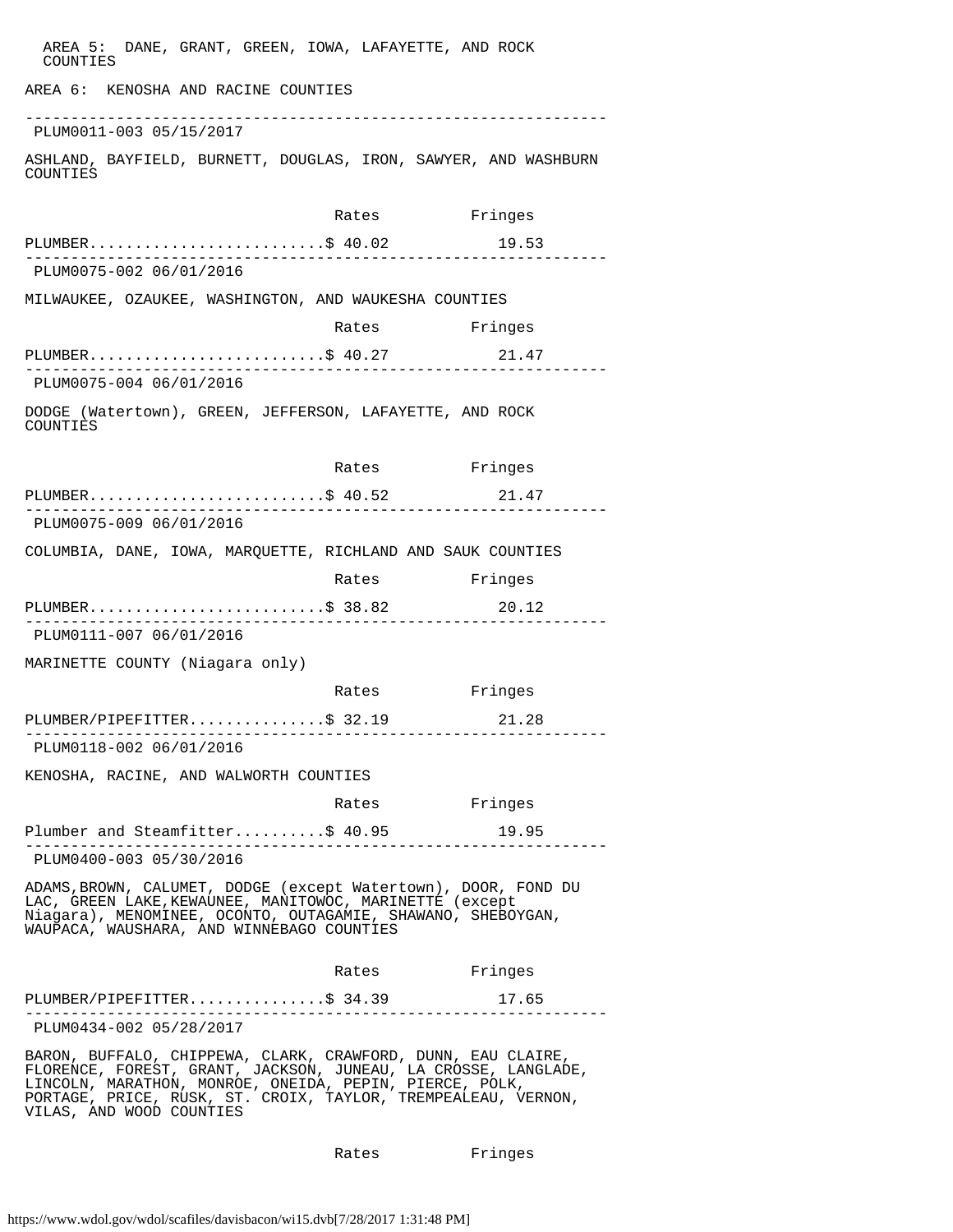| PIPEFITTER\$ 39.30                                                                                            |       | 17.52   |
|---------------------------------------------------------------------------------------------------------------|-------|---------|
| PLUM0601-003 06/04/2017                                                                                       |       |         |
| DODGE (Watertown), GREEN, JEFFERSON, LAFAYETTE, MILWAUKEE,<br>OZAUKEE, ROCK, WASHINGTON AND WAUKESHA COUNTIES |       |         |
|                                                                                                               | Rates | Fringes |
| PIPEFITTER\$ $43.86$                                                                                          |       | 24.14   |
| PLUM0601-009 06/04/2017                                                                                       |       |         |
| COLUMBIA, DANE, IOWA, MAROUETTE, RICHLAND AND SAUK COUNTIES                                                   |       |         |
|                                                                                                               | Rates | Fringes |
| PIPEFITTER\$ $47.08$                                                                                          |       | 20.89   |
| TEAM0039-002 06/01/2017                                                                                       |       |         |
|                                                                                                               | Rates | Fringes |
| TRUCK DRIVER<br>1 & 2 Axle Trucks\$ 27.40<br>3 or more axles; Euclids                                         |       | 20.25   |
| or Dumptor, Articulated<br>Truck, Mechanic\$ 27.55                                                            |       | 20.25   |
| SUWI2011-001 11/16/2011                                                                                       |       |         |
|                                                                                                               | Rates | Fringes |
| WELL DRILLER\$ $16.52$                                                                                        |       |         |

WELDERS - Receive rate prescribed for craft performing operation to which welding is incidental.

================================================================

Note: Executive Order (EO) 13706, Establishing Paid Sick Leave for Federal Contractors applies to all contracts subject to the Davis-Bacon Act for which the contract is awarded (and any solicitation was issued) on or after January 1, 2017. If this contract is covered by the EO, the contractor must provide employees with 1 hour of paid sick leave for every 30 hours they work, up to 56 hours of paid sick leave each year. Employees must be permitted to use paid sick leave for their own illness, injury or other health-related needs, including preventive care; to assist a family member (or person who is like family to the employee) who is ill, injured, or has other health-related needs, including preventive care; or for reasons resulting from, or to assist a family member (or person who is like family to the employee) who is a victim of, domestic violence, sexual assault, or stalking. Additional information on contractor requirements and worker protections under the EO is available at www.dol.gov/whd/govcontracts.

Unlisted classifications needed for work not included within the scope of the classifications listed may be added after award only as provided in the labor standards contract clauses (29CFR 5.5 (a) (1) (ii)).

----------------------------------------------------------------

The body of each wage determination lists the classification and wage rates that have been found to be prevailing for the cited type(s) of construction in the area covered by the wage determination. The classifications are listed in alphabetical order of "identifiers" that indicate whether the particular rate is a union rate (current union negotiated rate for local), a survey rate (weighted average rate) or a union average rate (weighted union average rate).

Union Rate Identifiers

A four letter classification abbreviation identifier enclosed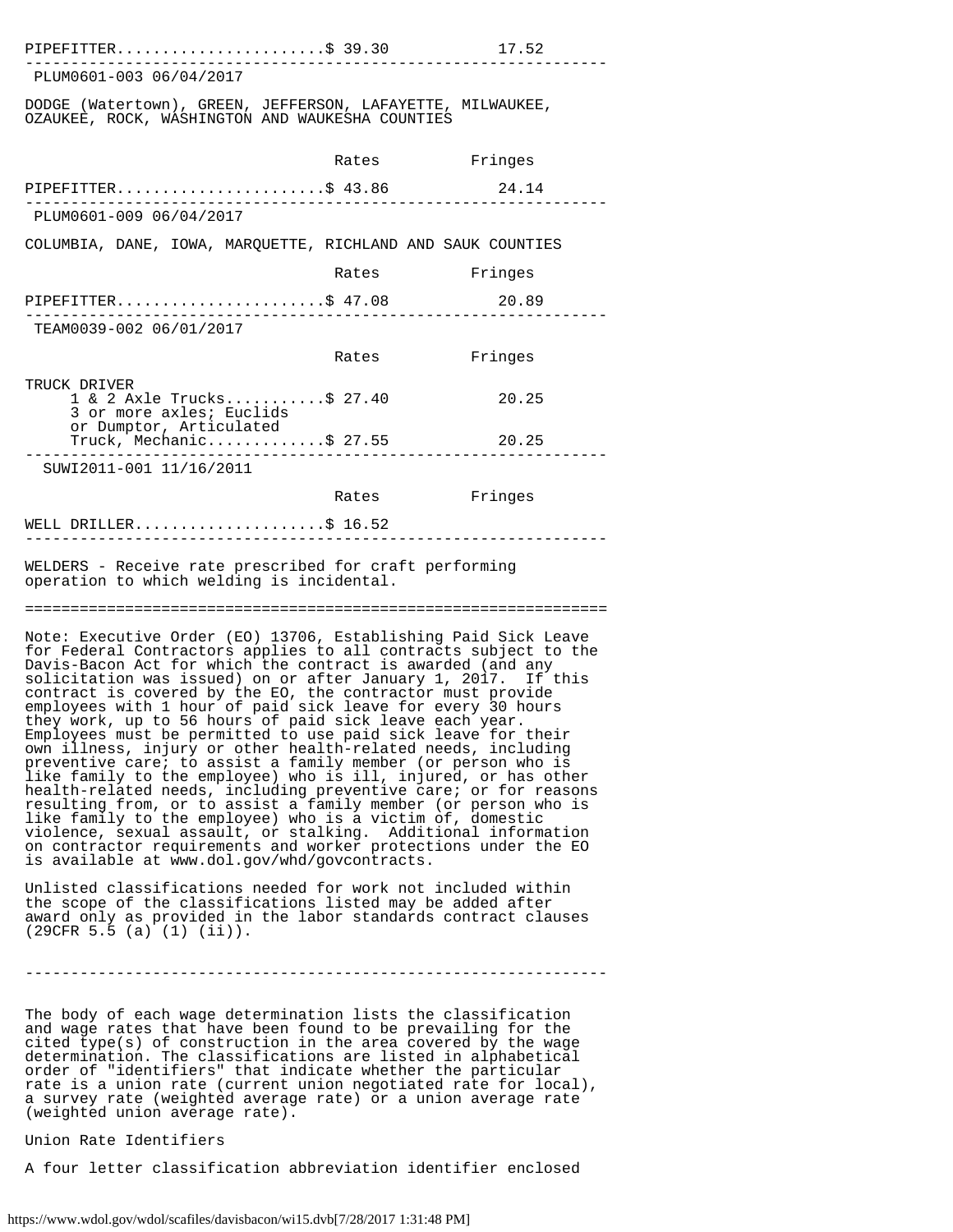in dotted lines beginning with characters other than "SU" or "UAVG" denotes that the union classification and rate were prevailing for that classification in the survey. Example: PLUM0198-005 07/01/2014. PLUM is an abbreviation identifier of the union which prevailed in the survey for this classification, which in this example would be Plumbers. 0198 indicates the local union number or district council number where applicable, i.e., Plumbers Local 0198. The next number, 005 in the example, is an internal number used in processing the wage determination. 07/01/2014 is the effective date of the most current negotiated rate, which in this example is July 1, 2014.

Union prevailing wage rates are updated to reflect all rate changes in the collective bargaining agreement (CBA) governing this classification and rate.

#### Survey Rate Identifiers

Classifications listed under the "SU" identifier indicate that no one rate prevailed for this classification in the survey and the published rate is derived by computing a weighted average rate based on all the rates reported in the survey for that classification. As this weighted average rate includes all rates reported in the survey, it may include both union and non-union rates. Example: SULA2012-007 5/13/2014. SU indicates the rates are survey rates based on a weighted average calculation of rates and are not majority rates. LA indicates the State of Louisiana. 2012 is the year of survey on which these classifications and rates are based. The next number, 007 in the example, is an internal number used in producing the wage determination. 5/13/2014 indicates the survey completion date for the classifications and rates under that identifier.

Survey wage rates are not updated and remain in effect until a new survey is conducted.

#### Union Average Rate Identifiers

Classification(s) listed under the UAVG identifier indicate that no single majority rate prevailed for those classifications; however, 100% of the data reported for the classifications was union data. EXAMPLE: UAVG-OH-0010 08/29/2014. UAVG indicates that the rate is a weighted union average rate. OH indicates the state. The next number, 0010 in the example, is an internal number used in producing the wage determination. 08/29/2014 indicates the survey completion date for the classifications and rates under that identifier.

A UAVG rate will be updated once a year, usually in January of each year, to reflect a weighted average of the current negotiated/CBA rate of the union locals from which the rate is based.

#### ----------------------------------------------------------------

#### WAGE DETERMINATION APPEALS PROCESS

1.) Has there been an initial decision in the matter? This can be:

- an existing published wage determination
- a survey underlying a wage determination
- a Wage and Hour Division letter setting forth a position on a wage determination matter
- a conformance (additional classification and rate) ruling

On survey related matters, initial contact, including requests for summaries of surveys, should be with the Wage and Hour Regional Office for the area in which the survey was conducted because those Regional Offices have responsibility for the Davis-Bacon survey program. If the response from this initial contact is not satisfactory, then the process described in 2.) and 3.) should be followed.

With regard to any other matter not yet ripe for the formal process described here, initial contact should be with the Branch of Construction Wage Determinations. Write to: